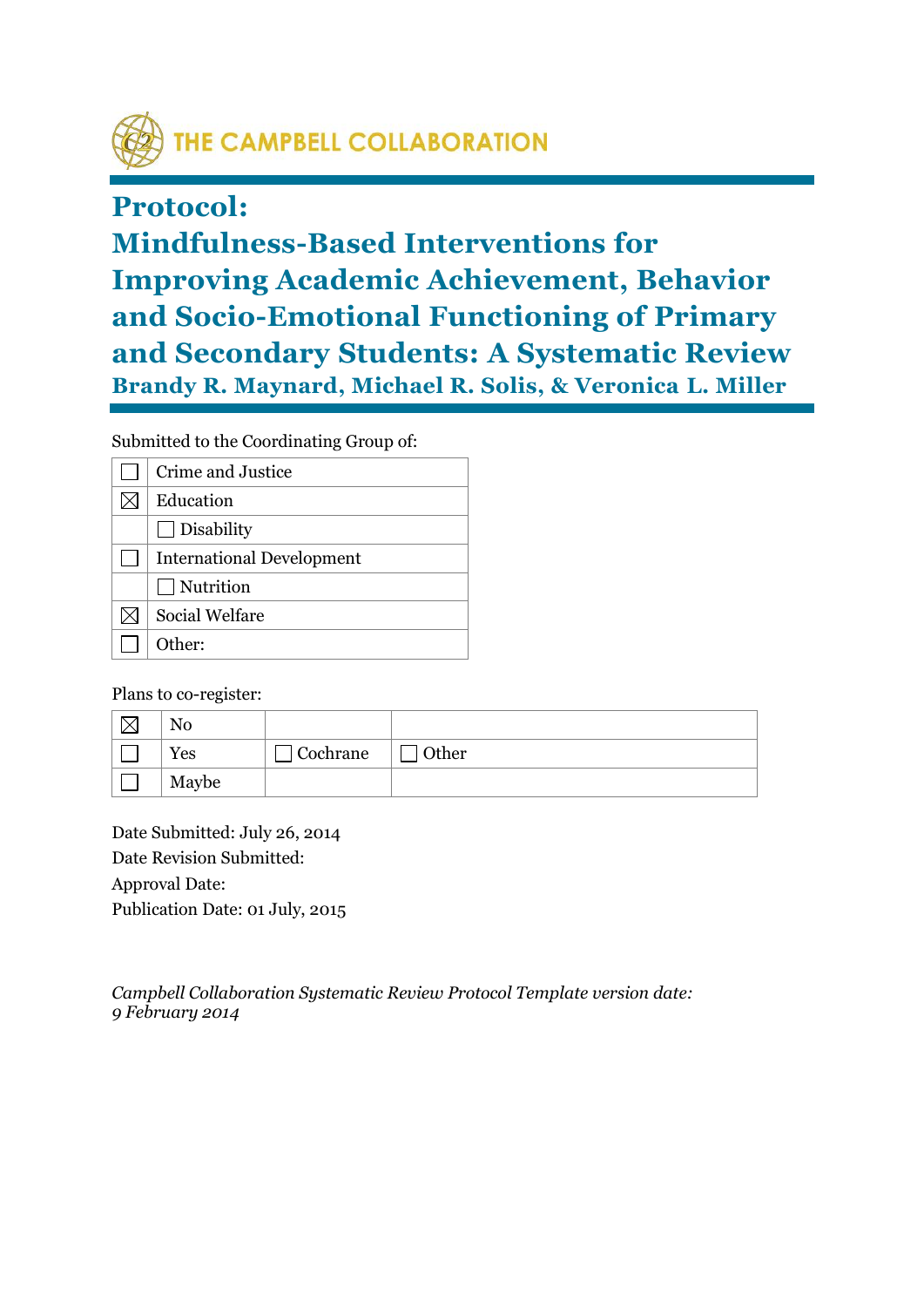#### **BACKGROUND**

#### *1.1.1.1 The Problem, Condition, or Issue*

Over the past two decades, increased attention on improving academic outcomes of students to compete in a global environment has led to significant changes in education policy, with greater emphasis placed on academic versus other competencies (i.e., social, emotional, behavioural). An increased focus on improving academic rigor and the use of and emphasis on high stakes testing have been two of the more significant factors affecting education, particularly in the U.S. but also in other countries (Gregor, 2005; Von Der Embse, Barterian, & Segool, 2013). Recent policy initiatives in the U.S. (e.g., No Child Left Behind Act, 2001; Race to the Top, 2009) have emphasized school accountability for educational programming and outcomes to facilitate students developing academic proficiency. In short, present-day U.S. education policy has narrowly focused on ensuring high levels of academic achievement, a departure from a broader mission of schools to support vocational education, physical and mental health, all of which had been promoted in the past (Kataoka, Rowan, & Hoagwood, 2009). Despite increased emphasis on academic rigor and high stakes testing, findings from the National Assessment of Educational Progress (NAEP) continue to indicate poor performance for many children in the U.S. Indeed, the U.S. continues to lag behind most Organization for Economic Co-operation and Development (OECD) countries (National Center for Education Statistics, 2012; OECD, 2008), suggesting that existing educational programming is currently not meeting the needs of many students.

In addition to changes in education policy requiring an increased emphasis on academic standards and accountability, schools are increasingly expected to attend to the social, emotional, and behavioral needs and problems of students. Although schools have long functioned as a context for improving youth developmental outcomes, the myriad issues that negatively impact students' social, emotional, and behavioral functioning in schools serve as the impetus to revive schools' focus on non-academic issues (Greenberg Domitrovich, & Bumbarger, 2001; Schonert-Reichl & Lawlor, 2010). Moreover, a substantial body of evidence linking social, emotional, and behavioral factors to learning and academic achievement continues to expand, pointing to the critical need for schools to attend to these factors to enhance academic achievement (Denham & Brown, 2010; Eisenberg et al., 2010). Evidence suggests that students today are experiencing high levels of stress as well as other emotional and developmental challenges that may impede their ability to learn and succeed in school (APA, 2009; Merikangas et al., 2010; Pope, 2010). Approximately 13%-20% of children in the U.S. experience at least one mental disorder, and these rates have been on the rise since 2005 (Centers for Disease Control and Prevention, 2013). The increased prevalence of stress and anxiety, and at earlier ages than prior generations, has been at least partially attributed to school-related stress—particularly, high stakes testing, increased academic pressure, and the overscheduling of students in multiple extracurricular activities (APA, 2009; Gregor, 2005; Pope, 2010; Suldo, Shaunessy, Thalji, Michalowski, & Shaffer, 2009). Indeed, students report school-related stress as being their greatest source of stress (APA, 2009), and teachers rate behaviors associated with anxiety as some of the most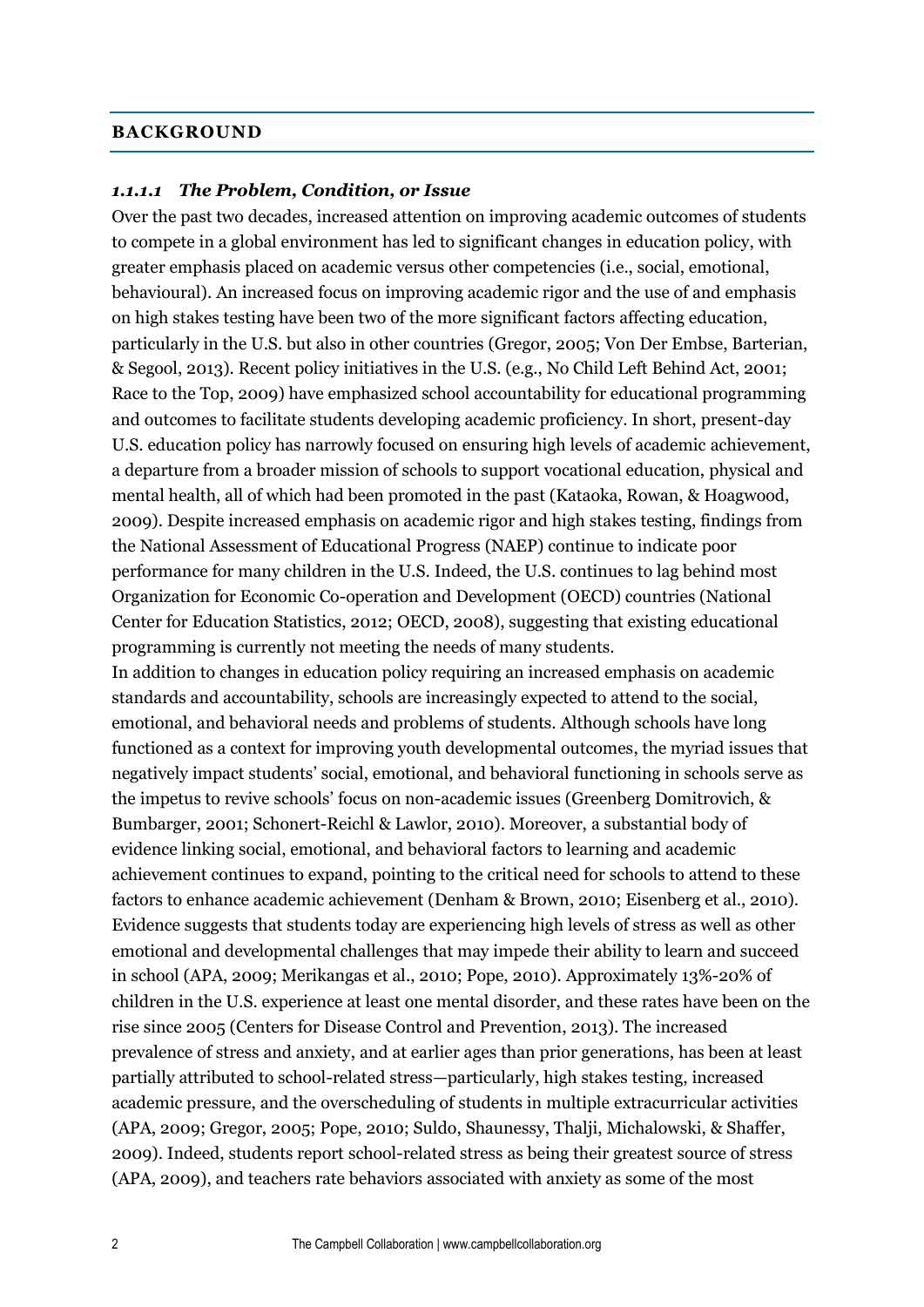common problems that children and adolescents face (Harrison, Vannest, Davis, & Reynolds, 2012). The prevalence and levels of student stress and anxiety have become a concern for schools as emerging evidence suggests strong links between stress and academic performance as well as with emotion regulation, behavioral functioning, and brain and cognitive development, which are also strongly linked to academic performance (Anderson, 2003; Anderson & Teicher, 2009; Sandler, Braver, & Gensheimer, 2000; Shonkoff, Boyce, & McEwen, 2009; Suldo et al., 2009; Teicher, Andersen, Polcari, Anderson, & Navalta, 2002; Wolchik, Coxe, Tein, Sandler, & Ayers, 2006).

Social-emotional development and competencies have also been linked to learning and academic achievement and increasingly viewed as a target for school-based interventions (Durlak, Weissberg, Dymnicki, Taylor, & Schellinger, 2011; Eisenberg, Spinrad, & Eggum, 2010; Zins & Elias, 2006;). A growing body of evidence has found numerous social and emotional factors, including emotion regulation, effortful control, social and self-awareness, self-management, relationships skills and decision-making, to be directly and indirectly related to academic performance, school engagement, and externalizing and internalizing behaviors (Brackett & Rivers, 2014; Denham & Brown, 2010; Eisenberg et al., 2010; National Center for Educational Statistics, 2002; Wang Haertel, & Walberg, 1997). For example, an inverse relationship between emotion regulation and effortful control has been found with externalizing behavior problems in pre-school age children through adolescence (Eiden, Edwards, & Leonard, 2007, Eisenberg et al., 2010; Gardner, Dishion, & Connell. 2008). Conversely, students with greater ability to self-regulate are more likely to demonstrate better ability to concentrate and pay attention in school and exhibit better impulse control and fewer externalizing behaviors, leading to improved functioning and success in school (Eigsti et al, 2006; Eisenberg et al., 2010; McClelland et al., 2007; Mischel, Shoda, & Rodriguez, 1989).

The increased prevalence of stress, anxiety, mental health problems and other social, emotional, and behavioral risk factors, along with the increase in knowledge of the impact of these factors on learning and achievement, has prompted schools and policy-makers to begin to more explicitly attend to students' social and emotional functioning through both curriculum and ancillary programs (Zins & Elias, 2006). Indeed, for students to succeed in school, it seems ever more apparent that schools need to provide strong social and emotional components and support students' well-being in addition to providing strong academic curriculum and instruction (Zins, Weissberg, Wang, & Walberg, 2004).

## **1.1.2The Intervention**

As schools have struggled to find ways to support students' overall well-being, one approach receiving growing interest is the use of mindfulness practices. Mindfulness, commonly defined as "paying attention in a particular way: on purpose, in the present moment, nonjudgmentally" (Kabat-Zinn, 1994, p. 4), is a popular topic in the public realm and being promoted by high profile stars and athletes as a means of improving health and well-being. The mindfulness practices of awareness, attention, and acceptance are interconnected to mindfulness outcomes, including a state or trait of an individual becoming increasingly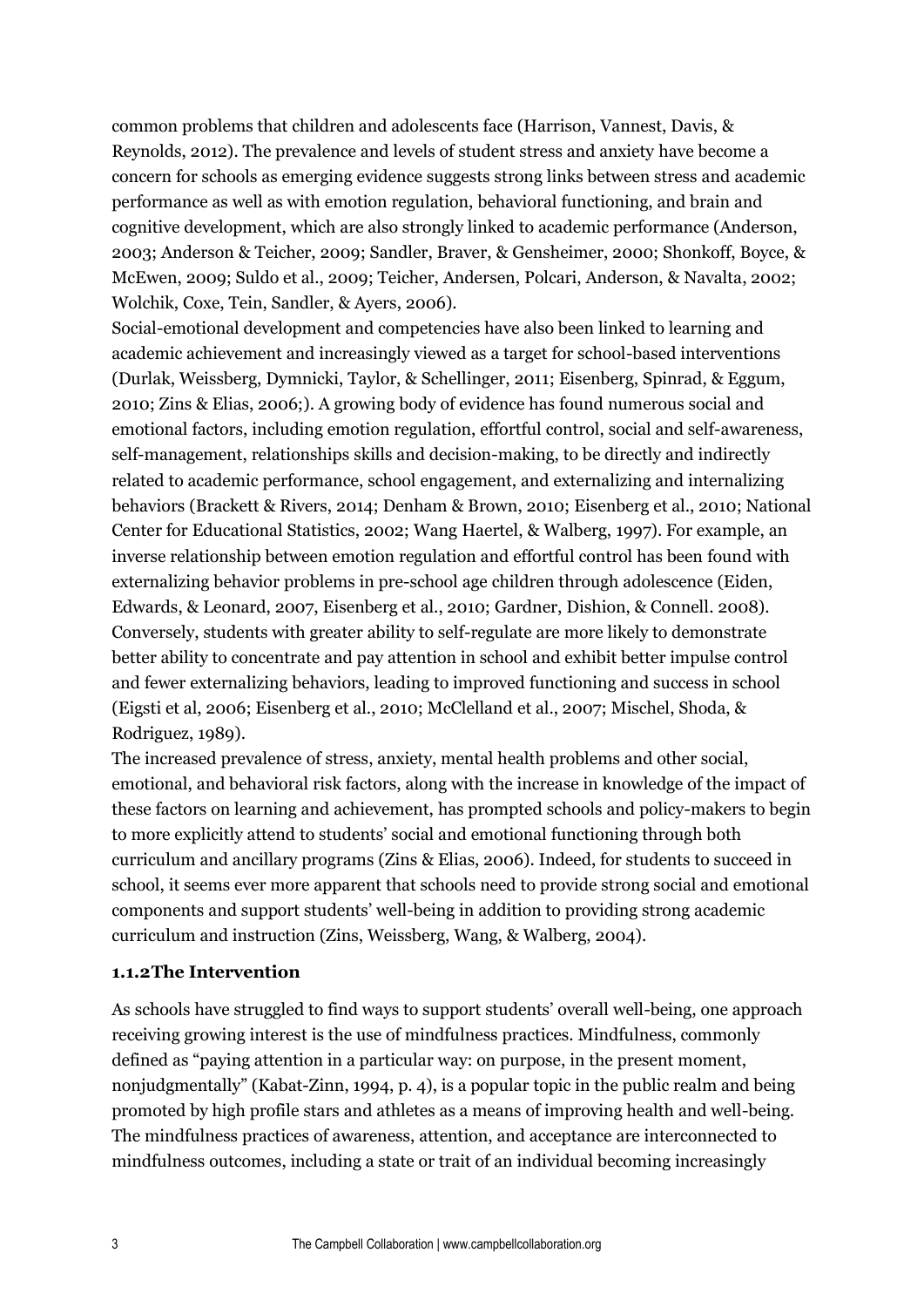aware and attentive in the moment. Many scholars have embraced a two component model of mindfulness, (a) self-regulation of attention, described as bringing awareness to the focus of attention to a point of full attention to the changing thoughts, feelings, and sensations, and (b) orientation to experience, which refers to the attitude or approach one takes in attending to the present moment (Bishop et al., 2004). Research suggests that mindfulness practice improves performance on a variety of measures of self-regulation (Lo & Allen, 2008; Heeren, Van Broek, & Philippot, 2009), stress and mood disturbance (e.g., Speca et al., 2000). Empirically, there is evidence to support a direct link between mindfulness and cognitive, psychological and neurological processes, which in turn may affect behavioral, socio-emotional and achievement outcomes (see Figure 1).

As mindfulness seems to be a popular trend adopted by researchers and practitioners, it is also beginning to be considered in various areas of public policy, including education policy. Over the past decade, interest in mindfulness has been growing, and mindfulness-based approaches to improving health and well-being, particularly with adults, have spread across fields, including psychology, healthcare, neuroscience, and business. This burgeoning interest in mindfulness is due, at least in part, to a significant and growing body of evidence pointing to positive effects of mindfulness training for ameliorating a variety of negative problems and outcomes. Numerous studies and meta-analyses have investigated the use of mindfulness-based interventions (MBIs) in medical situations, with mindfulness training and practice being found to help patients with chronic conditions manage or reduce pain (e.g., Cramer, Haller, Lauche, & Dobos, 2012; Veehof, Oskam, Schreurs, & Bohlmeijer, 2011), fibromyalgia symptoms (i.e., Lauche, Holger, Dobos, Langhorst, & Schmidt, 2013), and stress in breast cancer patients (i.e., Zainal, Booth, & Huppert, 2013). Additionally, syntheses and meta-analyses have found positive effects of MBIs in treating individuals with mental health diagnoses, such as anxiety (de Vibe, Bjorndal, Tipton, Hammerstrom, & Kowalski, 2012; Vollestad, B. Nielsen, & H. Nielsen, 2012), psychiatric disorders (i.e., Chiesa, Calati, & Serretti, 2011), psychosis (Khoury, Lecomte, Gaudiano, & Paquin, 2013), personal development and quality of life (de Vibe et al., 2012) as well as stress among normally functioning individuals (i.e., Cheisa & Serretti, 2009) including university students (Regehr, Glancy, & Pitts, 2013).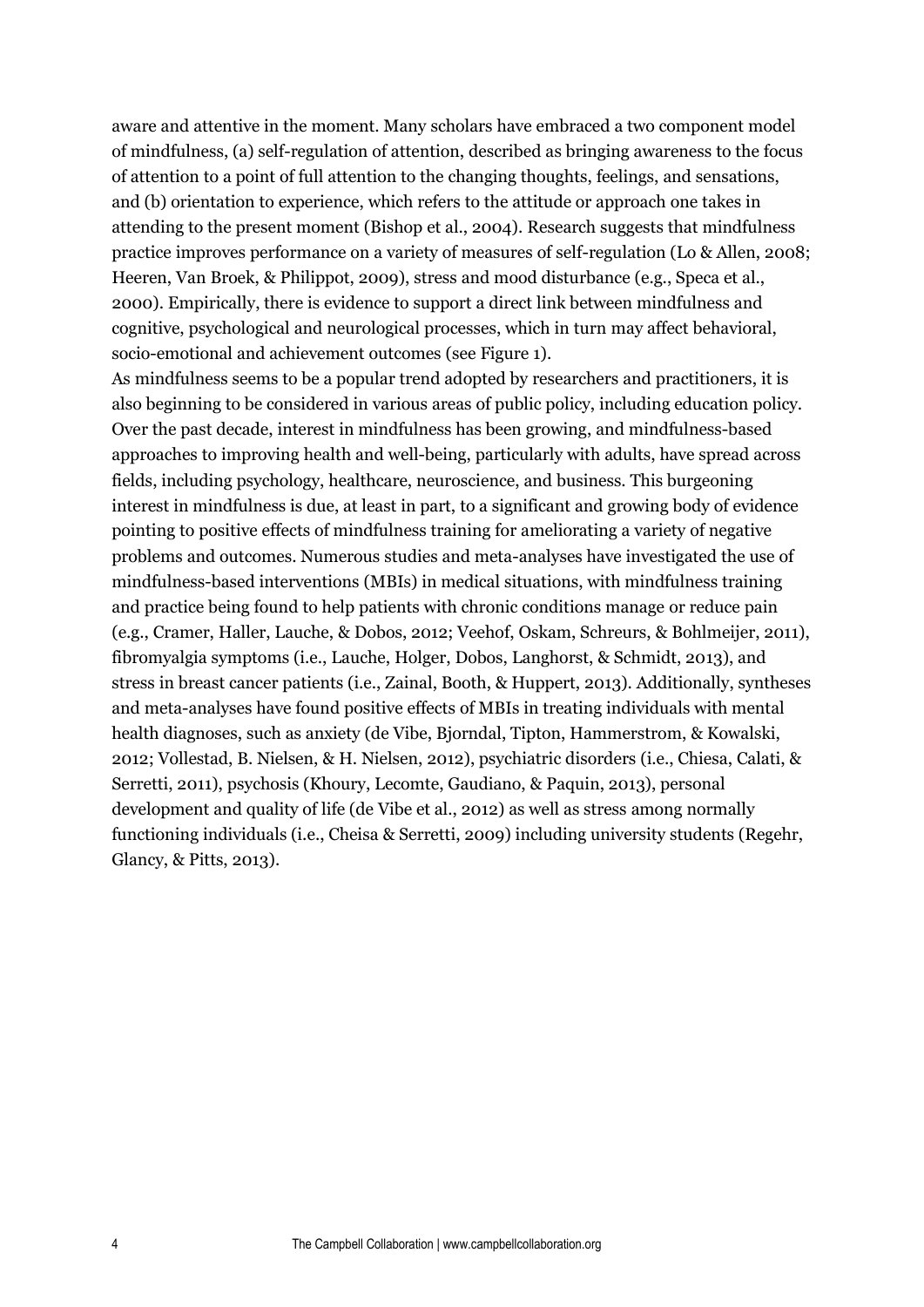#### **FIGURE 1: LOGIC MODEL**

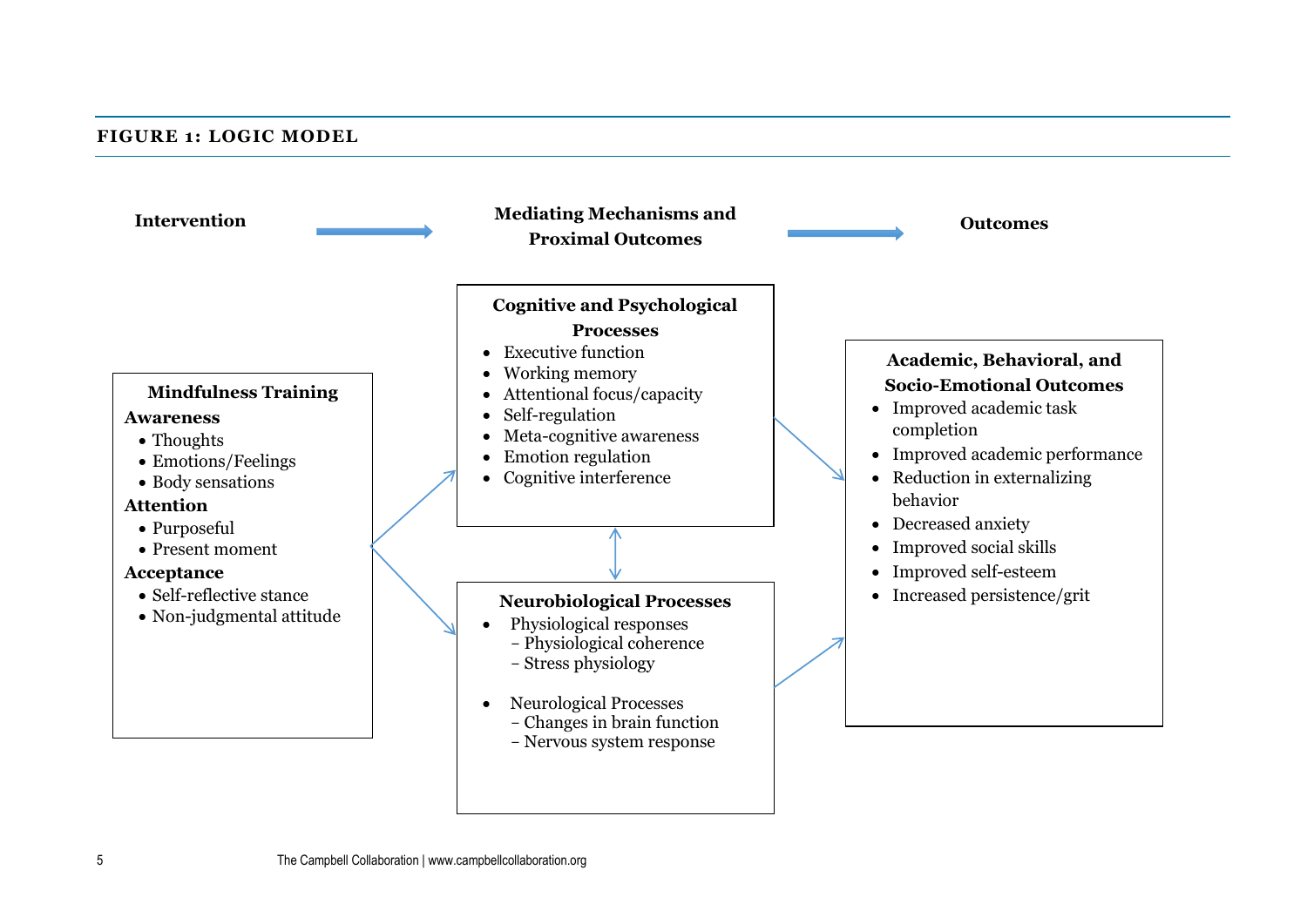The use of MBIs is on the rise in schools across the United States and United Kingdom as more and more schools have begun implementing various mindfulness-based programs and integrating mindfulness into the curricula (e.g., MindUP, The Inner Resilience Program, South Burlington Wellness and Resilience Program, Mindful Schools, Learning to Breathe, Mindfulness in Schools Project, Still Quiet Place, Stressed Teens, and Wellness Works in Schools). Moreover, efforts to promote mindfulness practices are being included in public policy initiatives. In the U.K., for example, members of parliament have received training in mindfulness and have heard testimony of the evidence and benefits of mindfulness, including testimonies from thousands of school children who have experienced mindfulness training in school. Also this year, an all-party parliamentary group was launched in the U.K. to conduct a nine-month inquiry into the potential role of mindfulness in areas of public policy, including education (Booth, 2014). The third session of the all-party parliamentary group focused on "mindfulness in health and education," and members considered possible applications of mindfulness in health and education, with discussion of challenges for scaling up mindfulness programs to be included in teacher training as well as other potential policy actions [\(http://parliamentarywellbeinggroup.org.uk\)](http://parliamentarywellbeinggroup.org.uk/).

Although the use of MBIs appears to be on the rise in schools, and policy makers are calling for more mindfulness in education policy, it is unclear whether mindfulness-based approaches do indeed positively impact academic, emotional, and behavioral outcomes in students. While there is a growing body of studies of MBIs on a range of cognitive, social, and psychological outcomes including working memory, attention, academic skills, social skills, and emotional regulation (Meiklejohn et al., 2012), few studies have synthesized this literature using systematic and quantitative methods and focused specifically on schoolbased interventions. Rather than being driven by substantial evidence of effects on student outcomes, the seemingly growing acceptance of MBI approaches for use in school settings appears to be largely driven by intervention studies with adult populations or hypotheses based on correlational data or theories that link mindfulness practice to positive outcomes. As schools develop practices and policies to try to more effectively and efficiently improve student outcomes, it is important that researchers, practitioners, policy makers, and other key stakeholders have access to evidence of MBI effects in order to make informed decisions rather than rely on anecdotal evidence and follow current popular trends.

This review will focus on mindfulness-based interventions (MBIs) with preschool, primary and secondary students in school settings. Mindfulness is a type of practice derived from the Buddhist traditions of Vipassana and Zen/Chan (Chiesa, Calati, & Serretti, 2011; Eberth & Sedlmeier, 2012), which is characterized by awareness of the current state of the mind and body without judgment, elaboration, or attachment (Burke, 2010; Eberth & Sedlmeier, 2012) through a variety of techniques. Ideally, these strategies would be taught explicitly during the training phase, with students eventually engaging in these cognitive and behavioral processes in a variety of other situations (Hwang & Kearney, 2013; Jha, Krompinger, & Baime, 2007).

For purposes of this review, MBIs will be operationalized as a set of practices in which individuals are trained to bring awareness to the current situation, focus on the breath or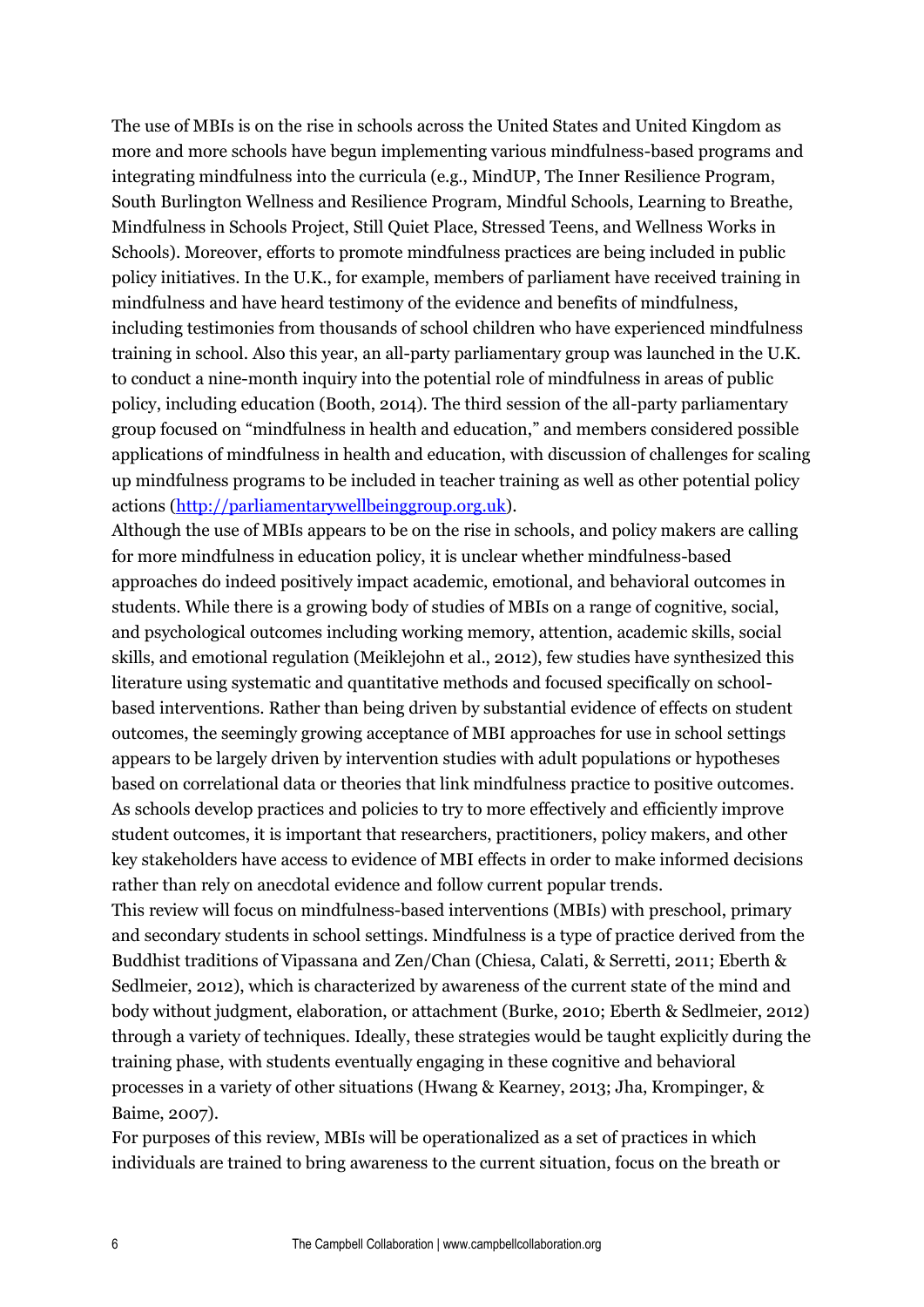another "anchor," and simply notice what is happening with acceptance, detachment, and non-judgment (Kabat-Zinn, 1983, 1990, 1994). MBIs include self-regulation of attention on the present moment and a "particular orientation toward one's experiences in the present moment… characterized by curiosity, openness, and acceptance" (Bishop et al., 2004, p. 292). More specifically, for the purposes of this review, MBIs will include one or a combination of the following elements (Hwang & Kearney, 2013; Jha et al., 2007):

- 1. Awareness of breathing
- 2. Awareness of bodily sensations
- 3. Awareness of actions
- 4. Awareness of mental states (thoughts, feelings)
- 5. Self-regulation and shifting of attention
- 6. Adoption of a non-judgmental attitude toward one's present state
- 7. A seated position or slow walking meditation
- 8. Purposeful attention to daily activities (i.e., mindfulness of eating)

Typically, MBIs are conducted by a trained implementer through teaching of a combination of the listed elements in a group setting, though sometimes in one-on-one setting with the implementer or therapist (i.e., Singh et al., 2007). The MBI includes the direct, explicit teaching of the principle, opportunity for students to practice the principle during the intervention time, followed by practice of the principle in other situations and daily life activities.

Some school-based MBIs used with pre-school, primary or secondary students include, but are not limited to, Mindfulness Based Stress Reduction (MBSR), Mindfulness Based Cognitive Therapy for Children (MBCT-C), Meditation on the Soles of the Feet (SoF), and Learning to BREATHE (LTB).

## *1.1.2.1 Mindfulness Based Stress Reduction*

MBSR was developed in 1979 by Jon Kabat-Zinn as a treatment for adults in clinical settings with the goal of reducing stress. MBSR programs are group-administered and composed of weekly 2.5-hour sessions with a daily 45-minute homework assignment (Grossman, Niemann, Schmidt, & Walach, 2004). Participants receive instruction in various aspects of mindfulness, including mindful awareness during meditation, yoga, and daily life activities as a means to alleviate stress. Participants are taught to engage in continuous awareness of physical, mental, and emotional states without judgment or evaluation in a guided group practice with accompanying independent practice. Though typically designed for adults with medical diagnoses, researchers have also adapted and implemented MBSR with children in clinical settings (Bootzin & Stevens, 2005) and community settings (Saltzman & Goldin, 2008).

## *1.1.2.2 Mindfulness Based Cognitive Therapy for Children (MBCT-C)*

Mindfulness based cognitive therapy (MBCT) was originally developed by Segal, Williams, and Teasdale (2002) as a treatment to reduce relapse of recurrent major depressive episodes in adults (Semple, Lee, Rosa, & Miller, 2010). MBCT was later adapted by Semple, Reid, and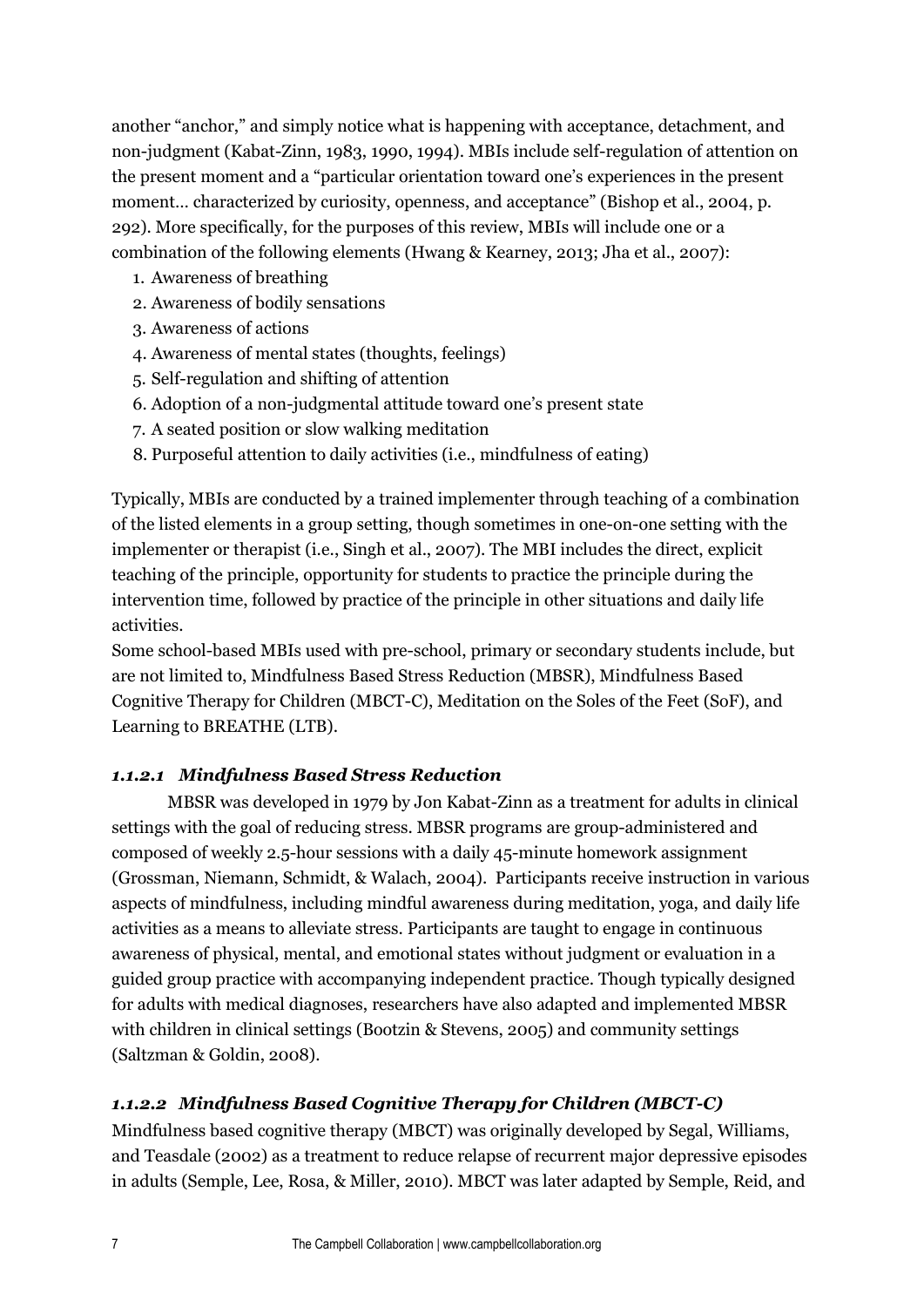Miller (2005) and Semple et al. (2010) for use with children (MBCT-C) to address anxiety. MBCT-C was modified for children by changing the duration of the intervention from 8 weeks to 12 weeks, reducing the amount of time of each seated period, and reducing the group size (Semple et al., 2010). During weekly 45-minute sessions, children were guided through a series of activities that included identifying their present emotional state, identifying worries, engaging in a mindful breathing exercise, learning a mindful technique related to one of the senses, debriefing of previous learning, and reflecting on the previously identified emotional state (Semple et al., 2005). Both MBCT (for adults) and MBCT-C combine mindfulness-based practices such as attention on the breath and awareness of the present moment with cognitive interventions to achieve "affective self-regulation" (p. 222). Another distinction between the adult and child programs is that MBCT-C encourages parental involvement in the form of information sessions, brief mindfulness training exercises, and home practice of meditation with children. Since its development, several studies of MBCT-C in school settings have been conducted (i.e., Semple et al., 2005), as well as in other settings (e.g., Lee, Semple, Rosa, & Miller, 2008; Bogels, Hoogstad, van Dun, DeShutter, & Restifo, 2008).

## *1.1.2.3 Meditation on the Soles of the Feet (SoF)*

SoF is a MBI designed to cultivate self-control of aggressive behaviors through selfregulation of emotion. Participants who have a history of aggressive behaviors are trained to notice emotional states and redirect attention to a neutral focus; in this case, the sensation of the soles of the feet (Singh et al., 2007). A trained therapist conducts the SoF training with each participant individually. The routine consists of a 10-step process in which participants are taught to notice when they feel angry, assume a sitting or standing meditative position, breathe, and allow the emotion to be present with an attitude of acceptance. Participants then shift attention to the physical sensations on the soles of the feet until the emotion is at a manageable level. Participants complete guided practice sessions and are encouraged to use the technique independently whenever they feel it is needed (Singh et al., 2007).

## *1.1.2.4 Learning to BREATHE (LTB)*

LTB is a MBI that was designed specifically for a classroom setting. The curriculum "tailors mindfulness-based approaches to the developmental needs of adolescents" by helping students be mindful of their present situation through lessons on body, thought, and emotion awareness, reducing self-judgment, and increasing mindfulness in everyday life (Broderick & Metz, 2009). LTB is a brief, six-lesson curriculum conducted in a group setting that has been integrated into school curriculum in health classes (Broderick & Metz, 2009) or choir classes (Metz et al., 2013). Each lesson includes a short overview of the mindfulness principle being studied, group discussion, time to practice mindfulness by applying the principle, and home meditation practice assignments with supporting materials (Broderick & Metz, 2009; Metz et al., 2013).

In the descriptions of these approaches, one can discern that there are more similarities between MBI approaches than differences. For example, all of the approaches incorporate a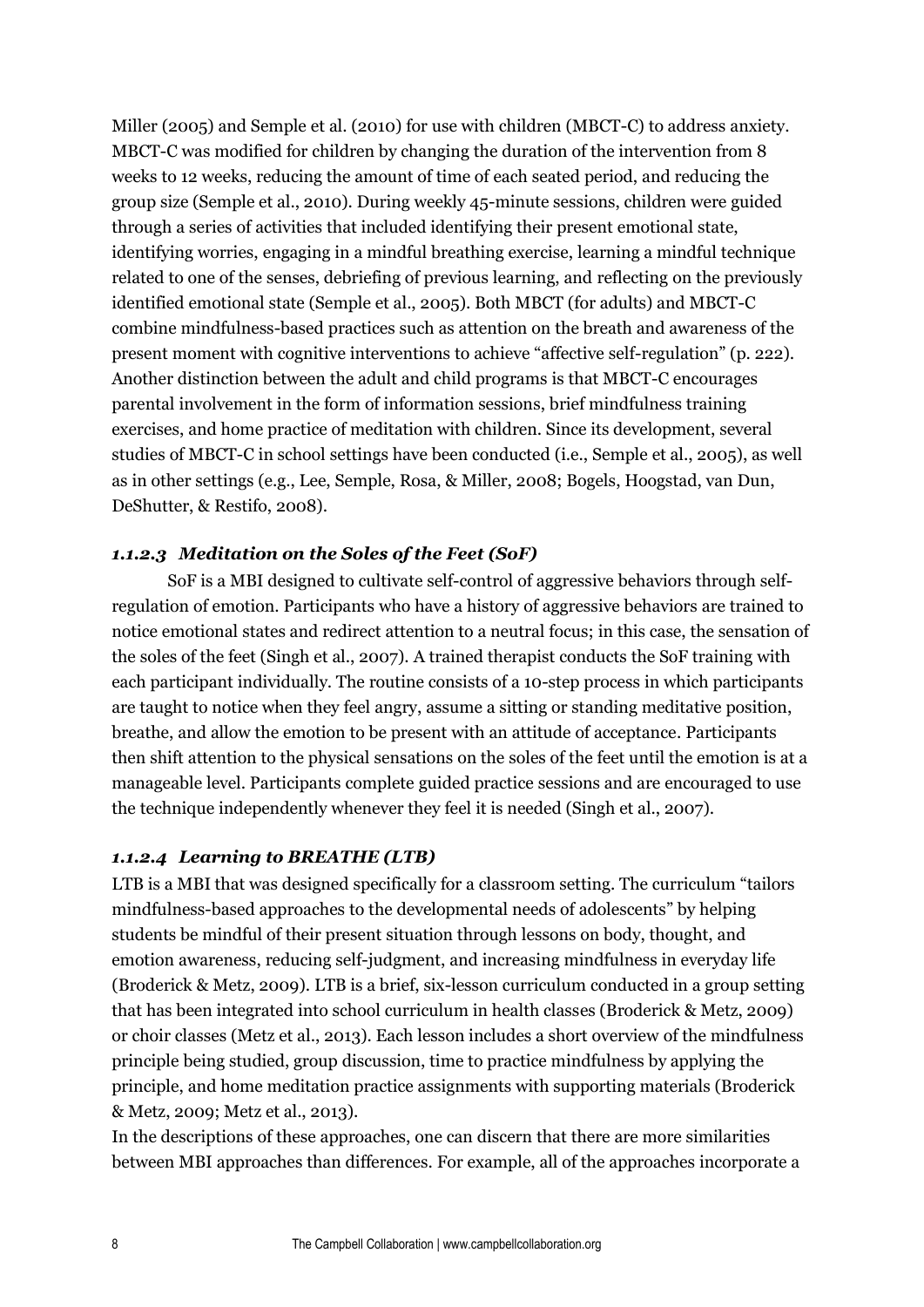training period of guided meditation techniques focusing on mindful attention and awareness of breath, body, or mind and followed by independent practice. The interventions differ in their intended purposes, such as treatment of anxiety and stress, managing aggressive behaviors, emotional regulation, and overall health promotion Mindfulness interventions have been implemented in "core" content classes (reading and Language Arts, math, science, or social studies), in "elective periods" such as physical education classes (Napoli et al., 2008), choir classes (Metz et al., 2013), enrichment or intervention periods, or out-of-school contexts (e.g., after-school tutoring or summer school). The type of setting is often determined by the purposes or outcomes measured, as well as the practical and systemic constraints and requirements in the school. For example, Broderick & Metz (2009) examined outcomes related to mental health by conducting the intervention in students' health classes.

In the growing area of MBI in schools, a review of the literature by Zenner and colleagues (2014) found that a majority of studies *(k =* 15 out of 24 total) used researchers or individuals hired by researchers to provide the intervention. For example, Napoli, Krech, and Holley (2005) used two implementers who had received professional training in mindfulness and had 10-20 years of experience in teaching mindfulness to deliver the intervention during children's regular physical education classes. Zenner and colleagues (2014) also found evidence of studies *(k =* 7) that used teachers to implement MBI, and two studies that used a combination of teacher and non-school trainers. For example, Metz et al. (2013) described a high school teacher who attended an eight-week MBSR program and two day in-service to prepare for implementing the LTB intervention. Metz and colleagues reported fidelity data using teacher-completed feedback forms and session logs, though the researchers reported that few of these forms were actually completed. The results of in-person fidelity observations indicated "lesson adherence, teacher enthusiasm and preparedness, and high student engagement" (Metz et al., 2013, p. 260).

MBIs may also involve parents or teachers, either as a supplement to student training or as the primary target of the intervention. For example, Semple and colleagues (2010) conducted parent-training sessions in mindfulness, which provided an overview of the program their children would be receiving at school, as well as some opportunities for the parents to engage in mindfulness practice. Parents were also encouraged to participate in their child's home practice sessions; however, no data were collected or analyzed as a result of these parent-training sessions. Other MBIs have been conducted with teachers or parents as the primary or only recipient of the intervention. In these interventions, the intent of providing teacher or parent training is to affect parent or teacher outcomes, with some hypothesizing indirect outcomes on students through changes in parent or teacher behavior from mindfulness practice. For example, Jennings and colleagues (2011) examined the effects of Cultivating Awareness and Resilience in Education (CARE), a mindfulness-based professional development program designed for teachers to reduce stress, improve teachers' performance, and prevent "burnout." CARE provides teachers with training in a series of mindfulness activities, with periods of silent reflection and opportunities to extend the practices into daily classroom routines. Teachers completed self-report measures in overall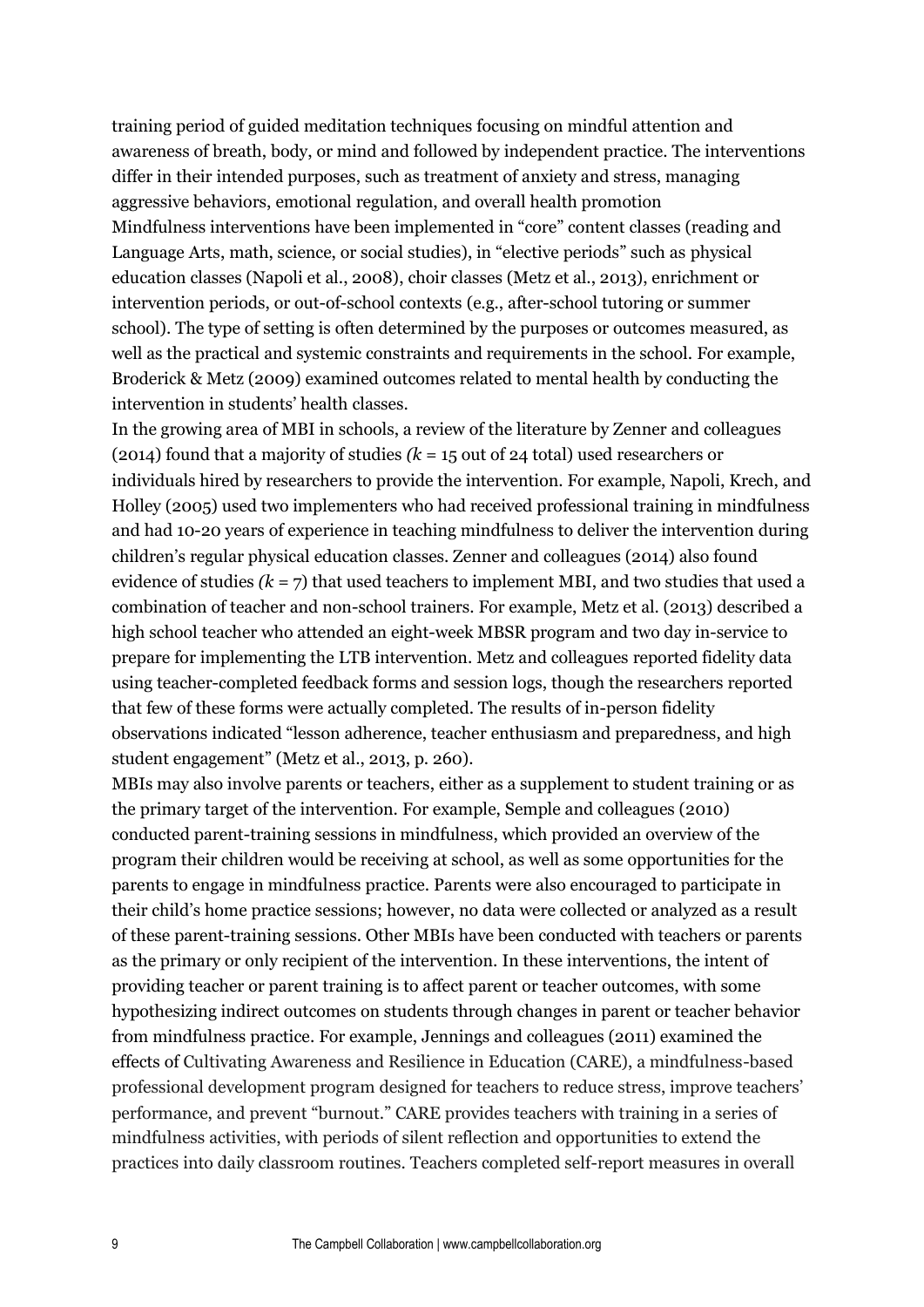well-being, time urgency perceptions, physical symptoms, school perceptions, and mindfulness. Teachers reported high satisfaction with the CARE training, although significant effects were found only for time urgency and measures of mindfulness. There were no measures of student performance. Because MBIs that target teachers or parents as the primary recipient of the MBI focus on different outcomes (teacher and parent outcomes versus student outcomes, with perhaps some secondary student outcomes) and are guided by a different theories of change hypothesized mechanisms in terms of student outcomes, we believe it is most appropriate to separate interventions targeting students from studies targeting teachers or parents as the primary recipient of the intervention. Therefore, we will focus this review on interventions in which students are the primary recipients of the MBI.

## **1.1.3Rationale for the Intervention**

Mindfulness-based strategies have been increasingly implemented in school settings to enhance and supplement instruction as a means of improving cognitive and academic performance and skills related to the learning process (e.g., attention, self-regulation, management of stress), enhancing social skills, and delivering a more holistic approach to develop the "whole person." The burgeoning interest in mindfulness-based interventions in school settings has been fueled by shifts in the educational environment, such as increased emphasis on high stakes testing and students with high levels of test anxiety (Gregor, 2005; Von Der Embse, Barterian, & Segool, 2013) and prevalence of behavioral and mental health problems in students. Further, the evidence supporting relationships of emotion regulation and stress with academic, cognitive, and behavioral functioning in school (Zins et al., 2004) has also fueled enthusiasm of MBIs. Moreover, there is emerging evidence that childhood adversity has been found to trigger neurobiological events that may alter brain development (Anderson & Teicher, 2004; Shonkoff, Boyce, & McEwen, 2009; Teicher, Andersen, Polcari, Anderson, & Navalta, 2002), potentially impairing stress response systems that underlie cognitive and emotional regulatory capacities (Anderson & Teicher, 2009). Children who experience chronic stress are potentially at-risk for difficulties with cognitive and emotion regulation, which can lead to maladaptive developmental trajectories (Compas, Connor-Smith, Saltzman, Thomsen, & Wadsworth, 2001). Emotional regulatory capabilities have been shown to mediate the relationship between exposure to stress and youth outcomes in multiple studies (Sandler, Braver, & Gensheimer, 2000; Wolchik, Coxe, Tein, Sandler, & Ayers, 2006).

Although the evidence for and theories of the mechanisms of mindfulness training is not well developed, research and theories suggest that mindfulness training affects well-being and development through changing psychological, cognitive, and biological processes (see Grabovac, Lau, & Willett, 2011, Melbourne Academic Mindfulness Interest Group, 2006, and Zelazo & Lyons, 2012 for a review of mechanisms of mindfulness training). For students, mindfulness interventions are hypothesized to improve students' capacities for selfregulation of emotions and enhance cognitive functioning, including executive function, working memory and attentional focus, and to affect physiological response which could improve behavior and academic achievement in school (Meiklejohn, 2012; See Figure 1). As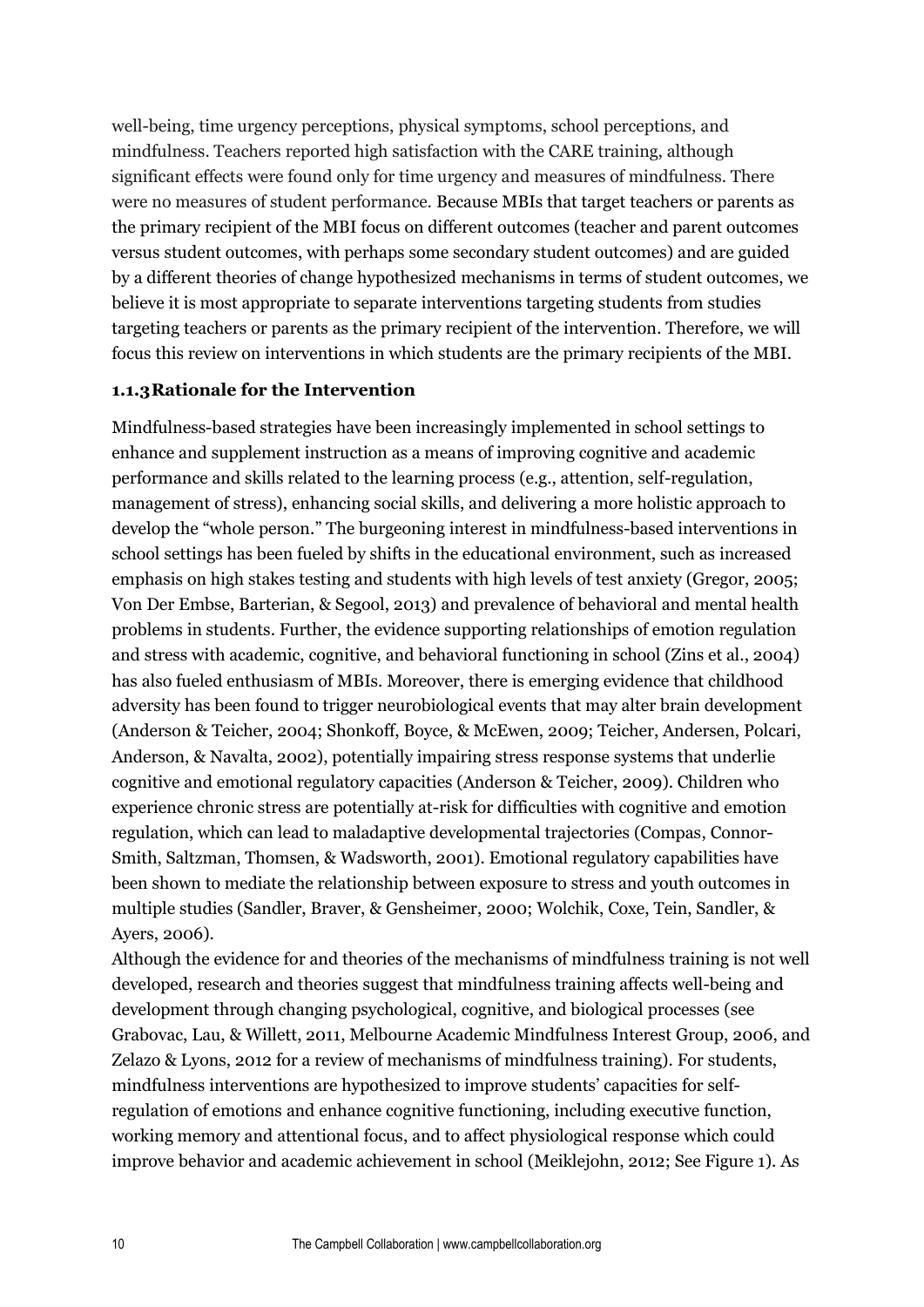such, educators and schools have begun to adopt mindfulness-based interventions as part of educational programming.

## *1.1.3.1 Academic Outcomes*

MBIs hold promise for influencing several important outcomes related to school success and achievement, namely increased learning and grades through increased grit, resiliency, selfregulation, and reading comprehension. Mindfulness training has been shown to positively affect students' emotional resiliency (Semple et al., 2010) and self-regulation (Mendelson et al., 2010). In a study of undergraduate students, Mrazek and colleagues (2013) suggested that mindfulness training had a positive effect on students' scores on the GRE reading comprehension measure by increasing working memory and decreasing thoughts unrelated to the task. While this study was done with older participants, this could potentially generalize to students in primary or secondary schools. We are interested in examining whether and how school-based intervention studies are measuring academic outcomes and the intervention effects on academic outcomes.

## *1.1.3.2 Socio-emotional outcomes*

We hypothesize that during mindfulness practice, the adoption of a non-judgmental attitude will lead to increased emotional awareness and regulation and decreased anxiety. One possible pathway to decrease school-related anxiety is through the reduction of "cognitive interference," which was defined by Wine (1971, 1982) as an internalizing behavior where an individual experiences difficulties with attentional focus, concerns about competence, and preoccupation with self-oriented negative thoughts. Swanson and Howell (1996) suggested that cognitive interference is the most powerful predictor of academic anxiety. Since one of the fundamental elements of mindfulness is the awareness and acceptance of one's own thoughts and feelings, it is possible that students' cognitive interference can be reduced through mindfulness training (Beauchemin, Hutchins, & Patterson, 2008).

## *1.1.3.3 Cognitive outcomes*

Mindfulness training has shown promise in increasing working memory capacity in adults (Jha et al., 2010). Similarly, in a study of mindfulness with adults and adolescents with ADHD, participants reported a decrease in attention-related symptoms (Zylowska et al., 2008). There is also preliminary evidence that MBIs may improve self-regulation outcomes (Meiklejohn et al., 2012).

## *1.1.3.4 Behavioral outcomes*

MBIs may decrease externalizing behaviors in children by increasing the child's awareness of present circumstances (Bogels et al., 2008). Additionally, we hypothesize that increased mindful attention to daily activities, including academic activities, can lead to increased selfmonitoring and self-regulation of attention, which can lead to an increase in task completion. Further, reviews of mindfulness interventions for individuals with developmental disabilities (Hwang & Kearney, 2013) and intellectual disabilities (Chapman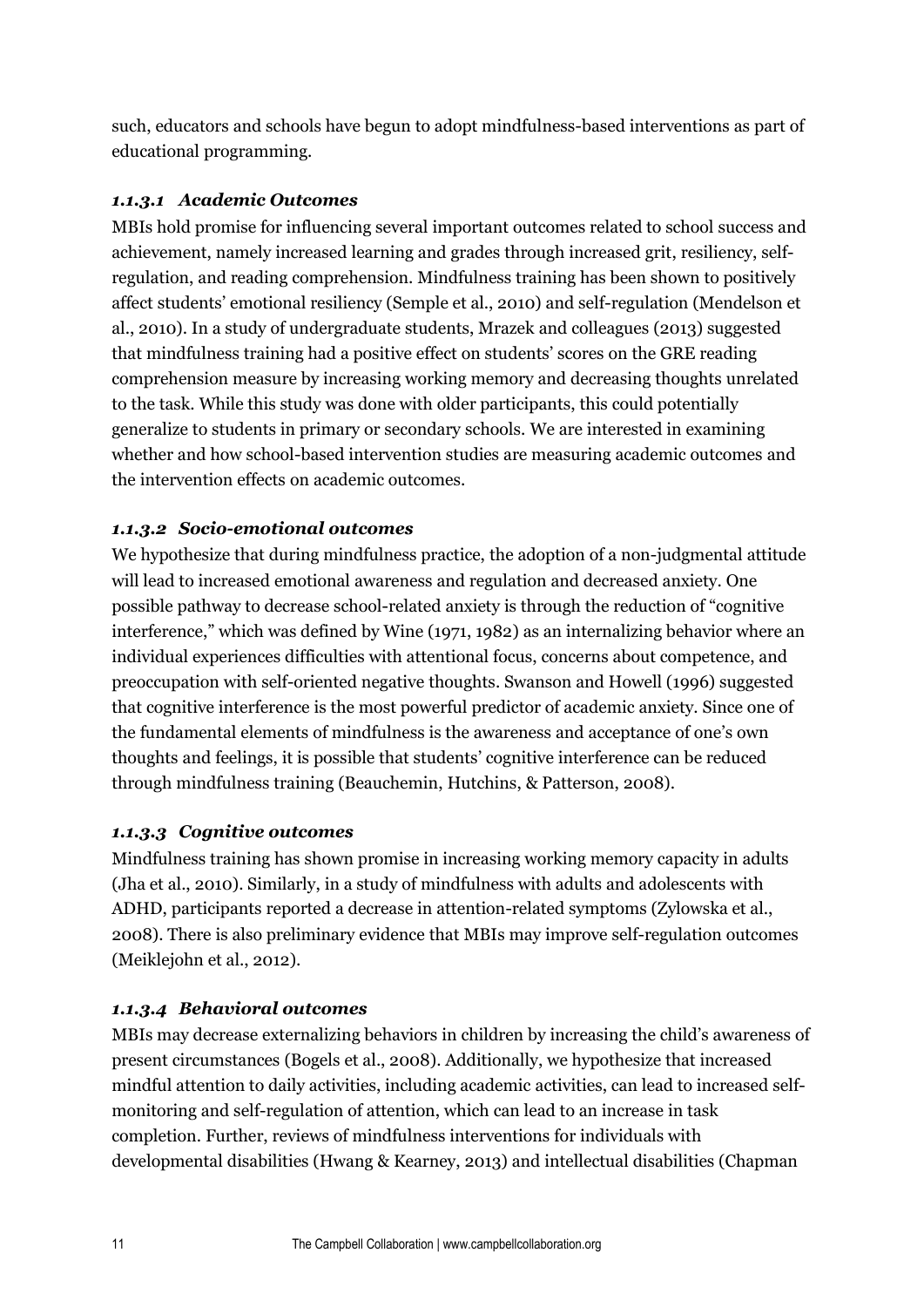et al., 2013) reported a reduction in aggressive behaviors.

## *1.1.3.5 Biological outcomes*

MBIs show promise for affecting individuals' physiological functioning. Preliminary investigations found that MBI have been associated with decreased levels of cortisol, a hormone associated with stress, in school-aged children (Sibinga, Perry-Parrish, Chung, Johnson, Smith, & Ellen, 2013). Additionally, mindfulness practices and other practices that can cause relaxation could have positive impacts on participants' heart rates, speed of breathing, and muscle tension (Hooker & Fodor, 2008).

## **1.1.4Prior Reviews**

While several reviews have been conducted on mindfulness-based interventions with adults for a myriad of problems and outcomes, less attention has been given to reviewing the literature on outcomes of mindfulness-based approaches for children and youth, particularly outcomes relevant to education. To date, we have located nine reviews of mindfulness-based interventions that include studies with children or youth. One of the reviews focused on health-related effects of sitting-meditative practices (Black, Milam, & Sussman, 2009) and two reviews were not specifically focused on children or education, but did include some studies of mindfulness-based approaches with children and/or youth with intellectual disabilities (Chapman, 2013) and developmental disabilities (Hwang & Kearney, 2013). The remaining five reviews examining effects of mindfulness-based interventions with children and youth are more relevant to the proposed review and will be discussed in more depth. Meiklejohn and colleagues (2012), Greenberg and Harris (2012), and Thompson and Gauntlett-Gilbert (2006) published traditional narrative reviews describing mindfulness interventions with children and youth. Meiklejohn and colleagues focused on literature related to integrating mindfulness training in primary and secondary education whereas Greenberg and Harris and Thompson and Guantlett-Gilbert reviewed mindfulness practices in clinical, prevention, or health promotion contexts. All three reviews described a variety of mindfulness-based approaches, and two summarized findings of intervention studies. These reviews concluded that mindfulness-based approaches are feasible and promising, but cautioned that additional and more rigorous research was needed. While these reviews provide an overview of mindfulness-based interventions with children and youth, the authors did not describe their search, selection, or coding procedures and did not quantitatively synthesize effects of the interventions, thus limiting the conclusions that can be drawn regarding the effects of mindfulness-based approaches with children and youth. In addition to several narrative reviews, three reviews were identified that used systematic review methods (Burke, 2010; Zenner, Hernleben-Kurz, & Walach, 2014; Zoogman, Goldberg, Hoyt, & Miller, 2014), two of which also quantitatively synthesized effects using meta-analytic methods (Zenner et al., 2014; Zoogman et al., 2014). Burke (2010) conducted a systematic review of mindfulness-based approaches with children and adolescents and identified 15 studies (6 used a between-group design) that met review criteria that included: articles written in English and studies that used secular contemplative mindfulness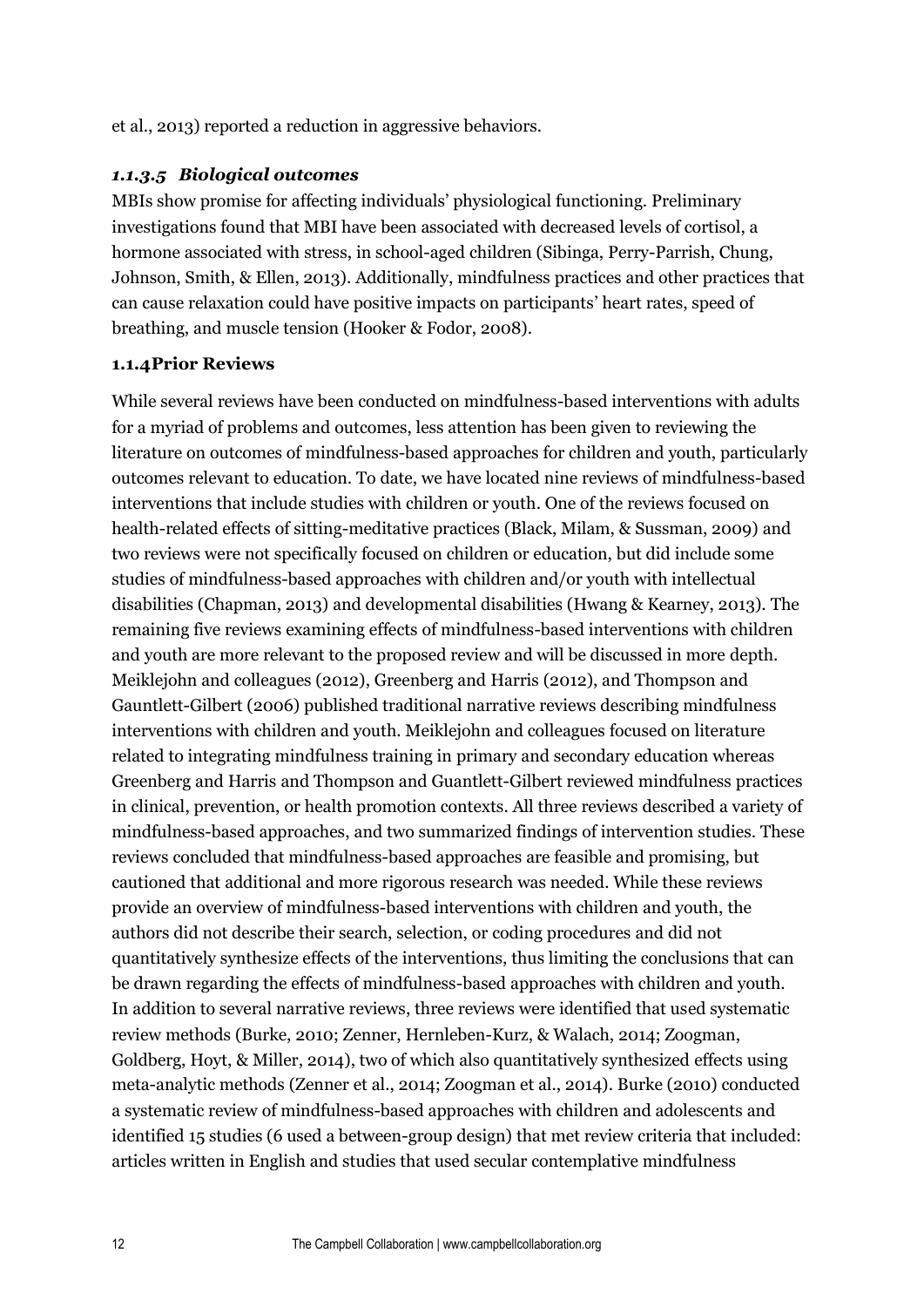mediation techniques. The author conducted a search for studies in 12 research databases and although the author did not limit the review to published studies, a comprehensive search for grey literature was not conducted and dissertations or conference papers were not accessed. This review included studies of mindfulness with clinical and non-clinical samples, but not all included studies are relevant to education (e.g., outpatient gastroesophageal reflux, body weight) and only four were conducted in school settings. Eight of the studies included in the Burke review were also included in the Meiklejohn review. Burke concluded that the studies provided evidence of the feasibility and acceptability of mindfulness-based approaches for children and adolescents, but the research base is limited by a lack of rigorous efficacy studies, which was attributed, in part, to the early stage of research in this area.

Two meta-analyses of mindfulness-based interventions with children and youth have been published. Zoogman et al., (2014) reports the first published meta-analysis of mindfulness meditation with youth. The search was conducted in 2011 and was limited to peer-reviewed journal articles published in English. Twenty studies (13 RCTs, 1 QED, and 6 within group pre-post test studies) reporting effects of mindfulness interventions with clinical and nonclinical samples were included in the meta-analysis. The mean effect of the included interventions was 0.227 [CI 0.148, 0.305] and heterogeneity was not significant. Of the 12 moderators tested, only one moderator was significant—studies using clinical samples reported significant larger effect sizes than studies using non-clinical samples. Additional analyses performed found significantly greater effects for psychological symptoms than measures of other outcomes.

Zenner and colleagues (2014) conducted a systematic review and meta-analysis of mindfulness-based interventions in schools with a focus on psychological outcomes (cognitive performance, emotional problems, stress and coping, and resilience). The authors conducted a comprehensive search in 2012 for published and unpublished reports yielding 24 studies (10 RCTs, 8 QEDs, 1 two-armed cohort study, and 5 non-controlled trials). The mean effect of the 19 studies using a comparison group design was *g* = 0.40 [0.21, 0.58]. The authors found significant effects on cognitive performance, resilience, and stress measures and non-significant effects on emotional problems. The authors found significant heterogeneity between studies. The included studies were often underpowered and small and a wide variety of programs were evaluated, with many researchers implementing their own programs. The authors concluded that mindfulness-based approaches in schools are promising and the available evidence justifies allocating resources to mindfulness intervention implementation and evaluation. They recommended larger studies employing more robust and well-validated measures be used in future research.

## **1.1.5Contribution of this Review**

The aforementioned reviews contribute to our understanding of mindfulness-based approaches with children and youth; however prior reviews are limited in several ways. First, most prior reviews used non-systematic search methods and narrative synthesis methods, are not directly relevant to education settings, or were limited by including only published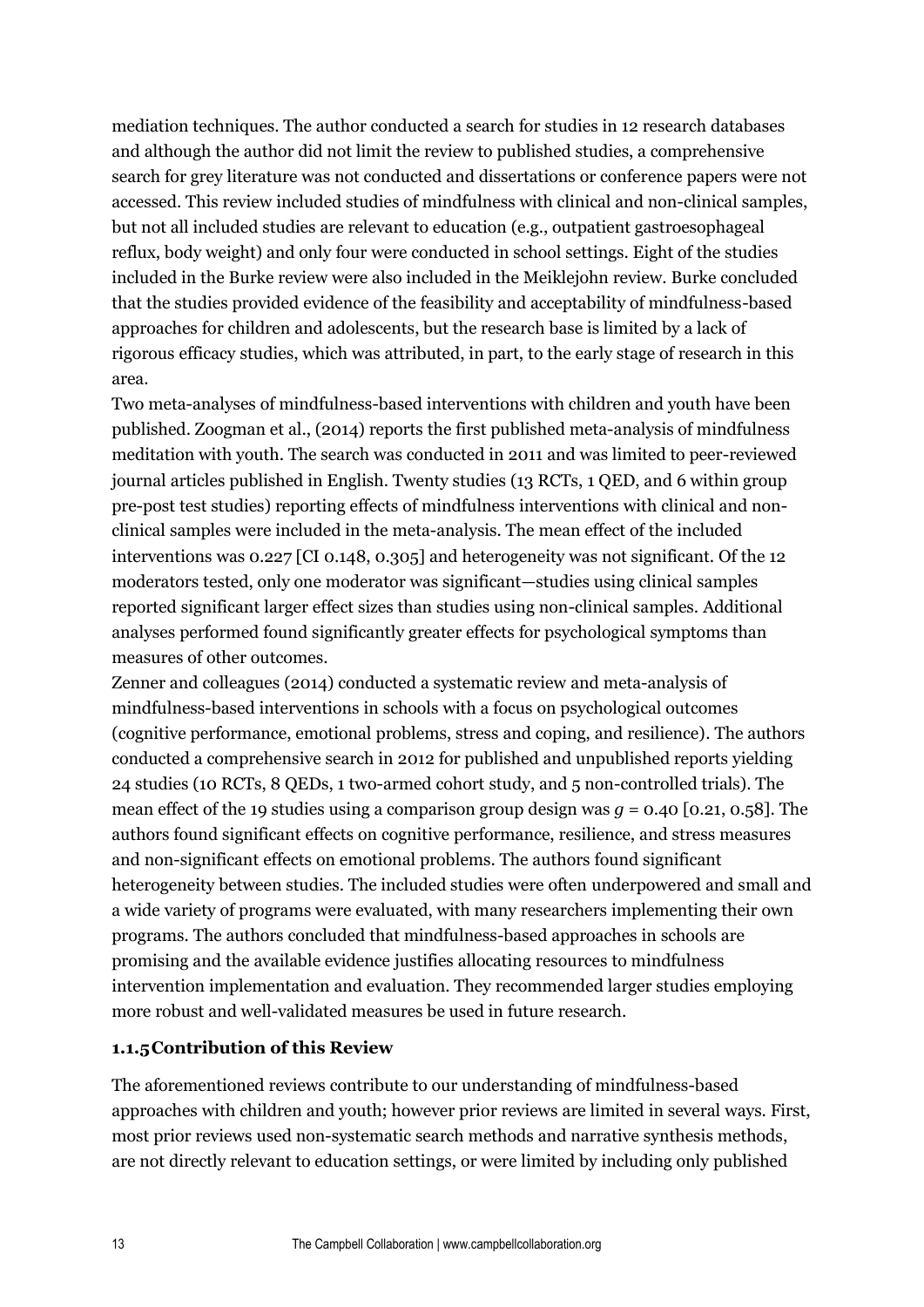studies, thus limiting their applicability to informing practice and policy in education. This proposed systematic review will expand and improve upon prior work in several ways. First, this review will focus on a range of outcomes relevant to educational settings and will include academic performance outcomes which have not been included in prior reviews, thus providing timely information that can be used in school policy and practice decisions. Second, this review will employ a systematic and transparent process for searching, retrieving, and coding studies, including the search for unpublished studies. Using a systematic method to conduct the review of outcome research limits bias and reduces chance effects, leading to more reliable results (Cooper, 1998). Searching for unpublished studies could produce additional studies that have not been included in prior reviews. Further, explicitly and transparently describing the review process allows for others to replicate and expand the review to include new studies or criteria.

In short, this review will contribute to the literature by including the most recent research on mindfulness-based interventions in school settings, will include outcomes that have not been included in prior reviews of school-based mindfulness interventions, including behavioral and academic outcomes, and will employ stringent criteria for search, selection, coding, and analysis as specified in the Campbell Collaboration policies and guidelines to yield the most up-to-date and rigorous review to inform educational policy and practice and identify gaps in the current evidence base to guide future research in this growing area of practice and research.

## **OBJECTIVES OF THE REVIEW**

The purpose of this review is to examine and synthesize evidence of mindfulness-based interventions implemented in school settings with primary and secondary school students on achievement, behavior and socio-emotional outcomes to inform education practice and policy. Specifically, this review is designed to answer the following research questions:

- 1. What types of mindfulness-based interventions are being evaluated in school settings?
- 2. What is the state and quality of evidence of intervention outcomes studies of mindfulness-based interventions in school settings?
- 3. What are the effects of mindfulness-based interventions on cognition, academic achievement, behavior and socio-emotional outcomes?

## **METHODS**

## **1.1.6Characteristics of the Studies Relevant to the Objectives of the Review**

Most participant samples of MBI in preschool, primary, or secondary school settings have been within a class-wide intervention, with non-participating students participating in an alternate activity (i.e., Beauchemin et al., 2008). Studies to date have focused on feasibility and acceptability to the participants, yet there is a rapidly growing body of studies evaluating effects of MBIs on various outcomes with children and youth.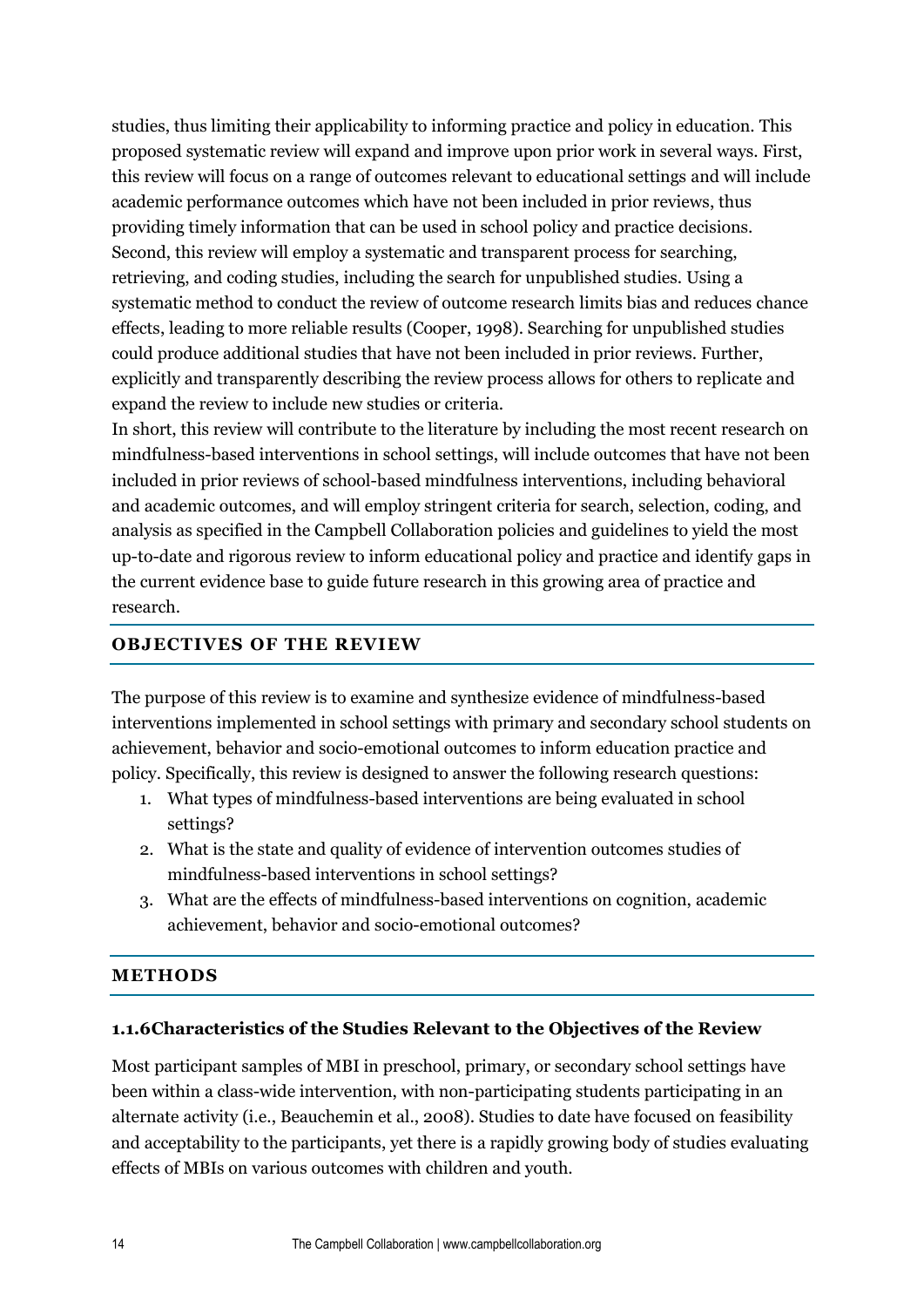Studies in this area primarily employ self-reported or non-blind third party measures, such as surveys given to parents and teachers (Burke, 2010). Many studies use researcher-created measures (see "Attitudinal questions" in Beauchemin, et al., 2008), behavioral observation data and office discipline referrals (i.e., Singh et al., 2007), and participant self-reporting or parent/teacher reports (e.g., Napoli, Krech, & Holley, 2008; Zylowska et al., 2007). Some studies have also used standardized measures, such as the Test of Everyday Attention for Children (i.e., Napoli et al., 2008) or the Social Skills Rating System (i.e., Beauchemin et al., 2008)

Studies vary with respect to research designs, rigor, sample demographics, and interventions tested. Three representative studies are described below.

1. Napoli, Kretch, and Holley (2008) conducted a randomized control trial in which 228 students in grades 1-3 received The Attention Academy. Trainers who had received professional training in mindfulness and had at least 15 years of experience teaching mindfulness delivered the intervention. The instruction included activities such as attention on the breath, awareness of body, and de-briefing, and was facilitated by personnel highly experienced in mindfulness. The intervention was bi-weekly for 24 weeks. Findings indicate moderate effect sizes (0.39-0.60) in comparison to the control condition in attention, social skills, test anxiety, and selective attention. The study did not report demographics or disability status of participants.

2. Sibinga and colleagues (2013) conducted a randomized control trial of low-income, urban male youth in which 42 participants received either MBSR or a health education class. Dependent measures of psychological functioning from the Multidimensional Anxiety Scale for Children, sleep data, and salivary cortisol levels were collected at baseline, post-program, and at a three-month follow up. The MBSR intervention was taught by an instructor who had formal mindfulness training and over 10 years experience in mindfulness instruction for youth. MBSR participants showed improvements in self-reported measure of anxiety and coping, but there were no significant findings related to sleep. Cortisol levels in MBSR participants did not increase over time, but did among participants in the control condition. 3. Singh and colleagues (2007) used a multiple baseline across subjects design to assess the effectiveness of a Meditation on the Soles of the Feet, a mindfulness-based intervention, in reducing aggressive behaviors in three adolescents with conduct disorder. The intervention was delivered to participants individually by a therapist with extensive mindfulness training. Researchers collected observational data, office discipline referrals, and student self-reports of target behaviors. Target behaviors included severe aggressive behaviors, such as fire setting, cruelty to animals, and physical aggression with peers. Results show that the intervention resulted in a decrease in the target behaviors and was well tolerated and positively perceived by the participants.

#### **1.1.7Criteria for Inclusion and Exclusion of Studies in the Review**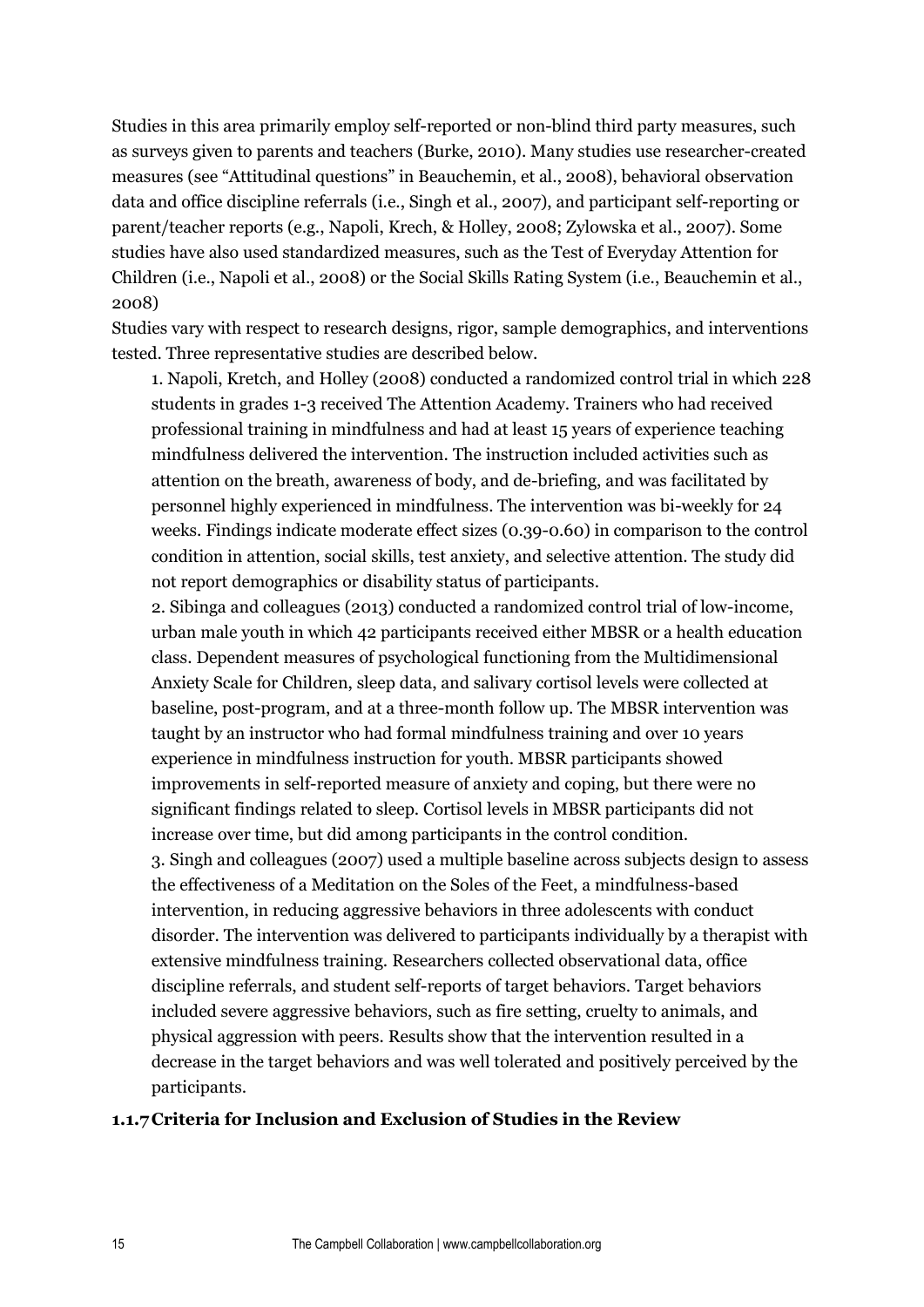#### *1.1.7.1 Interventions*

Interventions of interest include those that are a) conducted in a school setting (during the school day or in a school-based after school program) and b) use a mindfulness component/strategy. Mindfulness is broadly defined as "self-regulation of attention to the conscious awareness of one's immediate experiences while adopting an attitude of curiosity, openness, and acceptance" (Bishop et al., 2004, p. 174). While definitions and mindfulness practices vary across studies, "most involve focusing non-judgmental attention on momentto-moment private experiences, such as breath, thoughts, physical sensations, or other external aspects of the environment" (Thompson & Gauntlett-Gilbert, 2008, p. 398). For the purposes of this review, mindfulness-based interventions include methods for teaching mindfulness awareness where participants are encouraged to focus their attention either on a covert activity (e.g., thoughts, feelings, urges) or overt activity (e.g., lights, sounds, smells). Mindfulness interventions include present moment work, meditation, relaxation skills training, breathing techniques and awareness of moment techniques delivered in vivo, via formal meditation practices or informal mindfulness exercises. Some specific interventions eligible include, but are not limited to, Mindfulness Based Stress Reduction (MBSR), Mindfulness Based Cognitive Therapy (MCBT), Learning to BREATHE, Inner Kids Program, and Acceptance and Commitment Therapy (ACT).

We will include studies that use multi-component interventions as long as one of the components is a mindfulness strategy. Mindfulness-based interventions targeting parents or staff/teachers intended to indirectly affect student outcomes will be excluded from this review.

We will exclude Transcendental Meditation interventions. The Transcendental Movement (TM) is another meditation-based intervention that has been implemented in schools (e.g., Quiet Time Program by David Lynch Foundation; Barnes, Davis & Trieher et al., 2003) and examined for the reduction of stress in adolescents (e.g., Barnes, Trieber, & Davis, 2001). Although MBIs and TM share a component of meditation, TM based interventions will be not be considered for this review for several reasons. Because TM is a concentrative technique in which the meditator focuses the mind using a mantra, a picture, or a physical experience (Sedlmeier et al., 2012), there is concern about the religious aspect of TM, which is not present in MBIs. In fact, in one area, school administrators cancelled plans to implement TM due to concerns by parents that it would be promoting a religion (The Associated Press, 2006). Further, a United States federal appeals court (1979) called TM a form of religious teaching and ruled that the practice could not be taught as an elective in public high schools in the state of New Jersey, United States (*Malnak v. Yogi*, 1979). Another difference between TM and MBIs is that MBIs typically contain a practice of generalizing the skill of mindfulness into day-to-day activities such as academic tasks or the regulation of attention, whereas TM is primarily viewed a period of meditation in order to "take a break" from day-to-day activities. Due to the differences in nature and intent from MBIs interventions utilizing TM will be excluded from is review.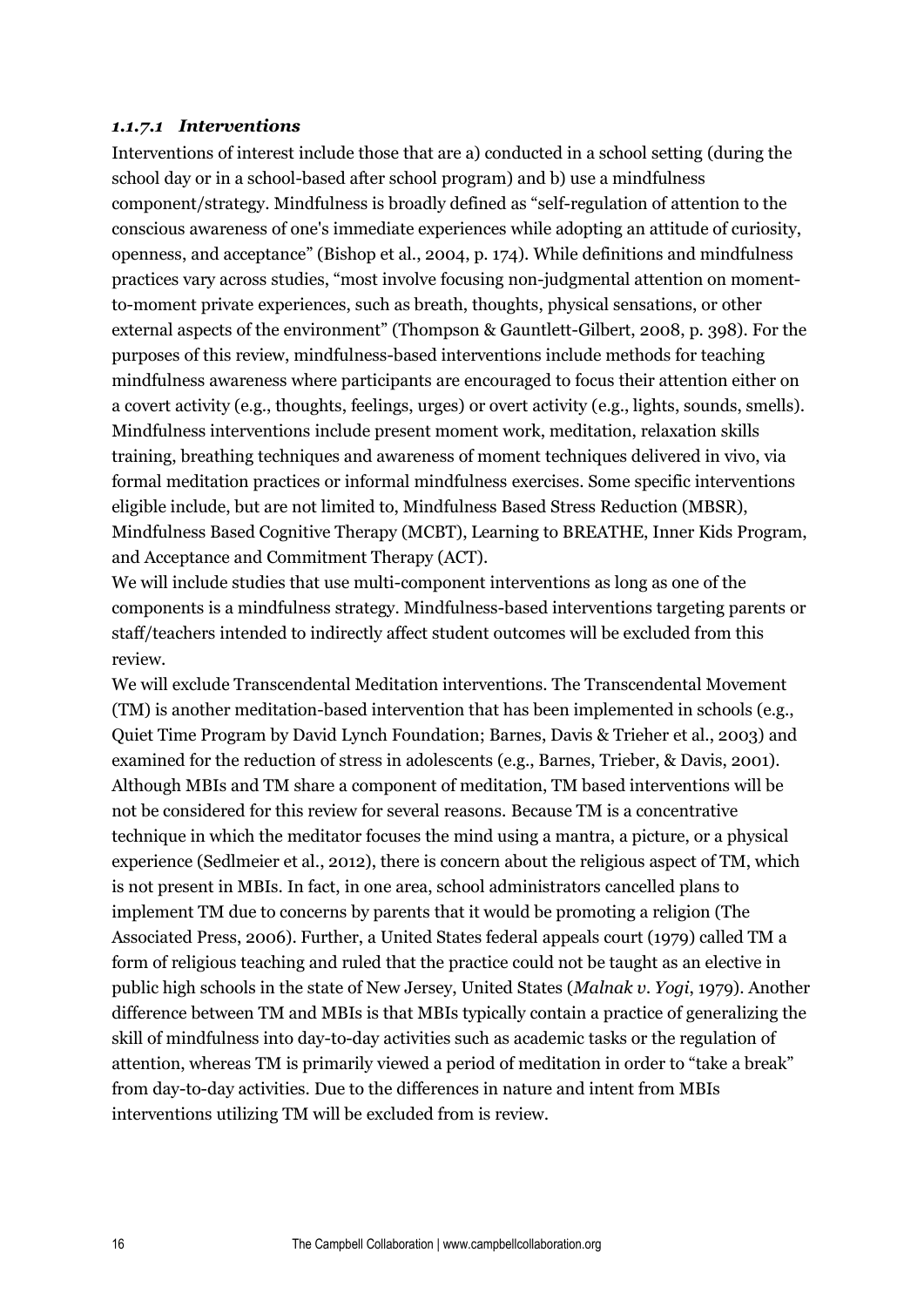## *1.1.7.2 Participants*

Participants will be children in pre-school, primary and secondary school grades in regular education, special education or alternative education settings from any country. As we anticipate, and as prior reviews have suggested, effects of MBIs may differ based on whether the sample is comprised of students that are high risk or come from a clinical population or from the general population of students. Therefore, we will include MBIs that are implemented with any sample of students (e.g., general population, ADHD, special education) and will code the studies accordingly. Because we are interested in informing education policy, studies that include participants in inpatient hospital or residential settings will be excluded from this review. Studies in which parents or teachers are the primary recipients of the intervention will be excluded, although studies that include a parent or teacher component of an MBI intervention with students will be included.

## *1.1.7.3 Outcomes*

Studies must report at least one of the following outcomes:

- 1. Cognition (e.g., executive function, memory, cognition, attention)
- 2.Academic performance (e.g., standardized achievement tests, measures of content mastery, reading, grades)
- 3.Behavior (e.g., disciplinary referrals, aggression and other externalizing behaviors, time on task, compliance, attendance)
- 4.Socio-emotional (e.g., anxiety, stress, engagement, social skills, self-esteem, emotion regulation, grit)
- 5. Physiological outcomes (e.g., cortisol, heart rate, brain activity)

Measurement of above outcomes may be conducted using standardized or unstandardized instruments and may be self-, parent-, or teacher-reported or researcher administered measures. To be included in the meta-analysis, primary study authors must report enough information to calculate an effect size. If sufficient information to calculate an effect size is not provided, every effort will be made to contact primary study authors and request the necessary information.

## *1.1.7.4 Research methods/designs*

To be included in this review, studies must use one of the following research designs: randomized controlled trial (RCT), quasi-experimental design (QED), single-group pre-post test design (SGPP) or single subject design (SSD). For RCT and QED studies, wait list control, no treatment, treatment-as-usual and alternative treatment groups will be considered acceptable comparison groups. The type of comparison group used in each study will be coded and examined as a moderator. We will not require that studies provide pre-test data or make statistical adjustments; however, we will code such data and will use in the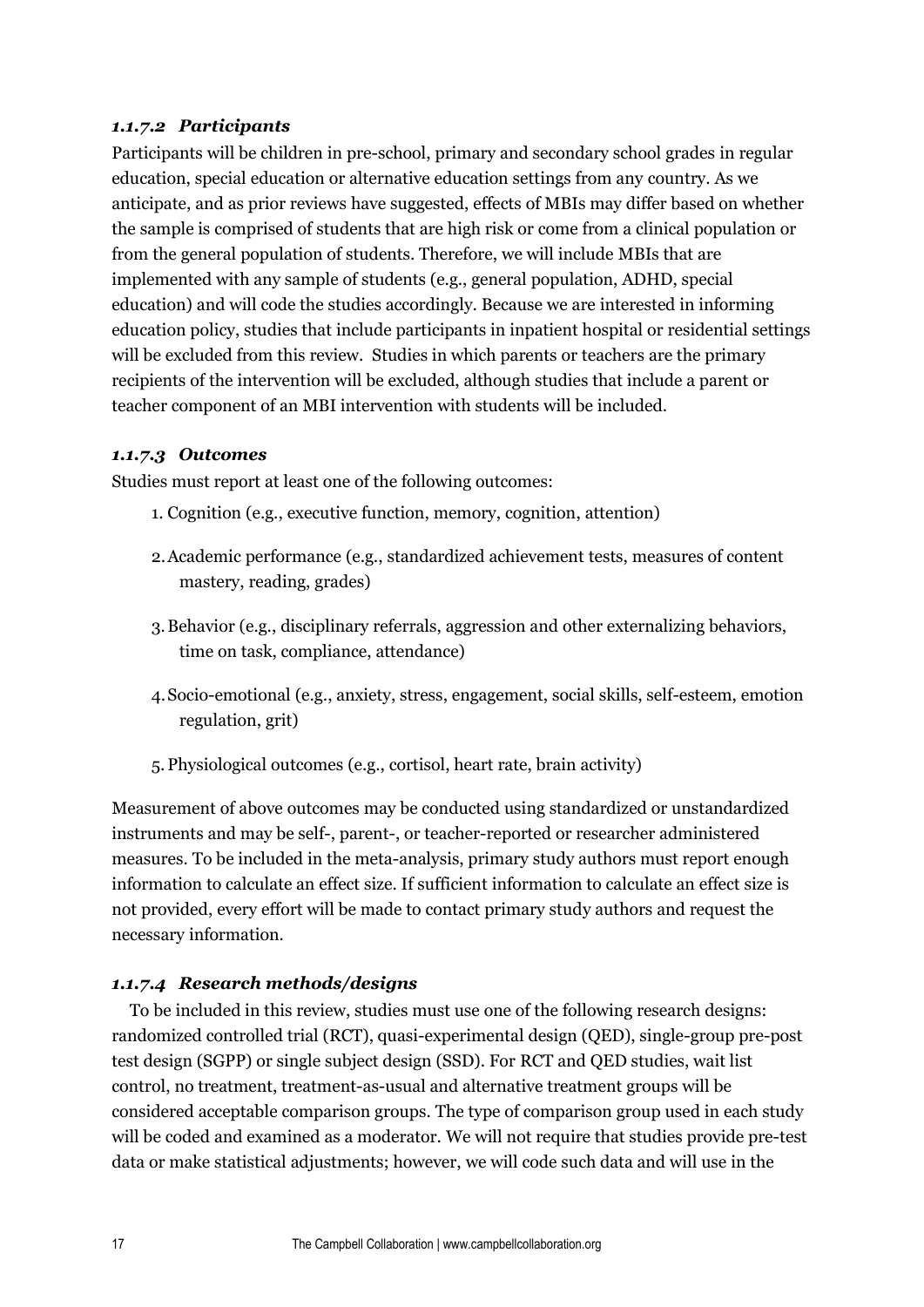analysis. To be eligible for inclusion, SSD studies must employ one of the following designs: alternating treatments, multiple baseline, or withdrawal. Although it is not typical for singlegroup or single subject designs to be included in Campbell reviews, this is a relatively nascent area of research and we believe it is important to provide a comprehensive picture of the state of evidence related to mindfulness-based interventions in school settings. These studies are being included in this review to provide a description of mindfulness interventions being used in schools and the means and extent to which interventions are being assessed. We will quantitatively synthesize effects separately by study design. Limitations and biases related to study designs that are inherently weaker will be explicitly recognized and discussed.

## *1.1.7.5 Other criteria*

Studies will be included if they were conducted or published between 1990 and present. No additional criteria will be applied. The search will not be restricted by geography, language, publication status or other study characteristics.

## *1.1.7.6 Procedures for applying inclusion criteria*

One reviewer will conduct the initial search in all sources and will save the search results in an electronic format. At this stage, the reviewer will examine titles and abstracts and will discard results that are obviously ineligible (non-empirical report, book review, editorial, adult participants, prior to 1990 etc.). For those that are not obviously ineligible, the reviewer will retrieve the reports, save them in an electronic file, and document the bibliographic information, source, and date retrieved in a database. Two reviewers will then independently screen each of the reports for eligibility using a screening instrument (see Appendix A). A third reviewer will compare the coding and identify all discrepancies. The review team will meet to discuss discrepancies and will resolve all discrepancies through consensus.

## **1.1.8Search Strategy for Finding Eligible Studies**

We propose to include all studies that meet the inclusion criteria outlined above. We will attempt to identify and retrieve both published and unpublished studies through a comprehensive search that includes multiple electronic databases, research registers, grey literature sources, and reference lists of reviews and relevant studies.

- *1) Electronic Databases*
	- a. Academic Search Premier
	- b. Australian Education Index
	- c. British Education Index
	- d. CBCA Education
	- e. Education Complete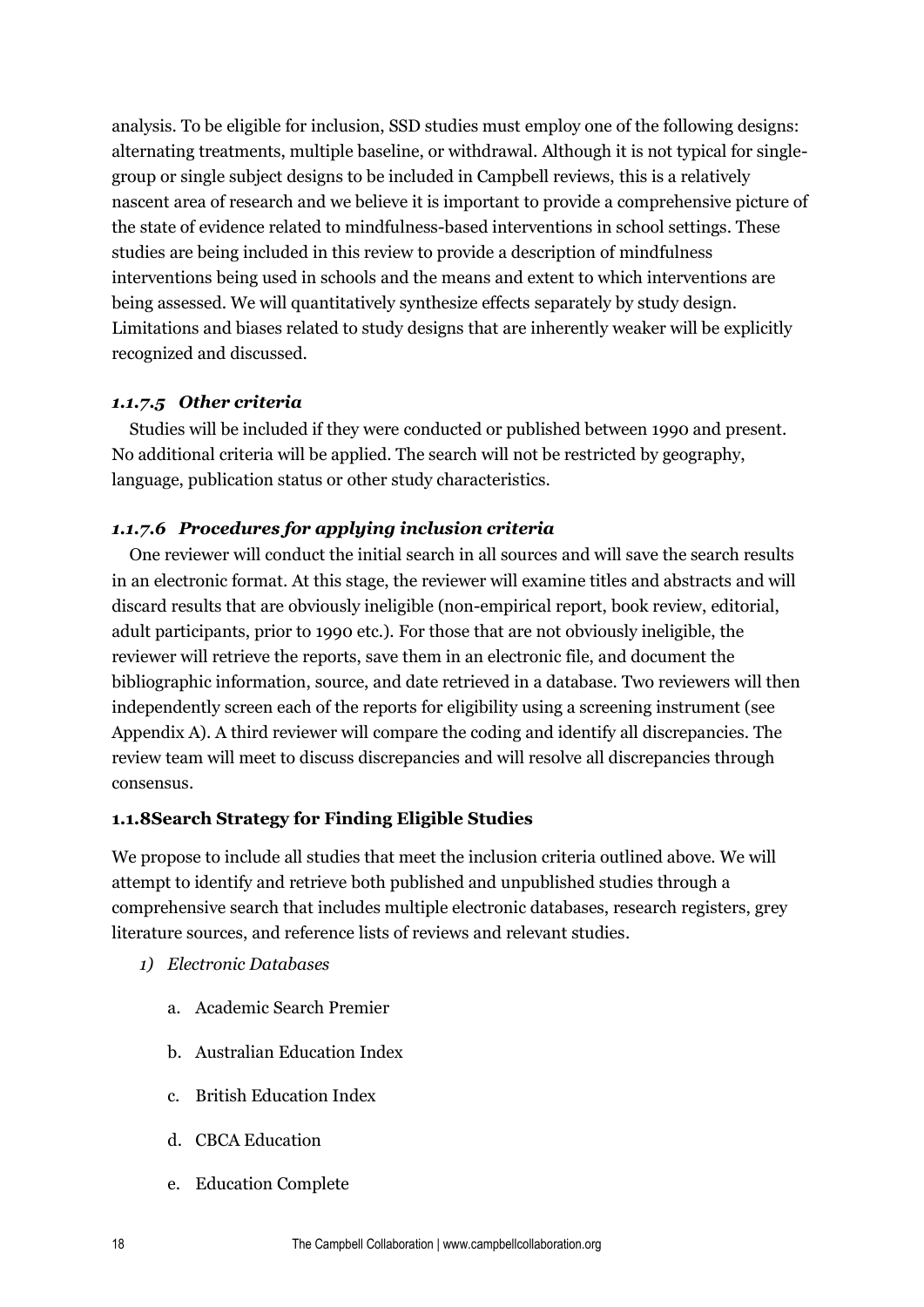- f. ERIC
- g. FRANCIS
- h. MEDLINE
- i. ProQuest Dissertations and Theses
- j. PsycINFO
- k. Social Science Citation Index
- l. Social Service Abstracts
- m. Sociological Abstracts
- n. CINAHL
- o. SPORTDiscus
- 2) *Research Registers and Websites*
	- a. Cochrane Collaboration Library
	- b. Database of Abstracts of Reviews of Effectiveness
	- c. National Technical Information Service
	- d. System for Information on Grey Literature
	- e. Evidence for Policy Practice Information and Coordinating Centre (EPPI-Centre)
	- f. Association for Mindfulness in Education (mindfuleducation.org)
	- g. Mindfulness in Schools Project (mindfulnessinschools.org)
- *3) Grey literature sources* 
	- a. Social Science Research Network
	- b. Authors of prior studies will be contacted in an attempt to obtain unpublished studies, studies in process and published studies missed in the database search.
	- c. Conference abstracts and proceedings will be reviewed to identify potentially relevant studies. Conference searches will include:
		- i. The Society for Research on Educational Effectiveness [\(https://www.sree.org/pages/conferences/index.php\)](https://www.sree.org/pages/conferences/index.php)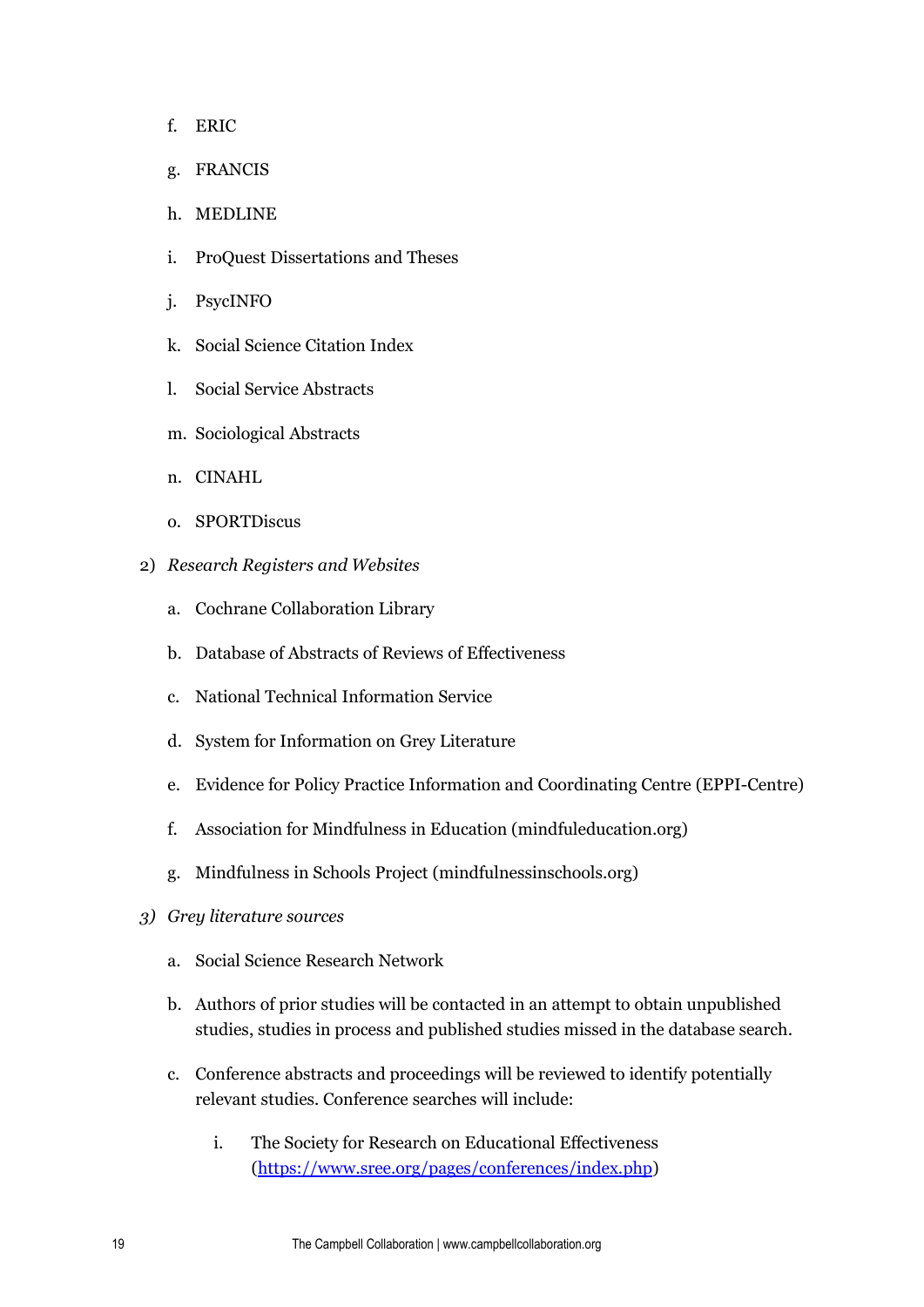- ii. American Educational Research Association Repository [\(http://www.aera.net/EventsMeetings/tabid/10063/Default.aspx.](http://www.aera.net/EventsMeetings/tabid/10063/Default.aspx))
- iii. Society for Research on Child Development (SCRD)
- iv. Society for Research on Adolescence (SRA)
- d. Clearinghouses, research centers and government websites will be reviewed to identify potential sources of relevant data:
	- i. The US Department of Education's web site contains reports of funded programs and initiatives: <http://www2.ed.gov/about/offices/list/opepd/ppss/reports.html>
	- ii. The Institution of Education Sciences, What Works Clearinghouse contains reports of intervention investigations: <http://ies.ed.gov/funding/grantsearch/index.asp>
	- iii. Mindfulness Research Guide: [http://www.mindfulexperience.org/mrg](http://www.mindfulexperience.org/mrg-user-reviews.php)[user-reviews.php](http://www.mindfulexperience.org/mrg-user-reviews.php)
	- iv. Garrison Institute's Contemplative Education Database: [www.garrisoninstitute.](http://www.garrisoninstitute/)org
- 4) The reference lists from prior reviews and included studies will be reviewed for potential studies. We will also conduct forward citation searching using Google Scholar to search for studies citing our included studies.

## *1.1.8.1 Search Terms and Keywords*

We will use combinations of terms related to the intervention, population, study design, and setting to search the electronic databases. Database-specific strategies will be explored for each database, including the use of truncation and database-specific limiters and thesauri will be consulted to employ more precise search strategies within each database. Below are examples of the types of terms we anticipate using:

1) Intervention: mindful\* OR meditat\* OR yoga OR "breath\* technique" OR "mindfulness based stress reduction" OR MBSR OR "Mindfulness-based cognitive therapy" OR MBCT OR "learning to breathe" OR MindUP OR "Meditation on the Soles of the Feet" OR "non-judgmental awareness" OR "present-moment"

AND

2) Report type: evaluation OR intervention OR treatment OR outcome OR program OR trial OR experiment OR "control group" OR "controlled trial" OR "quasiexperiment\*" OR random\*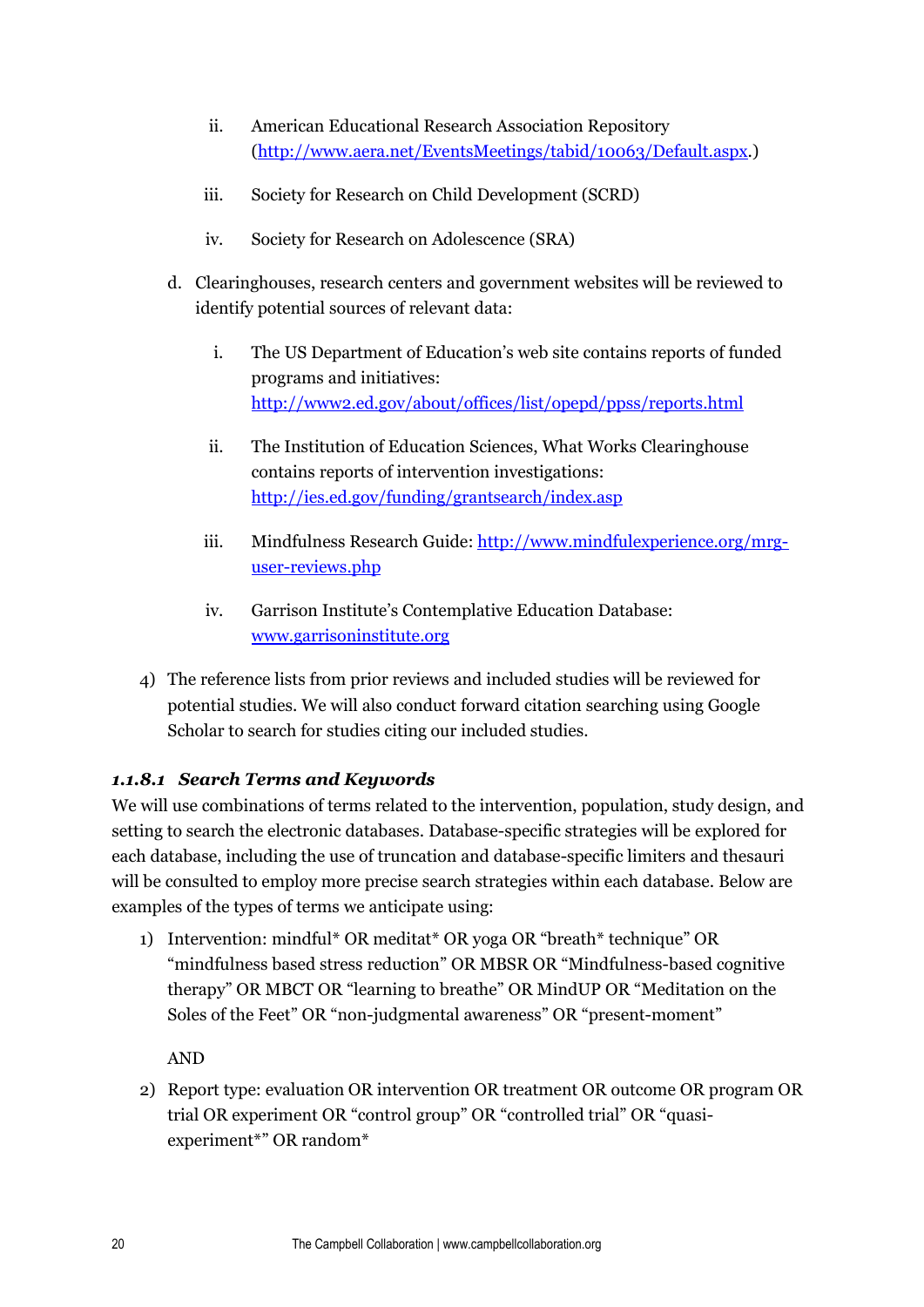AND

3) Targeted population: "elementary school" OR "primary school" OR "high school" OR "secondary school" OR "middle school" OR kindergarten OR pre-kindergarten

## *1.1.8.2 Hand Searching*

We will hand search the most recent issues of key journals (i.e., those that have provided a high number of included studies).

## **1.1.9Data Extraction and Study Coding Procedures**

For all studies that pass the eligibility screening process described above, two reviewers will independently code all eligible studies using a structured data extraction form (see Appendix B). The data extraction form includes items related to bibliographic information and source descriptors; methods and procedures; context, nature, and implementation of the intervention; sample characteristics; and outcome data needed to calculate effect sizes. Two trained coders, Brandy Maynard and Veronica Miller, will code all included studies. If greater than 20 studies are eligible for inclusion in the review, a third coder may be recruited to assist with coding. Maynard is a trained Campbell reviewer and has substantial experience coding intervention studies for systematic reviews. Veronica Miller is a graduate student who also has experience coding intervention studies. Both coders have been involved in the development of the data extraction form and protocol. Moreover, coders will pilot test the code form together using diverse types of studies and will discuss any items that are unclear and ensure mutual understanding of all items. Following pilot testing of the form, two coders will independently code 100% of the included studies. Coders will compare coding and will identify and discuss discrepancies, which will be resolved through consensus. If consensus cannot be reached between the two coders, a third member of the review team will be consulted to resolve the discrepancy. Initial discrepancies will be recorded and inter-rater reliability will be reported.

## **1.1.10 Risk of Bias**

Two review authors will independently assess risk of bias in RCT and QED studies using the Cochrane Collaboration's risk of bias tool (Higgins et al., 2011) for RCTs and the new extended Cochrane risk of bias tool for non-randomized studies of interventions (ACROBAT-NRS; Sterne, Higgins, & Reeves, 2014) for non-randomized trials. For the risk of bias for randomized trials, we will assess risk of bias for each of the six following domains: allocation, blinding, complete outcome data, selective reporting, and other potential sources of bias (i.e., intervention fidelity). Each study will be coded as "low", "high", or "unclear" risk of bias on each of the domains. For non-randomized trials, we will follow the guidelines as published by Cochrane's development group for the ACROBAT-NRSI (Sterne et al., 2014). Following independent coding by two authors, coders will meet to identify any discrepancies, and all discrepancies will be resolved through consensus. If consensus cannot be reached between the two reviewers, a third member of the review team will be consulted. Risk of bias in each domain will be reported within and across studies in the results section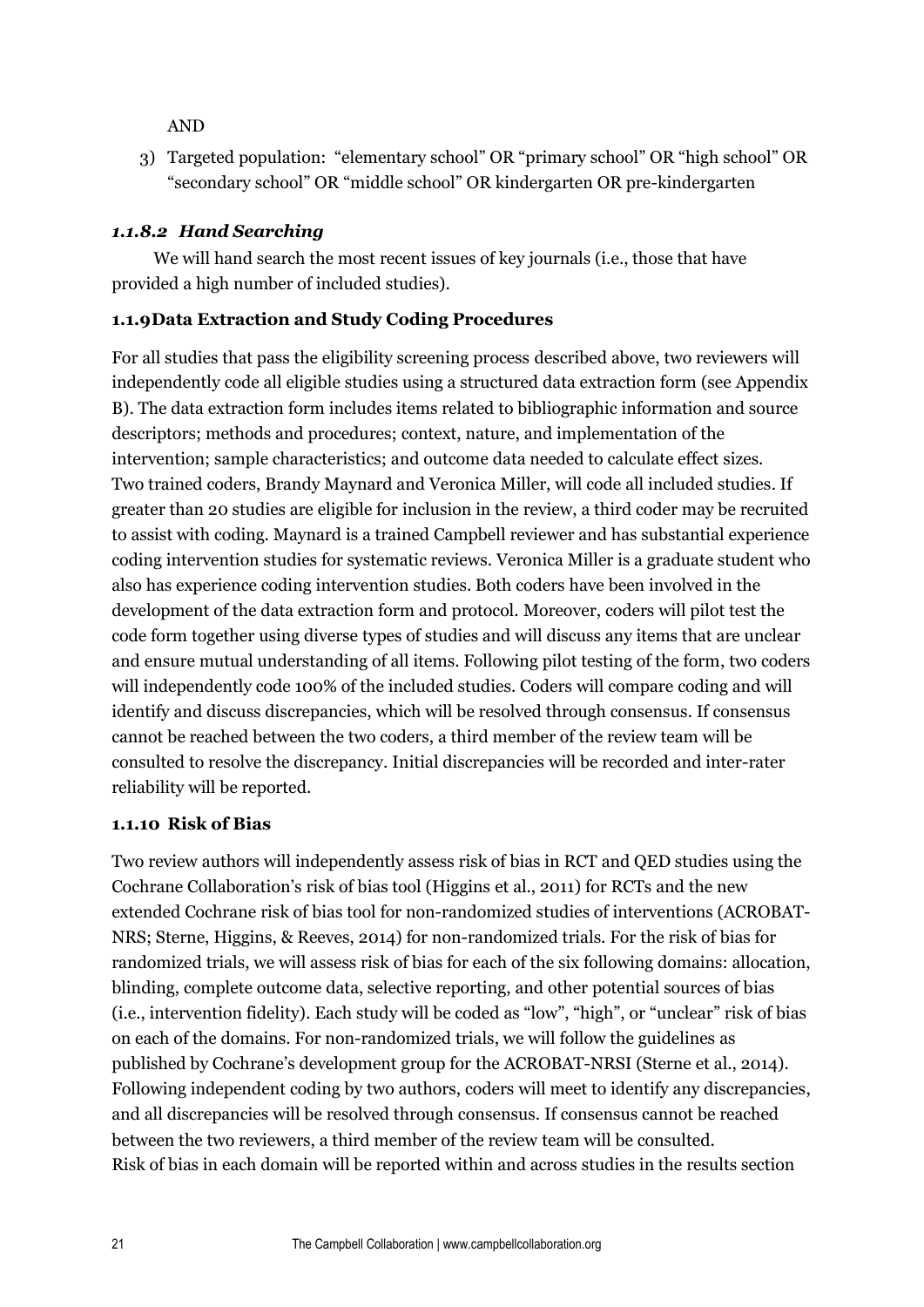using narrative and graphs. We anticipate that most studies included in this review will be at high risk of bias; thus, we do not plan to restrict analyses based on risk of bias nor do we anticipate using risk of bias as a moderator variable. We plan to present all included studies and provide a narrative discussion of risk of bias to include discussion of the potential limitations of the review as well as implications of bias in the interpretation of the results in the Discussion section of the review.

1.1.11Publication bias will be assessed by examining the symmetry of a funnel plot where the relative effect size and sample size are plotted for each study.

## **1.1.12 Synthesis Procedures and Statistical Analysis**

We will conduct descriptive analyses on variables of interest from all included studies to provide information regarding:

- Study participants (e.g., risk level/subgroups, gender, race, income level, grade, age),
- Settings where studies are situated (e.g., school type, classroom type, geographical location/country, community characteristics),
- Relevant intervention characteristics (e.g., mindfulness strategies used, involvement of parents/teachers, duration of intervention, modality of intervention, implementer training), and
- Risk of bias across RCT and QED studies on each domain

Following descriptive analysis, we will estimate effect sizes for each included study. For RCT and QED studies, we will calculate the magnitude of effect using the standardized mean difference effect size with Hedges' *g* correction for continuous outcomes and odds ratios for outcomes presented as dichotomous variables. We anticipate that outcomes within a category will be measured using similar metrics and therefore, effect sizes within each category will only use either Hedges' *g* or odds ratio metrics in the analysis. If, however, outcomes within one of the outcome categories are measured in different metrics, we will convert them to Hedges' *g* using CMA software. For SSD studies, we will estimate study level effect sizes using a standardized mean difference effect, which is similar to a Cohen's *d* (Hedges, Pustejovsky, & Shadish, 2012; Shadish, Hedges, & Pustejovsky, 2014). Indeed, prior comparative studies of available effect size options for SSD studies (i.e., PND, general linear approaches, and the percentage reduction measure) suggested that the standardized mean difference effect is the most consistent effect size metric for single case designs (Olive & Smith, 2005). For single group pre-post test studies, the standardized mean gain effect size statistic will be used. All effect sizes will be calculated using a 95% confidence interval. We will code all effect sizes so that a positive effect reflects outcomes favoring the treatment group.

Following the estimation of individual study level effects, we will conduct separate metaanalyses to pool RCT studies, QED studies, SGPP studies and SSD studies for each outcome construct. For group designs, a weighted mean effect will be calculated by weighting each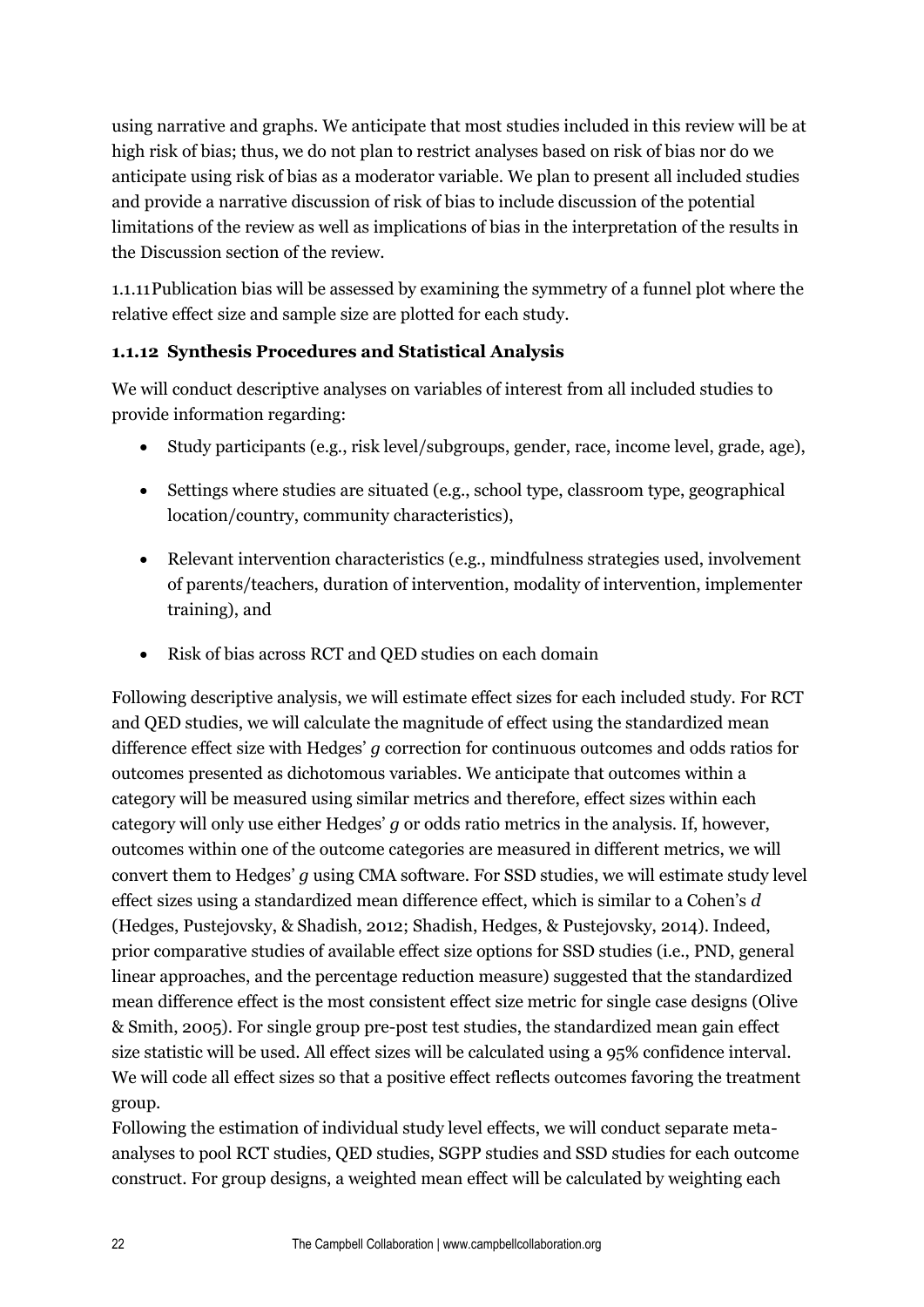study level effect size by the inverse of its variance. For SSD studies, we will follow procedures described in Shadish et al. (2014). Random effects statistical models will be used throughout unless a compelling case arises for fixed effect analysis. As noted above, RCT studies will be pooled separately from QED studies; however, if RCT and QED studies are found to be homogenous, studies will be pooled to allow for greater statistical power. We are interested in four primary outcome constructs: cognition, academic performance, externalizing behaviors, and socio-emotional functioning. We anticipate that included studies will use multiple measures for each outcome, multiple reports of the same outcome measure, multiple follow-up time points, and possibly more than one counterfactual condition. These circumstances create statistical dependencies that violate assumptions of standard meta-analytic methods. In order to ensure independence of study-level effect sizes, we will include only one effect size estimate from each independent sample on each outcome construct.

For cases in which a study uses multiple measures (i.e., observation and a standardized instrument) of the same construct, we will code data for each measure and create a study level average across the measures. Each of the four outcome constructs of interest to this review likely encompass a range of behaviors that may cluster into conceptually distinct outcomes. Therefore, we plan to code the specific subtype of outcome for all codable effect sizes. The strategy will allow an examination of the relation between the intervention for different behavior subtypes and to conduct sensitivity analyses of the impact of aggregating the subtypes into one study level effect size as well.

In cases of multiple reports on the same outcome (i.e., parent and child report), we will code data for each report and take an average of all reports. Because averaging reports may result in masking different viewpoints of different reporters, we will examine their concordance beforehand by performing sensitivity analysis to see if results vary across reporters (Littell, Corcoran, & Pillai, 2008).

In cases where multiple points of follow-up are provided, we will code follow-up points to conduct a separate analysis for effect sizes comparing studies with similar points of followup. In cases where studies report multiple measures or multiple reports on the same outcome, the mean of the measures will be taken to estimate a study-level average across the measures of the same construct. In the case of multiple counterfactual conditions, we will select the comparison condition that is most similar to those in the other included studies. Following the estimation of summary effects, we will conduct a test of homogeneity (*Q*-test) to compare the observed variance to what would be expected from sampling error. The *I 2* statistic will also be used to describe the percentage of total variation across studies due to the heterogeneity rather than chance. We will also construct a forest plot displaying studylevel mean effect sizes and 95% confidence intervals for the included studies to provide opportunity for visual analysis of the precision of the estimated effect sizes, detection of studies with extreme effects, and information regarding heterogeneity of studies. Provided there are a sufficient number of studies, we will conduct moderator analysis to examine characteristics of the study methods, interventions, and student samples that may be associated with effect size. The approach to moderator analysis will be dependent upon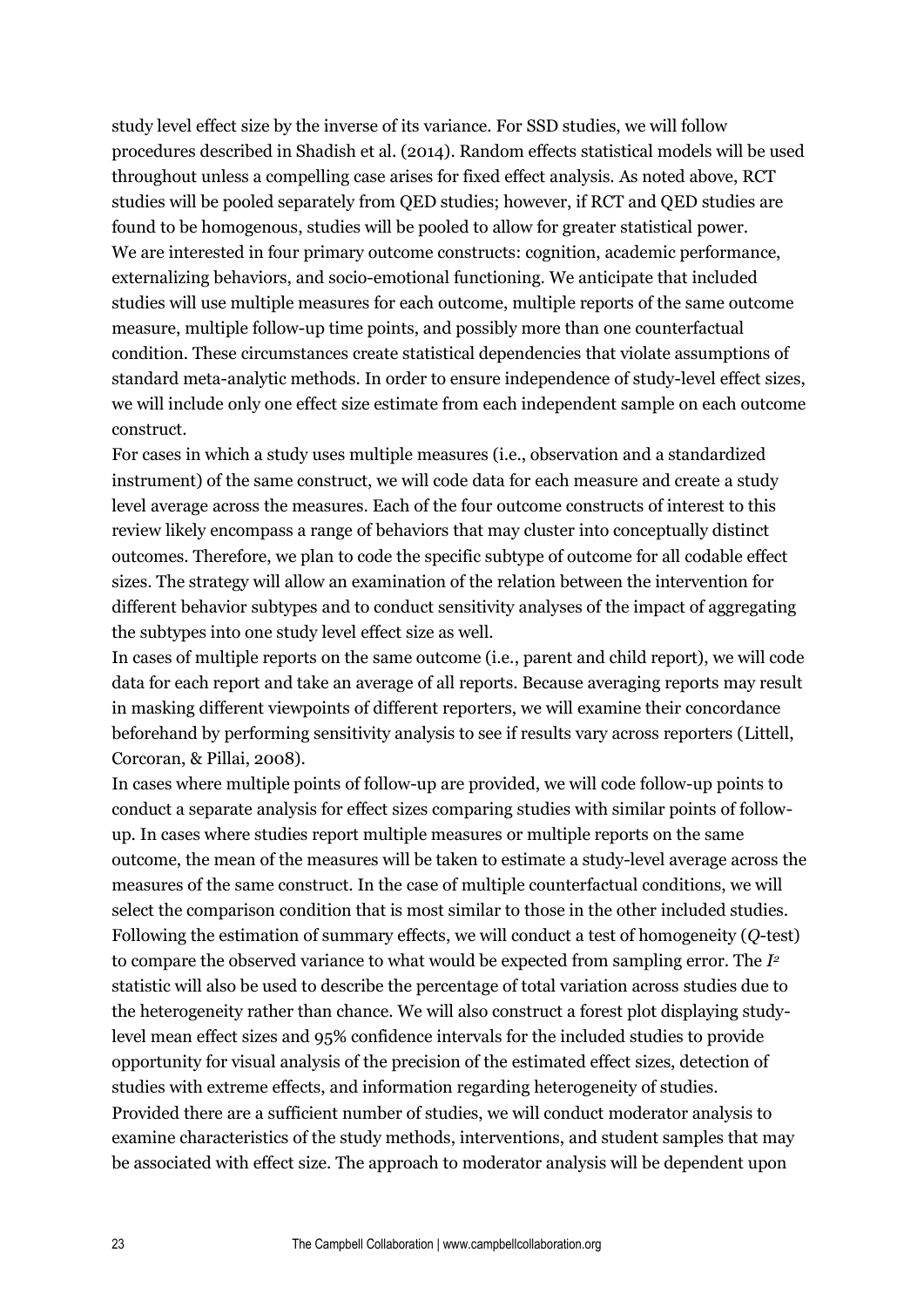the available data. If there are sufficient studies available, meta-regression will be used. If we do not have adequate statistical power for meta-regression, we will use the analog to the ANOVA to conduct moderator analysis using the following variables: 1) Type of mindfulness intervention; 2) duration of intervention (continuous measure); 3) at home practice (yes/no); 4) training of implementers (yes/no); and 5) fidelity. Sensitivity analysis will be conducted to examine the potential effects of outliers and studies not reporting or controlling for group differences. If necessary, additional sensitivity analysis will be conducted if other issues arise that may impede our confidence in the estimated pooled effect size estimates. Analysis will be conducted using Comprehensive Meta-Analysis 2.2 (CMA).

## **1.1.13 Treatment of Qualitative Research**

Qualitative studies will not be included in this review.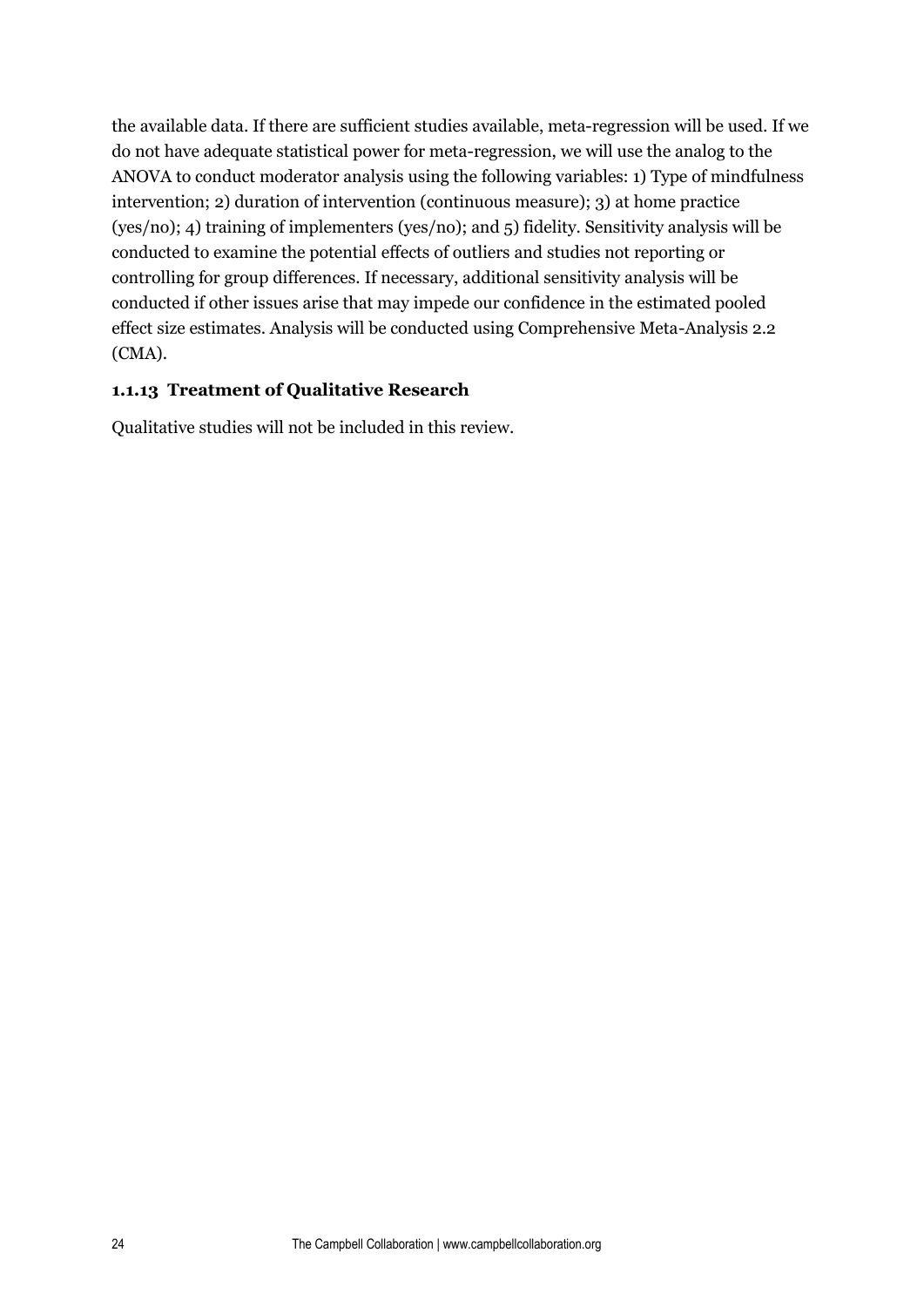#### **REFERENCES**

- American Psychological Association (2009). *Stress in America*. Washington, DC: American Psychological Association.
- Andersen, S. L., & Teicher, M. H. (2004). Delayed effects of early stress on hippocampal development. *Neuropsychopharmacology*, *29*(11), 1988-1993.
- Andersen, S. L., & Teicher, M. H. (2009). Desperately driven and no brakes: developmental stress exposure and subsequent risk for substance abuse. *Neuroscience & Biobehavioral Reviews*, *33*(4), 516-524. doi: [10.1016/j.neubiorev.2008.09.009](http://dx.doi.org.ezproxy.lib.utexas.edu/10.1016%2Fj.neubiorev.2008.09.009)
- Association for Supervision and Curriculum Development. (2007). The learning compact redefined: A call to action—A report of the Commission on the Whole Child. Alexandria, VA: Author. Last retrieved Nov. 29, 2010 from <http://www.ascd.org/learningcompact>
- Associated Press. (2006). Meditation debate erupts at California school. Originally published October 21, 6006. Retrieved from http://usatoday30.usatoday.com/news/education/2006-10-19-meditationschool\_x.htm
- Barnes V. A., Bauza, L. B., & Trieber, F. A. (2003). Impact of stress reduction on negative school behavior in adolescents. *Health and Quality of Life Outcomes, 1*(10), 1-7. Retrieved from [http://www.hqlo.com/content/1/1/10.](http://www.hqlo.com/content/1/1/10)
- Barnes, V. A., Treiber, F. A., & Davis, H. (2001). Impact of Transcendental Meditation on cardiovascular function at rest during acute stress in adolescents with high normal blood pressure. *Journal of Psychosomatic Research, 51*(4), 597-605. doi: http://dx.doi.org/10.1016/S0022-3999(01)00261-6
- Beauchemin, J., Hutchins, T. L., & Patterson, F. (2008). Mindfulness meditation may lessen anxiety, promote social skills, and improve academic performance among adolescents with learning disabilities. *Complementary Health Practice Review, 13*(1), 34-45. doi: 10.1177/1533210107311624
- Benson, P. L., Scales, P. C., Hamilton, S. F., & Sesma Jr., A. (2006). Positive youth development so far: Core hypotheses and their implications for policy and practice. *Search Institute Insights & Evidence, 3*(1), 1-13.
- Bishop, S. R., Lau, M., Shapiro, S., Carlson, L., Anderson, N. D., Carmody, J., et al. (2004). Mindfulness: A proposed operational definition. *Clinical Psychology: Science and Practice, 11,* 230-241. doi: 10.1093/clipsy/bph077
- Black, D. S., Milam, J., & Sussman, S. (2009) Sitting-meditation interventions among youth: A review of treatment efficacy. *Pediatrics, 124*, 532-541. doi: 10.1542/peds.2008-3434
- Blum, R. W., & Libbey, H. P. (2004). School connectedness–Strengthening health and education outcomes for teenagers. *Journal of School Health*, *74*(7), 231-235.
- Bogels, S., Hoogstad, B., van Dun, L., De Shutter, S., & Restifo, K. (2008). Mindfulness training for adolescents with externalising disorders and their parents. *Behavioural and Cognitive Psychotherapy, 36,* 193-209.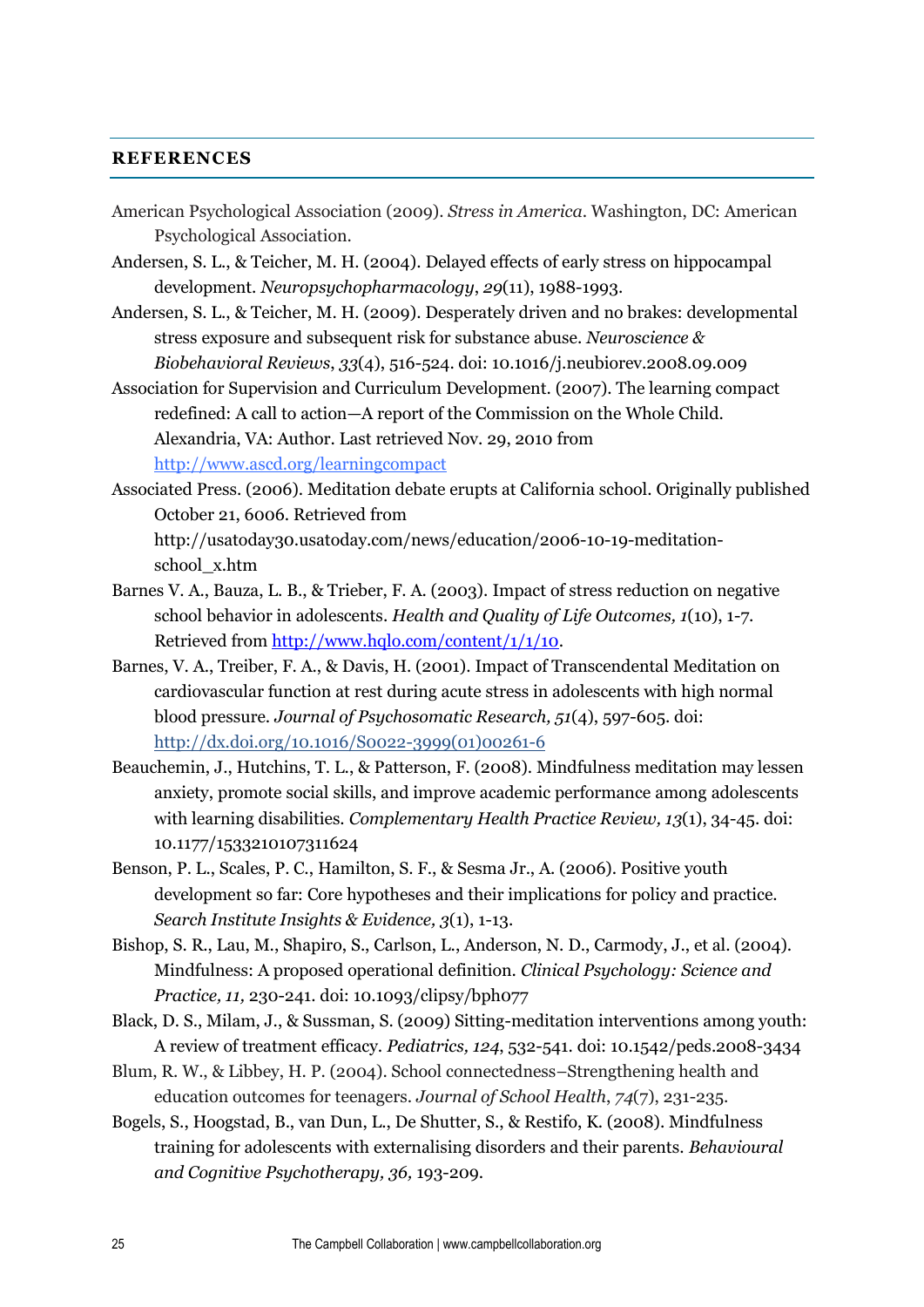Booth, R. (2014, May 7). Politicians joined by Ruby Was as parliament pauses for meditation. *The Guardian*, http://www.theguardian.com/society/2014/may/07/politicians-ruby-wax-parliamentmindfulness-meditation

- Bootzin, R. R., & Stevens, S. J. (2005). Adolescents, substance abuse, and the treatment of insomnia and daytime sleepiness. *Clinical Psychology Review*, *25*, 629–644.
- Bracket, M. A., & Rivers, S. E. (2014). Tranforming students' lives with social and emotional learning. In R. Pekrun & L. Linnenbrink-Garcia (Eds.), *International Handbook of Emotions in Education* (pp. 368-388). New York: Routledge.
- Broderick, P. C., & Metz, S. (2009). Learning to BREATHE: A pilot trial of a mindfulness curriculum for adolescents. *Advances in School Mental Health Promotion*, *2*(1), 35-46.
- Burke, C. (2010). Mindfulness-based approaches with children and adolescents: A preliminary review of current research in an emergent field. *Journal of Child and Family Studies, 19*, 133-144. doi: 10.1007/s10826-009-9282-x
- Centers for Disease Control and Prevention (2005). [Mental health surveillance among](http://www.cdc.gov/mmwr/preview/mmwrhtml/su6202a1.htm?s_cid=su6202a1_w)  children – [United States, 2005](http://www.cdc.gov/mmwr/preview/mmwrhtml/su6202a1.htm?s_cid=su6202a1_w)—2011. *MMWR*, *62*(Suppl; May 16, 2013), 1-35.
- Chapman, M. J., Hare, D. J., Caton, S., Donalds, D., McInnis, E., & Mitchell, D. (2013). The use of mindfulness with people with intellectual disabilities: A systematic review and narrative analysis. *Mindfulness, 4*, 179-189. doi: 10.1007/s12671-013-0197-7
- Chiesa, A., & Serretti, A. (2009). Mindfulness-based stress reduction for stress management in healthy people: A review and meta-analysis. *The Journal of Alternative and Complementary Medicine*, *15*(5), 593-600.
- Chiesa, A., & Serretti, A. (2010). A systematic review of neurobiological and clinical features of mindfulness meditations. *Psychological Medicine, 40*(8), 1239-1252. doi: 10.1017/S0033291709991747
- Chiesa, A., Calati, R., & Serretti, A. (2011). Does mindfulness training improve cognitive abilities? A systematic review of neuropsychological findings. *Clinical Psychology review, 31*, 449-464. doi: 10.1016/j.cpr.2010.11.003
- Chiesa, A., & Serretti, A. (2011). Mindfulness based cognitive therapy for psychiatric disorders: A systematic review and meta-analysis. *Psychiatry Research, 187:* 3, 441 453. doi[: http://dx.doi.org/10.1016/j.psychres.2010.08.011](http://dx.doi.org/10.1016/j.psychres.2010.08.011)
- Compas, B. E., Connor-Smith, J. K., Saltzman, H., Thomsen, A. H., & Wadsworth, M. E. (2001). Coping with stress during childhood and adolescence: Problems, progress, and potential in theory and research. *Psychological Bulletin*, *127*(1), 87.
- Cooper, H. (1998). *Synthesizing research: A guide for literature reviews* (3rd ed.). Thousand Oaks, CA: Sage.
- Cramer, H., Haller, H., Lauche, R., & Dobos, G. (2012). Mindfulness-based stress reduction for low back pain: A systematic review. *BMC Complementary & Alternative Medicine, 12*:162. doi:<http://www.biomedcentral.com/1472-6882/12/162>
- Denham, S. A., & Brown, C. (2010). "Plays nice with others": Social–emotional learning and academic success. *Early Education and Development*, *21*(5), 652-680.
- de Vibe, M., Bjorndal, A., Tipton, E., Hammerstrom, K., & Kowalski, K. (2012). Mindfulness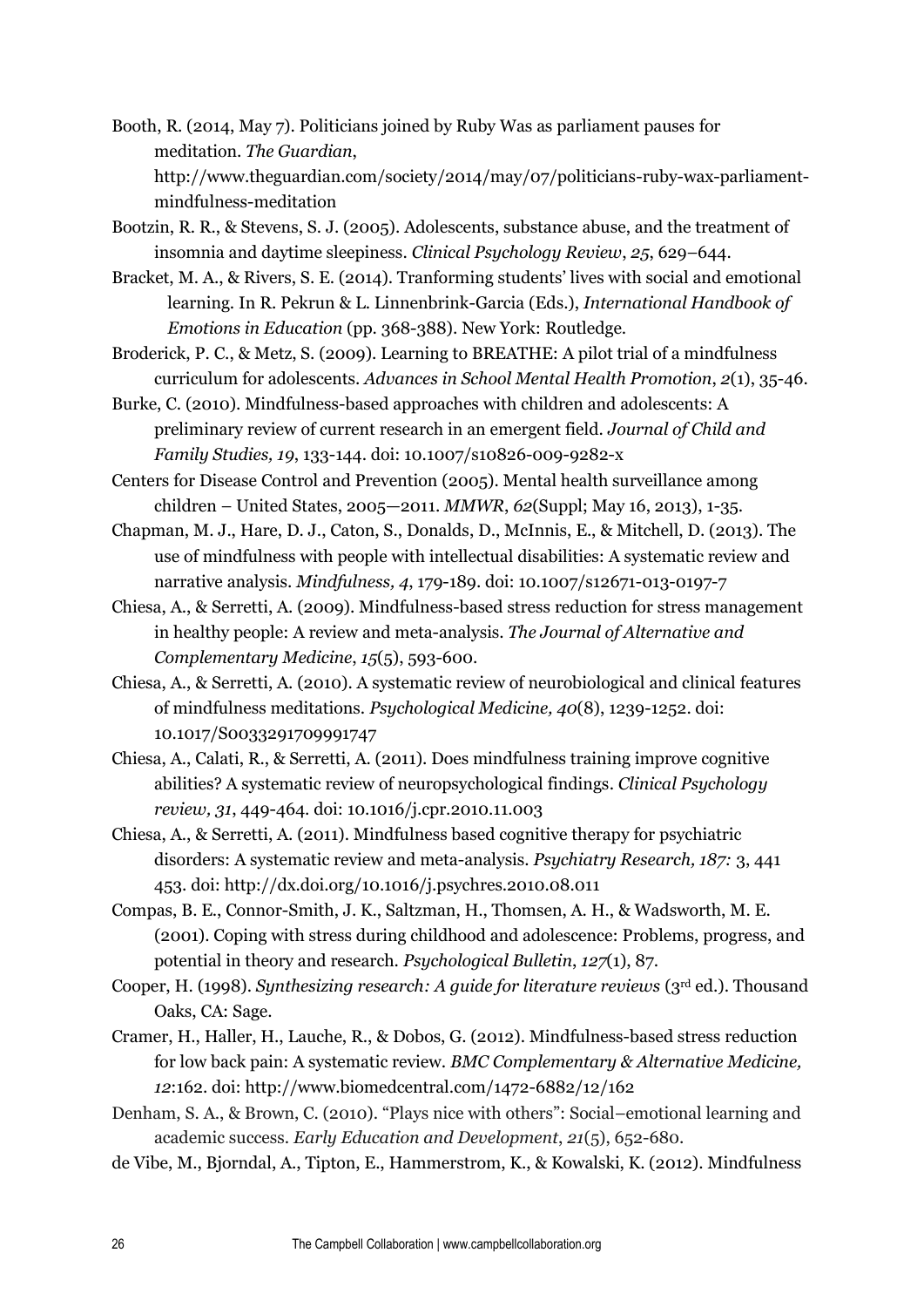Based Stress Reduction (MBSR) for improving health, quality of life, and social functioning in adults. *Campbell Systematic Reviews*, *2012*:3. doi: 10.473/csr.2012.3

- Dryfoos, J. G. (1997). The prevalence of problem behaviors: Implications for programs. In R. P. Weissberg, T. P. Gullotta, R.L. Hampton, B. A. Ryan, & G. R. Williams (Eds.), *Healthy children 2010: Enhancing children's wellness* (pp.17-46). Thousand Oaks, CA: Sage.
- Durlak, J. A., Weissberg, R. P., Dymnicki, A. B., Taylor, R. D., Schellinger, K. B. (2011). The impact of enhancing students' social and emotional learning: A meta-analysis of school-based universal interventions. *Child Development, 82*, 405-432.
- Eaton, D. K., Kann, L., Kinchen, S., Shanklin, S., Ross, J., Hawkins, J…& Wechsler, H. (2010). Youth risk behavior surveillance: United States, 2009. *Surveillance Summaries, 59,* 1-142.

<http://www.cdc.gov/MMWR/preview/mmwrhtml/ss5905a1.htm>

- Eberth, J., & Sedlmeier, P. (2012). The effects of mindfulness meditation: A meta-analysis. *Mindfulness, 3*, 174-189. doi: 10.1007/s12671-012-0101-x
- Eiden, R. D., Edwards, E. P., & Leonard, K. E. (2007). A conceptual model for the development of externalizing behavior problems among kindergarten children of alcoholic families: role of parenting and children's self-regulation. *Developmental Psychology*, *43*(5), 1187.
- Eigsti, I., Zayas, V., Mischel, W., Shoda, Y., Ayduk, O., Dadlani, M. B., . . . Casey, B. J. (2006). Predicting cognitive control from preschool to late adolescence and young adulthood. *Psychological Science*, *17*, 478-484. doi: 10.1111/j.1467- 9280.2006.01732.x
- Eisenberg, N., Spinrad, T. L., & Eggum, N. D. (2010). Emotion-related self-regulation and its relationship to children's maladjustment. *Annual Review of Clinical Psychology, 6*, 495–525. doi:10.1146/annurev.clinpsy.121208.131208
- Gardner, T. W., Dishion, T. J., & Connell, A. M. (2008). Adolescent self-regulation as resilience: Resistance to antisocial behavior within the deviant peer context. *Journal of Abnormal Child Psychology*, *36*(2), 273-284.
- Glass, G. V., McGaw, B., & Smith, M. L. (1981). *Meta-analysis in social research*. Beverly Hills: Sage.
- Greenberg, M. T., Domitrovich, C., & Bumbarger, B. (2001). The prevention of mental disorders in school-aged children: Current state of the field. *Prevention & Treatment, 4*, 1-62.
- Greenberg, M. T., & Harris, A. R. (2012). Nurturing mindfulness in children and youth: Current state of research. *Child Development Perspectives*, *6*(2), 161-166. doi: 10.1111/j.1750-8606.2011.00215.x
- Greenberg, M. T., Weissberg, R. P., O'Brien, M. U., Zins, J. E., Fredericks, L., Resnik, H., & Elias, M. J. (2003). Enhancing school-based prevention and youth development through coordinated social, emotional, and academic learning. *American Psychologist, 58*(6/7), 466-474. doi: 10.1037/0003-066X.58.6-7.466
- Gregor, A. (2005). Examination anxiety: Live with it, control it or make it work for you?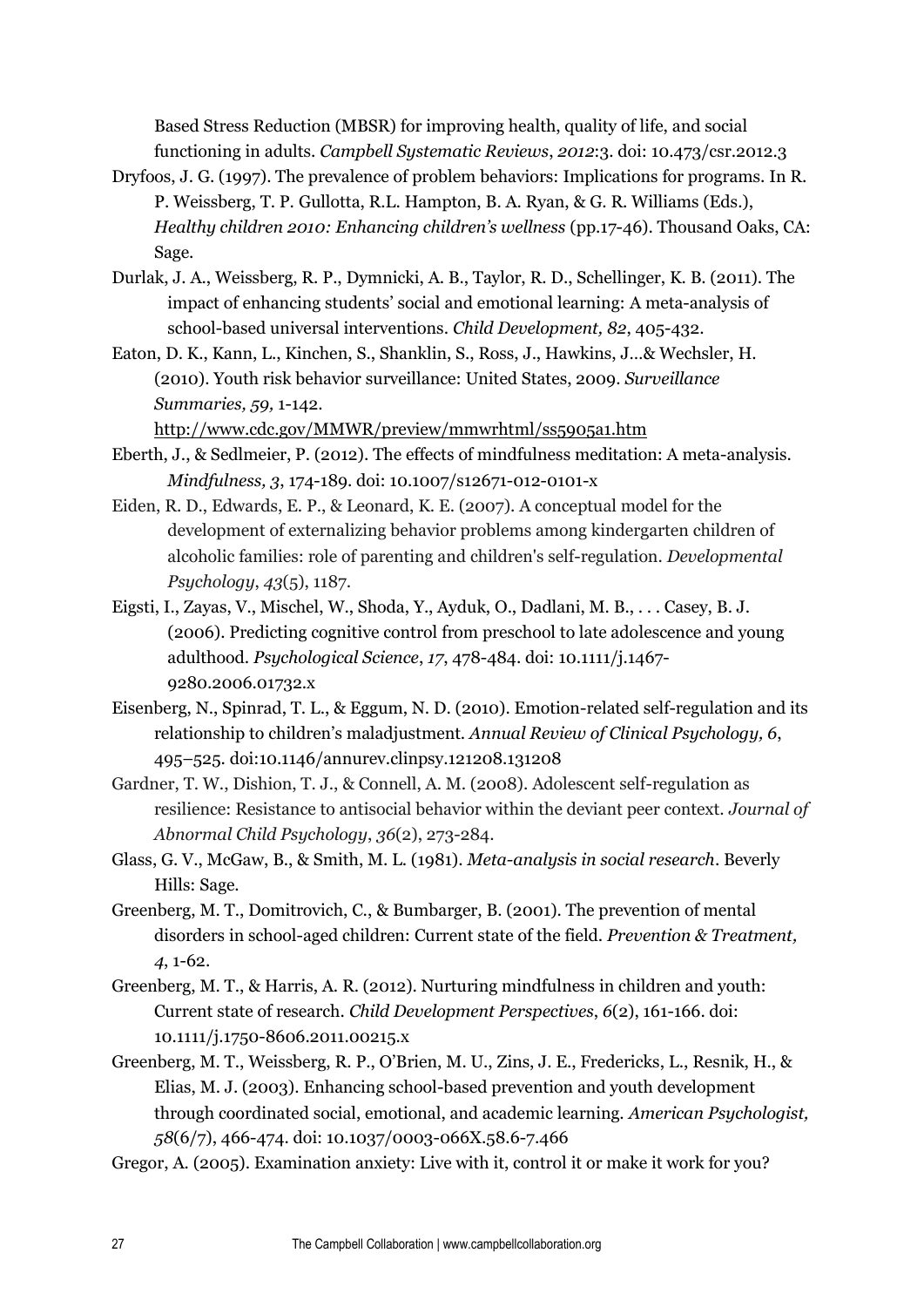*School Psychology International*, 26, 617 – 635.

- Grossman, P., Niemann, L., Schmidt, S., & Walach, H. (2004). Mindfulness-based stress reduction and health benefits: A meta-analysis. *Journal of Psychosomatic Research, 57*, 35-43. doi: 10.1016/S0022-3999(03)00573-7
- Harrison, J. R., Vannest, K., Davis, J., & Reynolds, C. (2012). Common problem behaviors of children and adolescents in general education. *Journal of Emotional and Behavioral Disorders, 20*, 55-64.
- Hedges, L. V., Pustejovsky, J., E., Shadish, W. R. (2012). A standardized mean difference effect size for single case designs. *Research Synthesis Methods, 3,* 224-239. doi: 10.1002/jrsm.1052
- Higgins, J., Altman, D. G., Gøtzsche, P. C., Jüni, P., Moher, D., Oxman, A. D., ... & Sterne, J. A. (2011). The Cochrane Collaboration's tool for assessing risk of bias in randomised trials. *BMJ, 343*. doi: [10.1136/bmj.d5928](http://dx.doi.org.ezproxy.lib.utexas.edu/10.1136%2Fbmj.d5928)
- Hooker, K. E., & Fodor, I. E. (2008). Teaching mindfulness to children. *Gestalt Review, 12*(1), 75-91. Retrieved from http://www.gisc.orgwww.gisc.org/gestaltreview/documents/TeachingMindfulnesstoC hildren.pdf
- Hwang, Y.-S., & Kearney, P. (2013). A systematic review of mindfulness intervention for individuals with developmental disabilities: Long-term practice and long lasting effects. *Research in Developmental Disabilities, 34*, 314-326. doi: <http://dx.doi.org/10.1016/j.ridd.2012.08.008>
- Jha, A. P., Krompinger, J., & Baime, M. J. (2007). Mindfulness training modifies subsystems of attention. *Cognitive & Affective Behaviour & Neuroscience, 7*, 109-119. doi: 10.3758/CABN.7.2.109
- Khoury, B., Lecomte, T., Gaudiano, B. A., & Paquin, K. (2013). Mindfulness interventions for psychosis: A meta-analysis. *Schizophrenia Research, 150*: 1, 176-184. doi: <http://dx.doi.org/10.1016/j.schres.2013.07.055>
- Kabat-Zinn, J. (1982). An outpatient program in behavioral medicine for chronic pain patients based on the practice of mindfulness meditation: Considerations and preliminary results. *General Hospital Psychiatry, 4*(1), 33-47.
- Kabat-Zinn, J. (1990). Full catastrophe living: Using the wisdom of your body and mind to face stress, pain and illness. NY: Delacorte.
- Kabat-Zinn, J. (2003). Mindfulness-based interventions in context: Past, present, and future. *Clinical Psychology: Science and Practice*, *10*, 144–156.
- Kataoka, S. H., Rowan, B., & Hoagwood, K. E. (2009). Bridging the divide: In search of common ground in mental health and education research and policy. *Psychiatric Services, 60*, 1510-1515. doi: 10.1176/appi.ps.60.11.1510
- Klem, A. M. & Connell, J. P. (2004). Relationships matter: Linking teacher support to student engagement and achievement. *Journal of School Health, 74*(7), 262-273.
- Lauche, R., Cramer, H., Dobos, G., Langhorst, J., & Schmidt, S. (2013). A systematic review and meta-analysis of mindfulness-based stress reduction for the fibromyalgia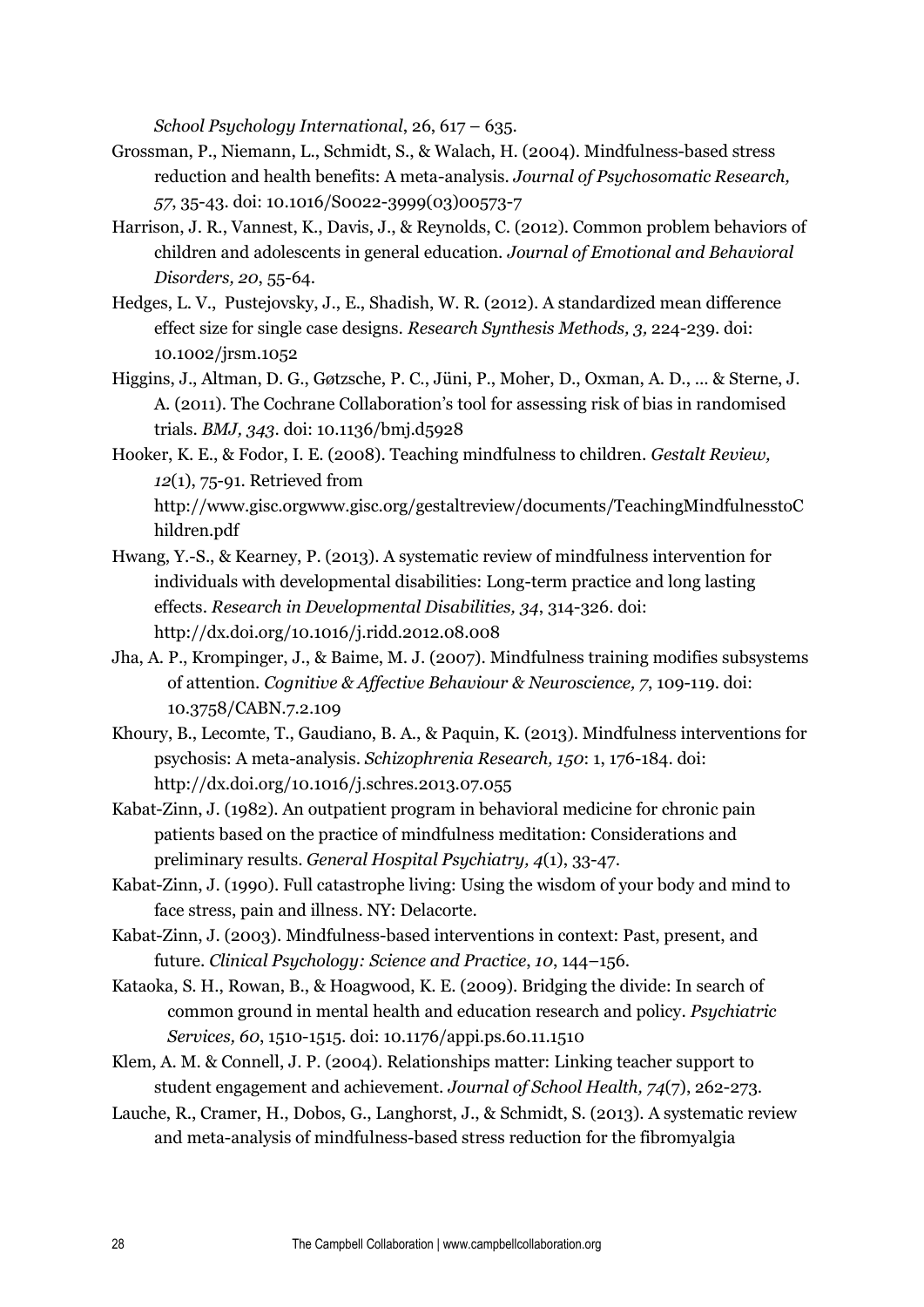syndrome. *Journal of Psychosomatic Research, 75*(6), 500-510. doi: <http://dx.doi.org/10.1016/j.jpsychores.2013.10.010>

- Lee, L., Semple, R. J., Rosa, D., & Miller, L. F. (2008). Mindfulness-based cognitive therapy for children: Results of a pilot study. *Journal of Cognitive Psychotherapy, 22*, 15-28.
- Littell, J. H., Corcoran, J., & Pillai, V. (2008). *Systematic reviews and meta-analysis.*  Oxford: Oxford University Press.

Malnak *v.* Yogi. 592 F.2d 197 (3d Cir. 1979).

- McClelland, M. M., Cameron, C. E., Connor, C. M., Farris, C. L., Jewkes, A. M., & Morrison, F. J. (2007). Links between behavioral regulation and preschoolers' literacy, vocabulary, and math skills. *Developmental Psychology*, *43*, 947-959. doi: 10.1037/0012-1649.43.4.947
- Meiklejohn, J., Phillips, C., Freedman, M. L., Griffin, M. L., Biegel, G., Roach, A., et al. (2012). Integrating mindfulness training into K-12 education: Fostering the resilience of teachers and students. *Mindfulness*, *3*(4), 291-307*.* Doi: 10.1007/s12671-012-0094-5
- Mendelson, T., Greenberg, M. T., Dariotis, J. K., Gould, L. F., Rhoades, B. L., & Leaf, P. J. (2010). Feasibility and preliminary outcomes of a school-based mindfulness intervention for urban youth. *Journal of Abnormal Child Psychology*, *38*(7), 985-994. doi: 10.1007/s10802-010-9418-x
- Merikangas, K. R., He, J., Burstein, M., Swanson, S. A., Avenevoli, S., Cui, L., et al. (2010). Lifetime prevalence of mental disorders in U.S. adolescents: Results from the National Comorbidity Survey Replication-Adolescent Supplement (NCS-A). *Journal of the American Academy of Child and Adolescent Psychiatry, 49*, 980–989.
- Metz, S. M., Frank, J. L., Reibel, D., Cantrell, T., Sanders, R., & Broderick, P. C. (2013). The effectiveness of the Learning to BREATHE program on adolescent emotion regulation. *Research on Human Development, 10*(3), 252-272. doi: 10.1080/15427609.2013.818488.
- Mischel, W., & Ayduk, O. (2004). Willpower in a cognitive-affective processing system: The dynamic of delay of gratification. In R. F. Baumeister & K. D. Vohs (Eds.), *Handbook of self-regulation: Research theory and applications* (pp. 99-129). New York: Guilford Press.
- Mischel, W., Shoda, Y., & Rodriguez, M. I. (1989). Delay of gratification in children. *Science*, *244*(4907), 933-938.
- Mrazek, M. D., Franklin, M. S., Phillips, D. T., Baird, B., & Schooler, J. W. (2013). Mindfulness training improves working memory capacity and GRE performance while reducing mind wandering. *Psychological Science, 24:* 5, 776-781. doi: 10.1177/0956797612459659
- Napoli, M., Krech, P. R., & Holley, L. C. (2005). Mindfulness training for elementary school students: The attention academy. *Journal of Applied School Psychology, 21*, 99-125. doi: 10.1300/J370v21n01\_05
- National Center for Education Statistics (2013). The Nation's Report Card: A First Look: 2013 Mathematics and Reading, (NCES 2014-451). Institute of Education Sciences, U.S. Department of Education, Washington, D.C.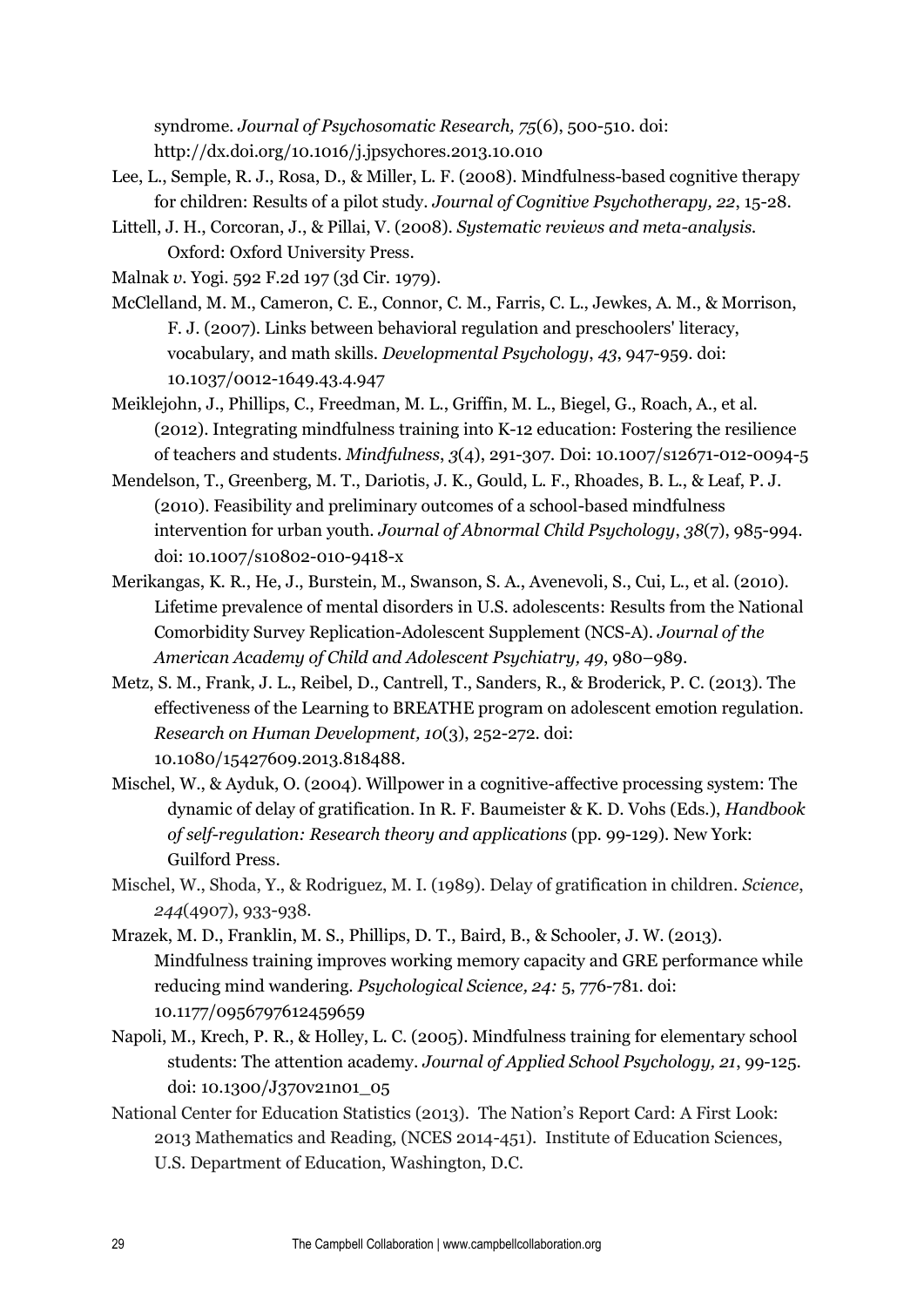OECD (2008). *Education at a Glance 2008.* Paris: OECD Publications.

- Olive, M. L., & Smith, B. W. (2005). Effect size calculations and single subject designs. *Educational Psychology*, *25*(2-3), 313-324. doi: 10.1080/0144341042000301238
- Ott, M. J. (2002). Mindfulness meditation in pediatric clinical practice. *Pediatric Nursing*, *28*, 487-535.
- Pope, D. (2010). Beyond "doing school": From "stressed-out" to "engaged in learning". *Education Canada, 50*, 4-8.
- Regehr, C., Glancy, D., & Pitts, A. (2013). Interventions to reduce stress in university students: A review and meta-analysis. *Journal of Affective Disorders, 148*(1), 1-11. doi: <http://dx.doi.org/10.1016/j.jad.2012.11.026>
- Roeser R. W., Eccles J. S., Freedman-Doan C. (1999). Academic functioning and mental health in adolescence: Patterns, progressions, and routes from childhood. *Journal of Adolescent Research, 14*, 135–174.
- Saltzman, A., & Goldin, P. (2008). Mindfulness based stress reduction for school-age children. In S. C. Hayes & L. A. Greco (Eds.), *Acceptance and mindfulness interventions for children, adolescents, and families* (pp. 139-161). Oakland, CA: Context Press/New Harbinger.
- Sandler, I. N., Braver, S., & Gensheimer, L. (2000). Stress. In J. Rappaport, & E. Seidman (Eds.): *Handbook of Community Psychology* (pp. 187-213). doi: 101007/978-1-4615- 4193-6\_9.
- Segal, Z. V., Williams, J. M. G., & Teasdale, J. D. (2002). *Mindfulness-based cognitive therapy for depression: A new approach to relapse prefention.* New York: The Guildford Press.
- Semple, R. J., Reid, E. F. G., & Miller, L. (2005). Treating anxiety with mindfulness: An open trial of mindfulness training for anxious children. *Journal of Cognitive Psychotherapy, 62,* 379-392. doi:<http://dx.doi.org/10.1891/jcop.2005.19.4.379>
- Semple, R. J., Lee, J., Rosa, D., & Miller, L. F. (2010). A randomized trial of mindfulnessbased cognitive therapy for children: Promoting mindful attention to enhance socialemotional resiliency in children. *Journal of Child and Family Studies, 19*, 218-229. doi: 10.1007/s10826-009-9301-y.
- Shadish, W. R., Hedges, L. V., Pustejovsky, J. E. (2014). Analysis and meta-analysis of single-case designs with a standardized mean difference statistic: A primer and applications. *Journal of School Psychology, 52*, 123-147. doi: 10.1016/j.jsp.2013.11.005
- Shapiro, S. L., Brown, K. W., & Astin, J. (2011). Toward the integration of meditation into higher education: A review of research evidence. *Teachers College Record, 113*, 493- 528.
- Shapiro, S. L., Carlson, L. E., Astin, J. A., Freedman, B. (2006). Mechanisms of mindfulness. *Journal of Clinical Psychology, 62*, 373-386.
- Sibinga, E., Perry-Parrish, C., Chung, S. E., Johnson, S. B., Smith, M., & Ellen, J. M. (2013). School-based mindfulness instruction for urban male youth: A small randomized controlled trial. *Preventive Medicine*, *57*(6), 799-801. doi: 10.1016/j.ypmed.2013.08.027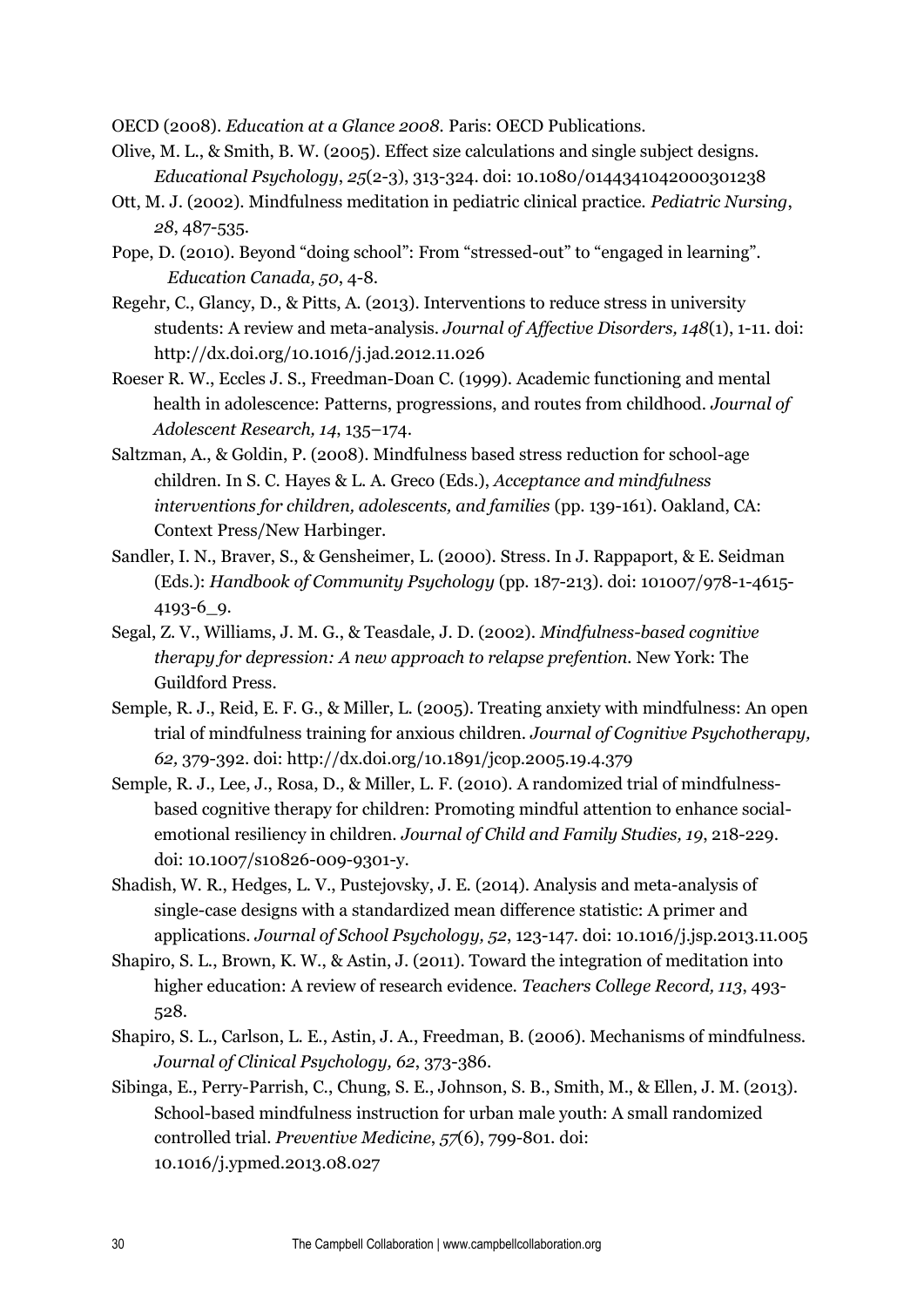- Singh, N. N., Lancioni, G. E., Singh Joy, S. D., Winton, A. S. W., Sabaawi, M., Wahler, R. G., et al. (2007). Adolescents with conduct disorder can be mindful of their aggressive behavior. *Journal of Emotional and Behavioral Disorders, 15*, 56-63. doi:10.1177/10634266070150010601
- Shonkoff, J. P., Boyce, W. T., & McEwen, B. S. (2009). Neuroscience, molecular biology, and the childhood roots of health disparities: building a new framework for health promotion and disease prevention. *Journal of the American Medical Association, 301*(21), 2252-2259. doi:10.1001/jama.2009.754.
- Singh, N. N., Lancioni, A. N., Singh, J., Winton, A. S. W, & Adkins, A. D. (2010). Mindfulness training for parents and their children with ADHD increases children's compliance. *Journal of Child and Family Studies, 19*, 157-166. doi: 10.1007/s10826-009-9272-z.
- Speca, M., Carlson, L. E., Goodey, E., & Angen, M. (2000). A randomized, wait-list controlled clinical trial: The effect of mindfulness meditation-based stress reduction program on mood and symptoms of stress in cancer outpatients*. Psychosomatic Medicine, 62*, 613-622.
- Sterne, J., Higgins, P. T., & Reeves, B. C. (2014). A Cochrane risk of bias assessment tool: For non-randomized studies of interventions (ACROBAT-NRSI), version 1.0.0. Available from http://www.riskofbias.info
- Suldo, S. M., Shaunessy, E., Thalji, A., Michalowski, J., & Shaffer, E. (2009). Sources of stress for students in high school college preparatory and general education programs: Group differences and associations with adjustment. *Adolescence, 44*, 926-948.
- Swanson, S., & Howell, C. (1996). Test anxiety in adolescents with learning disabilities and behavior disorders. *Exceptional Children, 62,* 389-397.
- Teicher, M. H., Andersen, S. L., Polcari, A., Anderson, C. M., & Navalta, C. P. (2002). Developmental neurobiology of childhood stress and trauma. *Psychiatric Clinics of North America*, *25*(2), 397-426.
- Thompson, M., & Gauntlett-Gilbert, J. (2008). Mindfulness with children ad adolescents: Effective clinical applications. *Clinical Child Psychology and Psychiatry, 13(*3)*, 395- 407.* doi*:* 10.1177/1359104508090603
- Vehoff, M. M., Oskam, M.-J., Schreurs, K. M. G., & Bohlmeijer, E. T. (2011). Acceptance based interventions for the treatment of chronic pain: A systematic review and metaanalysis. *Pain, 152:* 3, 533-542. doi:<http://dx.doi.org/10.1016/j.pain.2010.11.002>
- Vollestad, J., Nielsen, M. B., & Nielsen, G. H. (2012). Mindfulness- and acceptance-based interventions for anxiety disorders: A systematic review and meta-analysis. *The British Journal of Clinical Psychology, 51*(3), 239-260. doi: 10.1016/j.brat.2011.01.007
- Von Der Embse, N., Barterian, J., & Segool, N. (2013). Test anxiety interventions for children and adolescents: A systematic review of treatment studies from 2000-2010. *Psychology in the Schools, 50(*1), 57-71. doi: 10.1002/pits.21660.
- Wang, M. C., Haertel, G. D., & Walberg, H. J., (1993). Toward a knowledge base for school learning. *Review of Educational Research, 63*, 249-294.
- Wine, J. D. (1971). Test anxiety and direction of attention. *Psychological Bulletin, 76,* 92-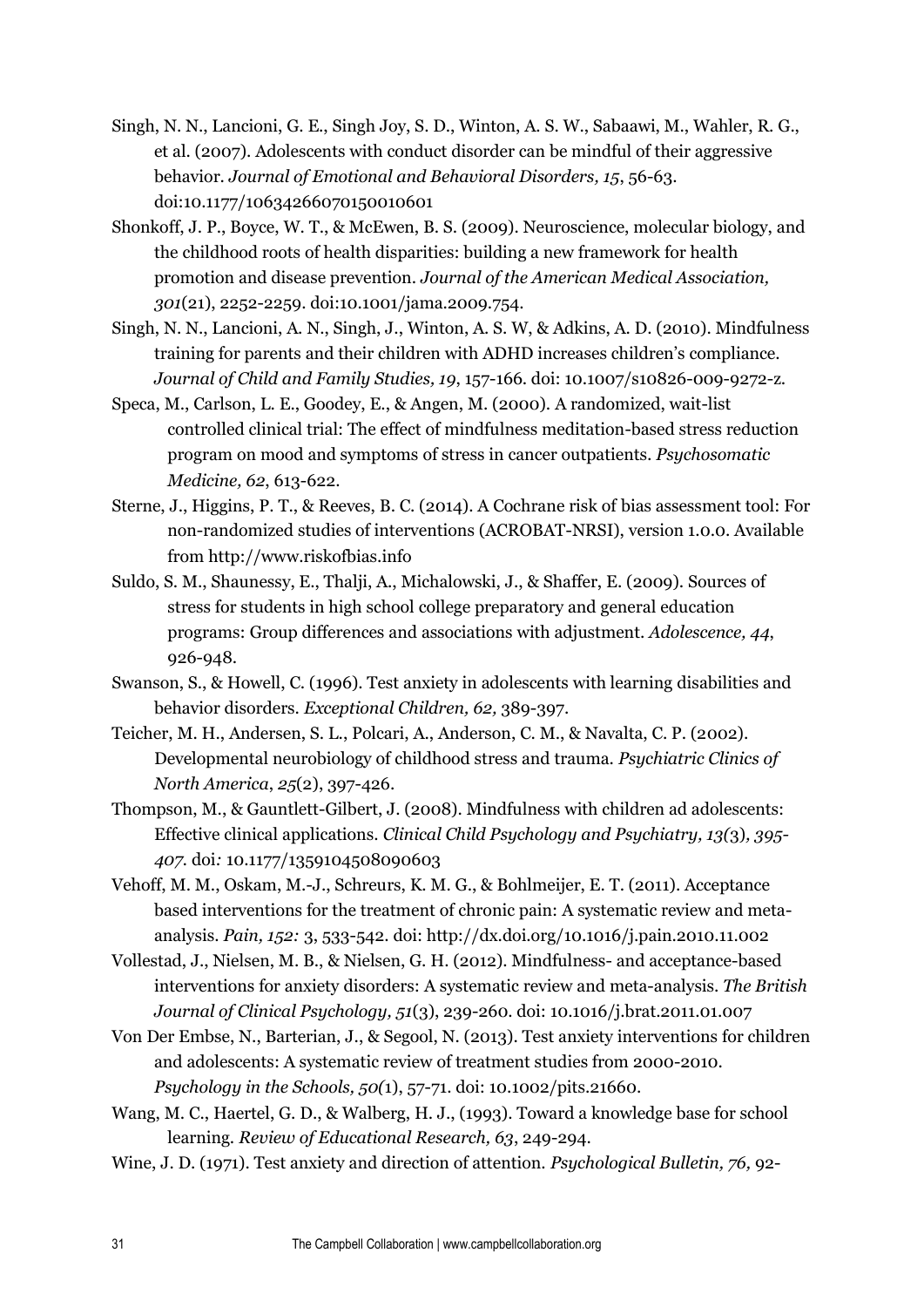104.

- Wine, J. D. (1982). Evaluation anxiety: A cognitive-attentional construct. In H. W. Krohne & L. Laux (Eds.), *Achievement, stress, and anxiety* (pp. 207-219). New York, NY: Hemisphere.
- Wolchik, S. A., Coxe, S., Tein, J. Y., Sandler, I. N., & Ayers, T. S. (2008). Six-year longitudinal predictors of posttraumatic growth in parentally bereaved adolescents and young adults. *OMEGA--Journal of Death and Dying*, *58*(2), 107-128. doi: [10.2190/OM.58.2.b](http://dx.doi.org.ezproxy.lib.utexas.edu/10.2190%2FOM.58.2.b)
- Zainal, N. Z., Booth, S., & Huppert, F. A. (2013). The efficacy of mindfulness-based stress reduction on mental health of breast cancer patients: A meta-analysis. *Psycho Oncology, 22(*7), 1457-1465. doi: 10.1002/pon.3171
- Zelazo, P. D. & Lyons, K. E., (2012). The potential benefits of mindfulness training in early childhood: A developmental social cognitive neuroscience perspective. *Child Development Perspctives, 6*, 154-160.
- Zins, J. E., & Elias, M. J. (2006). Social and emotional learning. In G. G. Bear & K. M. Minke (Eds.), *Children's needs III: Development, prevention, and intervention* (pp.1–13). Bethesda, MD: National Association of School Psychologists.
- Zins, J. E., Weissberg, R. P., Wang, M. C., & Walberg, H. J. (2004). *Building academic success on social and emotional learning: What does the research say?.* New York, NY: Teachers College Press.
- Zenner, C., Herrnleben-Kurz, S., Walach, H. (2014). Mindfulness-based interventions in schools—a systematic review and meta-analysis. *Frontiers in Psychology, 5*, 1-20. doi: 10.3389/fpsyg.2014.00603
- Zoogman, S., Goldberg, S. B., Hoyt, W. T., & Miller, L. (2014). Mindfulness interventions with youth: A meta-analysis. *Mindfulness*. Advance online publication. doi: 10.1007/s12674-013-0260-4
- Zylowska, L., Ackerman, D. L., Yang, M. H., Futrell, J. L., Horton, N. L., Sigi Hale, T., et al. (2008). Mindfulness meditation training in adults and adolescents with ADHD: A feasibility study. *Journal of Attention Disorder*s, *11*(6), 737-746. doi: 10.1177.1087054707308502

## **SOURCES OF SUPPORT**

We would like to thank the Campbell Collaboration for the financial support provided through the Education Coordinating Group's mini-grants program.

## **DECLARATIONS OF INTEREST**

The review team declares no potential conflicts of interest.

## **REVIEW AUTHORS**

## **Lead review author:**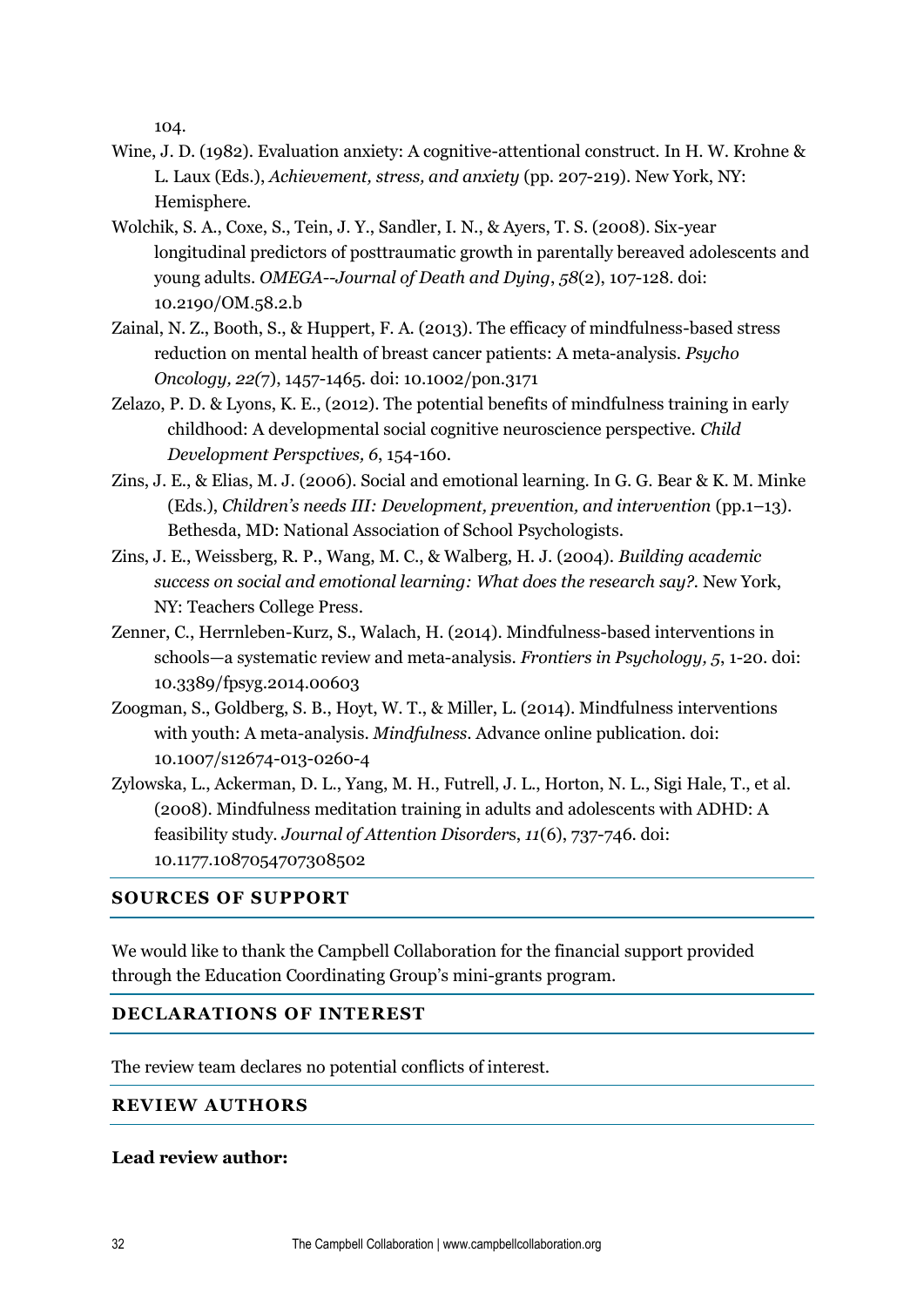| Name:                                                  | <b>Brandy R. Maynard</b>                            |
|--------------------------------------------------------|-----------------------------------------------------|
| Title:                                                 | <b>Assistant Professor</b>                          |
| Affiliation:                                           | Saint Louis Univesity                               |
| Address:                                               | <b>Tegeler Hall</b><br>3550 Lindell Boulevard       |
| City, State, Province or County:                       | St. Louis, MO                                       |
| Postal Code:                                           | 63103                                               |
| Country:                                               | <b>USA</b>                                          |
| Phone:                                                 |                                                     |
| Mobile:                                                | 269-556-9288                                        |
| Email:                                                 | bmaynar1@slu.edu                                    |
|                                                        |                                                     |
| Co-author(s): (There should be at least one co-author) |                                                     |
| Name:                                                  | <b>Michael R. Solis</b>                             |
| Title:                                                 | <b>Assistant Professor</b>                          |
| Affiliation:                                           | Curry School of Education<br>University of Virginia |
| Address:                                               | 405 Emmet St. S.                                    |
| City, State, Province or County:                       | Charlottesville, VA                                 |
| Postal Code:                                           | 22904                                               |
| Country:                                               | <b>USA</b>                                          |
| Phone:                                                 |                                                     |
| Mobile:                                                | 928-310-2866                                        |
| Email:                                                 | msolflag@gmail.com                                  |
|                                                        |                                                     |
| Name:                                                  | <b>Veronica L. Miller</b>                           |
| Title:                                                 | Field Trainer/Analyst                               |
| Affiliation:                                           | The University of Texas at Austin                   |
| Address:                                               | 1912 Speedway, SZB 228, D4900                       |
| City, State, Province or County:                       | Austin, TX                                          |
| Postal Code:                                           | 78712                                               |

 $\ddot{\phantom{a}}$ 

J.

 $\ddot{\phantom{a}}$ 

 $\overline{a}$ 

 $\mathbf{r}$ 

 $\overline{a}$ 

j.

 $\overline{a}$ 

J.

j.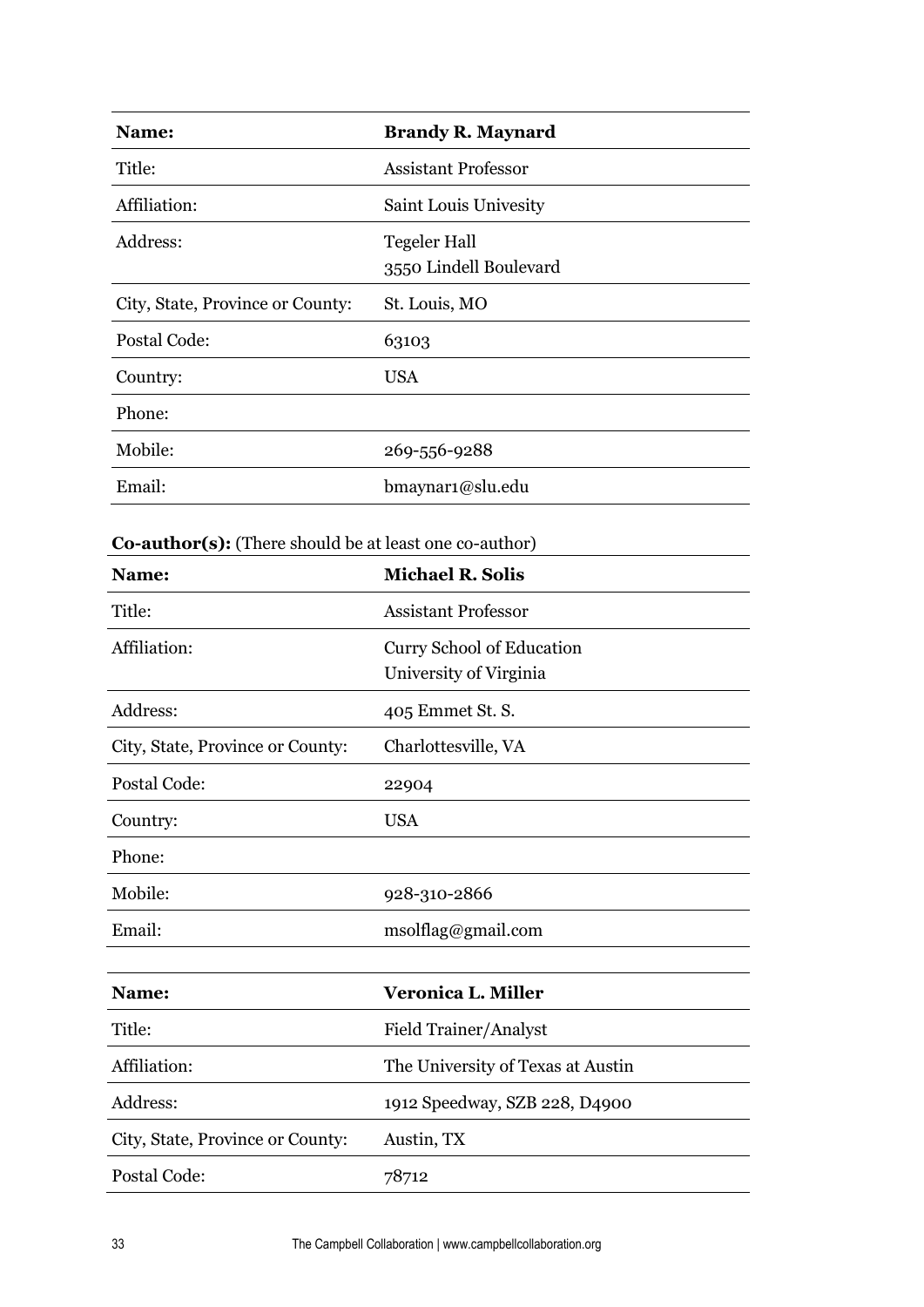| Country: | <b>USA</b>                 |
|----------|----------------------------|
| Phone:   | 512-386-3286               |
| Mobile:  | 832-754-2013               |
| Email:   | veronicalmiller@utexas.edu |

## **ROLES AND RESPONSIBILITIES**

| <b>Roles</b>                                         | Name(s)                    | Background, Skills, Areas of Expertise                                                                                                                                                                                                                                                                                                                                                                                                                                                                                                                                                                                                                             |  |  |  |  |  |
|------------------------------------------------------|----------------------------|--------------------------------------------------------------------------------------------------------------------------------------------------------------------------------------------------------------------------------------------------------------------------------------------------------------------------------------------------------------------------------------------------------------------------------------------------------------------------------------------------------------------------------------------------------------------------------------------------------------------------------------------------------------------|--|--|--|--|--|
| <b>Content</b>                                       | Maynard<br>Miller<br>Solis | Brandy Maynard and Veronica Miller will be<br>responsible for the substantive content related to<br>mindfulness. Maynard has been trained in and<br>implemented Dialectical Behavior Therapy and<br>Miller also has been trained in mindfulness<br>techniques. Solis will provide content area expertise<br>related to educational research and outcomes.                                                                                                                                                                                                                                                                                                          |  |  |  |  |  |
| <b>Systematic</b><br><b>Review</b><br><b>Methods</b> | Maynard<br>Solis           | Brandy Maynard and Michael Solis have significant<br>experience and expertise in systematic review<br>methods. Both Maynard and Solis have completed<br>and published multiple systematic reviews/research<br>syntheses. In addition, Maynard has been trained in<br>C <sub>2</sub> methods and is actively involved in C <sub>2</sub> - she has<br>produced two Campbell reviews and is co-author on<br>two additional reviews, is an editorial board<br>member of the ECG, is a C2 methods trainer, and<br>has been elected as co-chair of the social welfare<br>group. Solis also participated in two days of C2<br>methods training at the 2013 C2 Colloquium. |  |  |  |  |  |
| <b>Statistical</b><br><b>Analysis</b>                | Maynard<br>Solis           | Brandy Maynard will be responsible for statistical<br>analysis. Maynard has been trained in meta-<br>analytic techniques and Maynard and Solis have<br>conducted several meta-analyses.                                                                                                                                                                                                                                                                                                                                                                                                                                                                            |  |  |  |  |  |
| <b>Information</b><br><b>Retrieval</b>               | Maynard<br>Solis<br>Miller | Maynard, Solis, and Miller are experienced in<br>information retrieval. Maynard and Solis will also<br>consult with information retrieval specialists within<br>their institutions in the planning and execution of<br>the search strategy. Dollars have also been budgeted                                                                                                                                                                                                                                                                                                                                                                                        |  |  |  |  |  |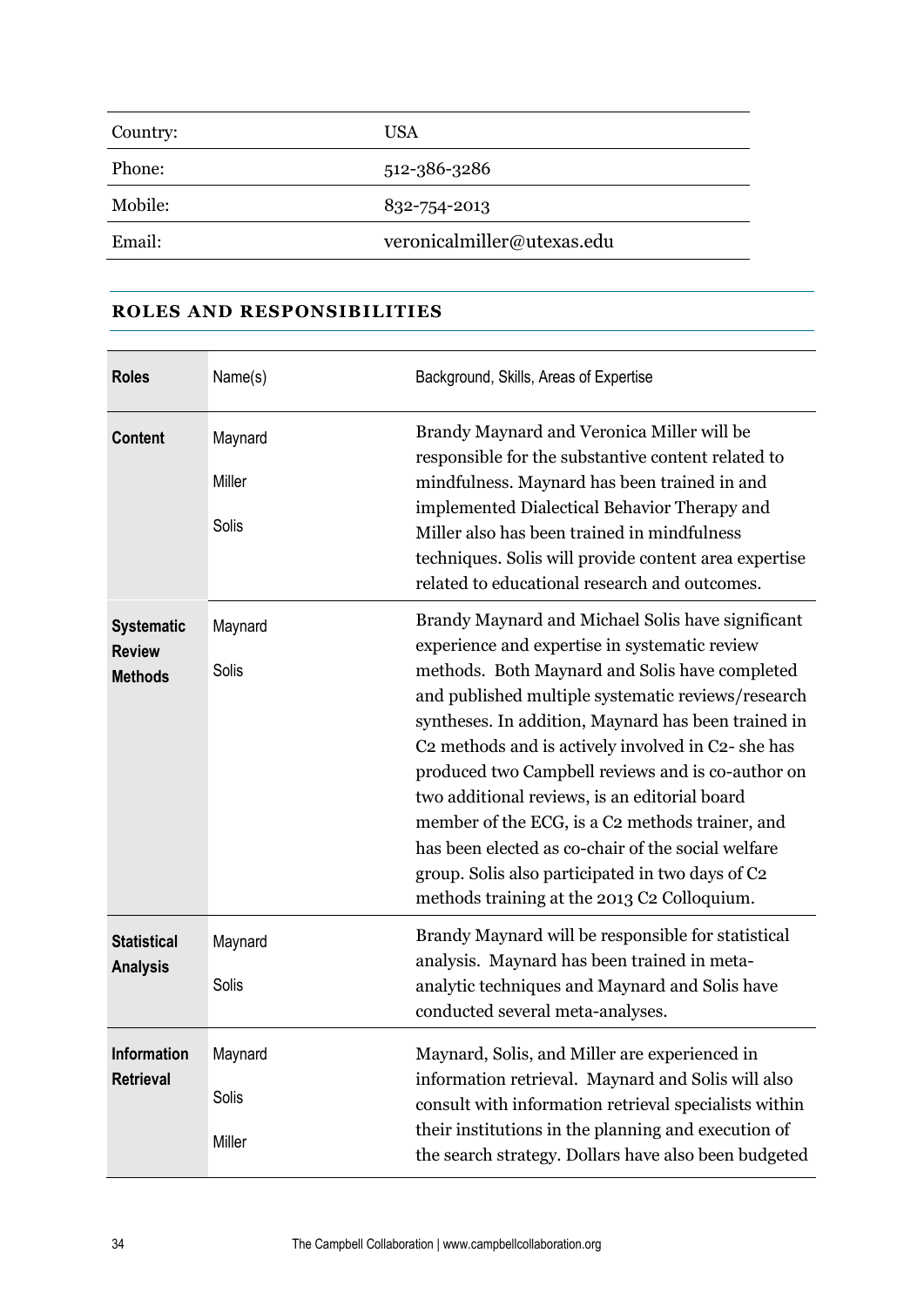|                    |                    | to consult and procure services from an information<br>retrieval specialist to search specialized, foreign<br>databases to which the review team does not have<br>experience or access. |
|--------------------|--------------------|-----------------------------------------------------------------------------------------------------------------------------------------------------------------------------------------|
| <b>Other Roles</b> | Describe as needed |                                                                                                                                                                                         |

## **ACKNOWLEDGEMENTS**

We would like to thank the Campbell Collaboration Education Coordinating Group for providing financial support for this review.

## **EXPECTED TIMEFRAME**

Search and selection of studies: November, 2014 Coding of studies: March, 2015 Analysis: April, 2015 Draft review submission: July 31, 2015

## **PLANS FOR UPDATING THE REVIEW**

We will update the review in four years from date of publication of this review.

## **AUTHORS' RESPONSIBILITIES**

## **Authors' responsibilities**

By completing this protocol, you accept responsibility for preparing, maintaining, and updating the review in accordance with Campbell Collaboration policy. The Coordinating Group will provide as much support as possible to assist with the preparation of the review. A draft review must be submitted to the Coordinating Group within two years of protocol acceptance. If drafts are not submitted before the agreed deadlines, or if we are unable to contact you for an extended period, the Coordinating Group has the right to de-register the title or transfer the title to alternative authors. The Coordinating Group also has the right to de-register or transfer the title if it does not meet the standards of the Coordinating Group and/or the Campbell Collaboration.

You accept responsibility for maintaining the review in light of new evidence, comments and criticisms, and other developments, and updating the review every five years, when substantial new evidence becomes available, or, if requested, transferring responsibility for maintaining the review to others as agreed with the Coordinating Group.

## **Publication in the Campbell Library**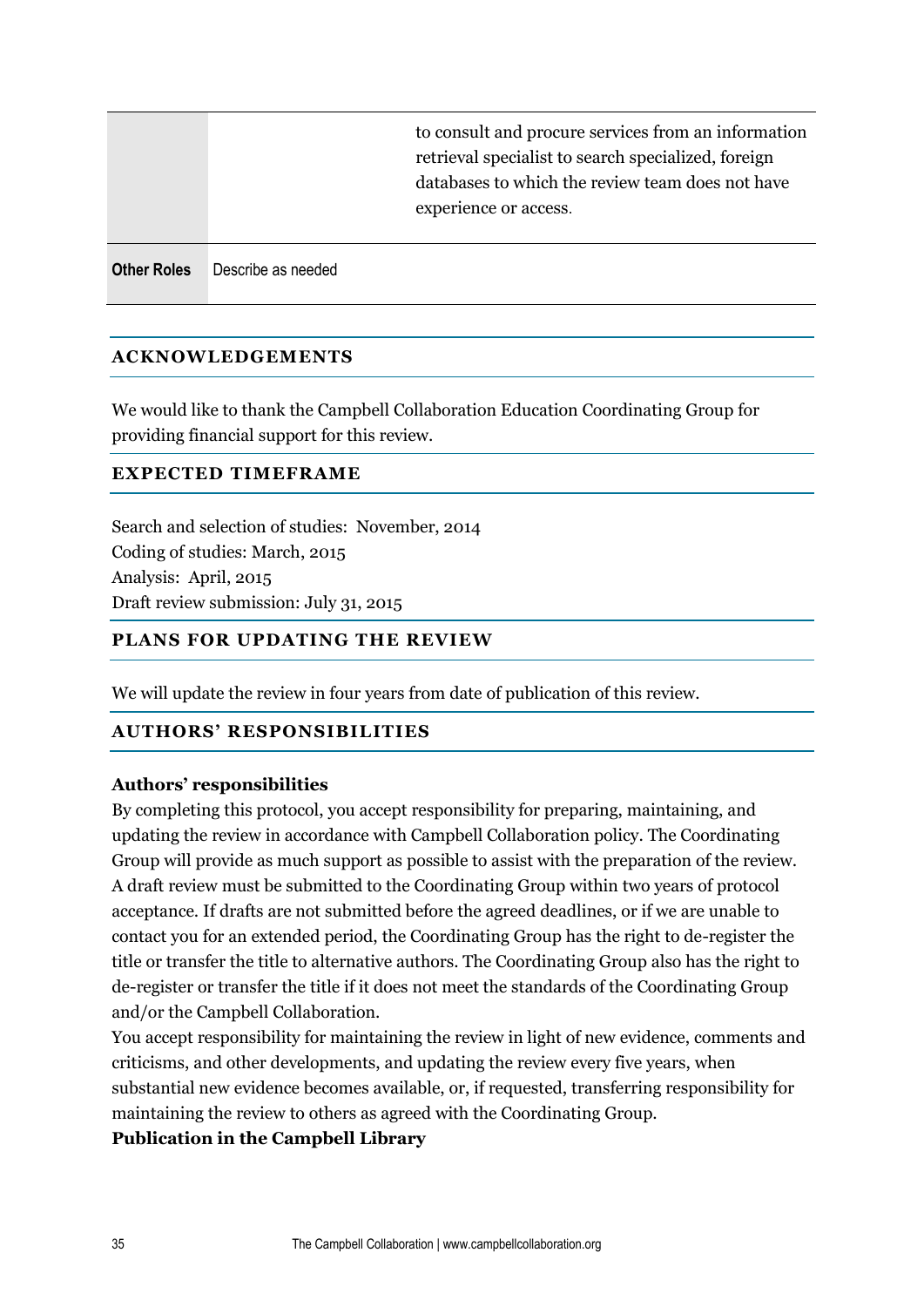The support of the Coordinating Group in preparing your review is conditional upon your agreement to publish the protocol, finished review, and subsequent updates in the Campbell Library. The Campbell Collaboration places no restrictions on publication of the findings of a Campbell systematic review in a more abbreviated form as a journal article either before or after the publication of the monograph version in *Campbell Systematic Reviews*. Some journals, however, have restrictions that preclude publication of findings that have been, or will be, reported elsewhere and authors considering publication in such a journal should be aware of possible conflict with publication of the monograph version in *Campbell Systematic Reviews*. Publication in a journal after publication or in press status in *Campbell Systematic Reviews* should acknowledge the Campbell version and include a citation to it. Note that systematic reviews published in *Campbell Systematic Reviews* and co-registered with the Cochrane Collaboration may have additional requirements or restrictions for co-publication. Review authors accept responsibility for meeting any co-publication requirements. **I understand the commitment required to undertake a Campbell review, and agree to publish in the Campbell Library. Signed on behalf of the authors**: **Form completed by: Brandy R. Maynard Date: 8/26/14**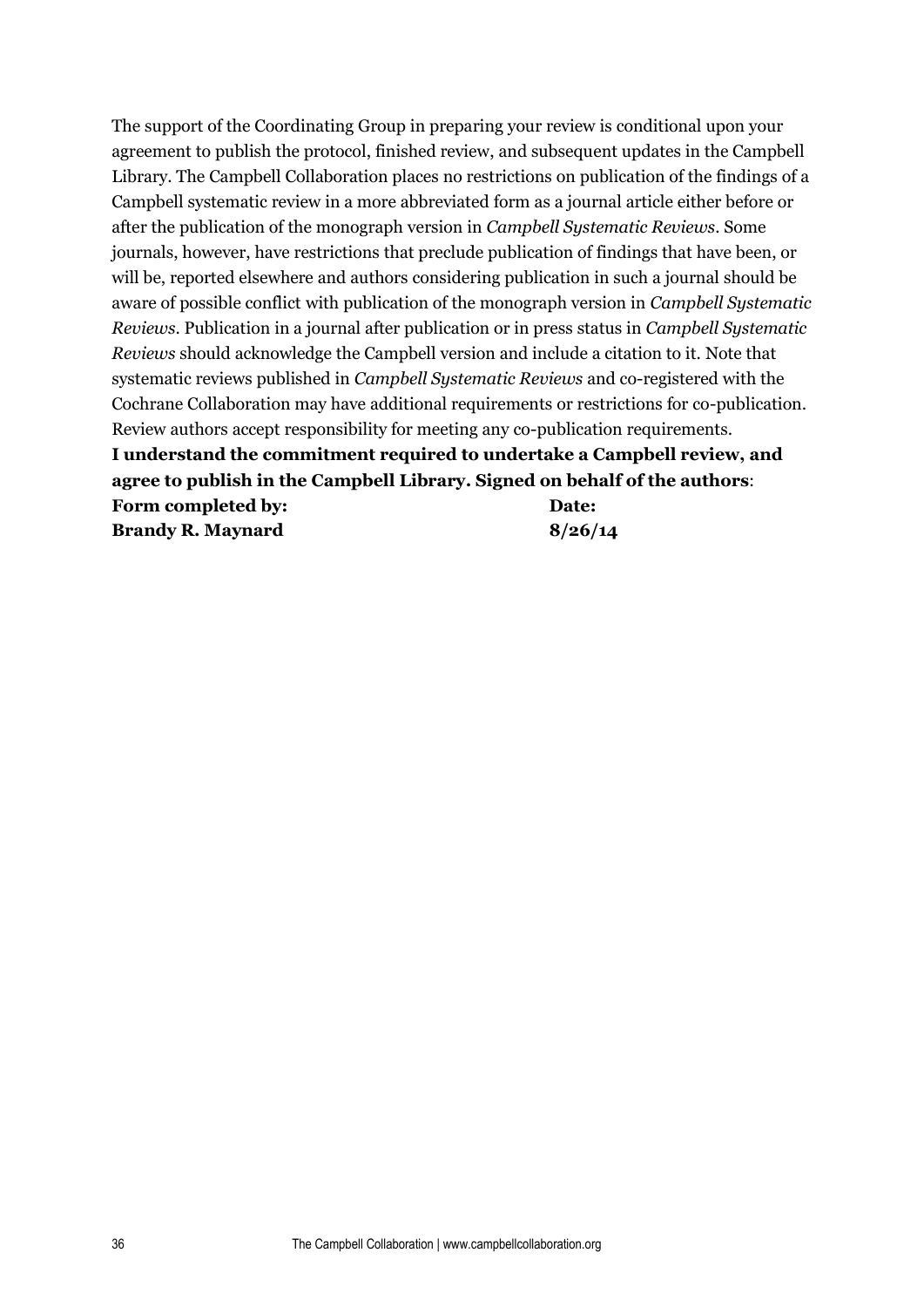## **APPENDIX A: SCREENING FORM**

## **Mindfulness-Based Interventions for Improving Academic Achievement, Behavior, and Socio-Emotional Functioning of Primary and Secondary Students Screening Form** 1. Study ID#: \_\_ \_\_ \_\_ [STID] 2. Date of Screening: \_\_ \_\_- \_\_ \_\_ \_\_ \_\_ \_\_ \_\_ \_\_ \_\_ \_\_ [SCDATE] 3. Primary Author: [AUTH] 4. Bibliographic info (APA format): [BIB] 5. Is this study a: [STYPE]  $\Box$  1. RCT  $\Box$  2. QED  $\Box$  3. Single subject design  $\Box$  4. Single group pre-post design 5. None of the above- IF CHECKED THEN STOP 6. Is this a study of a school-based intervention for children/youth (PK-12)? [PART]  $\Box$  0. No- STOP  $\Box$  1. Yes  $\Box$  2. Unsure 7. Is this study examining effects of a mindfulness-based intervention as defined in the protocol? [INT2] D 0. No- STOP  $\Box$  1. Yes  $\Box$  2. Unsure 8. Does this study report at least one of the following outcomes: cognition, academic performance, behavior, socio-emotional functioning? [OUTCOME]  $\Box$  0. No- STOP  $\Box$  1. Yes 9. Is this study eligible for the review? [ELIG] 0. No: Reason \_\_\_\_\_\_\_\_\_\_\_\_\_\_\_\_\_\_\_\_\_\_\_  $\Box$  1. Yes  $\Box$  2. Need more information to make decision 10. Notes/Comments [SNOTE]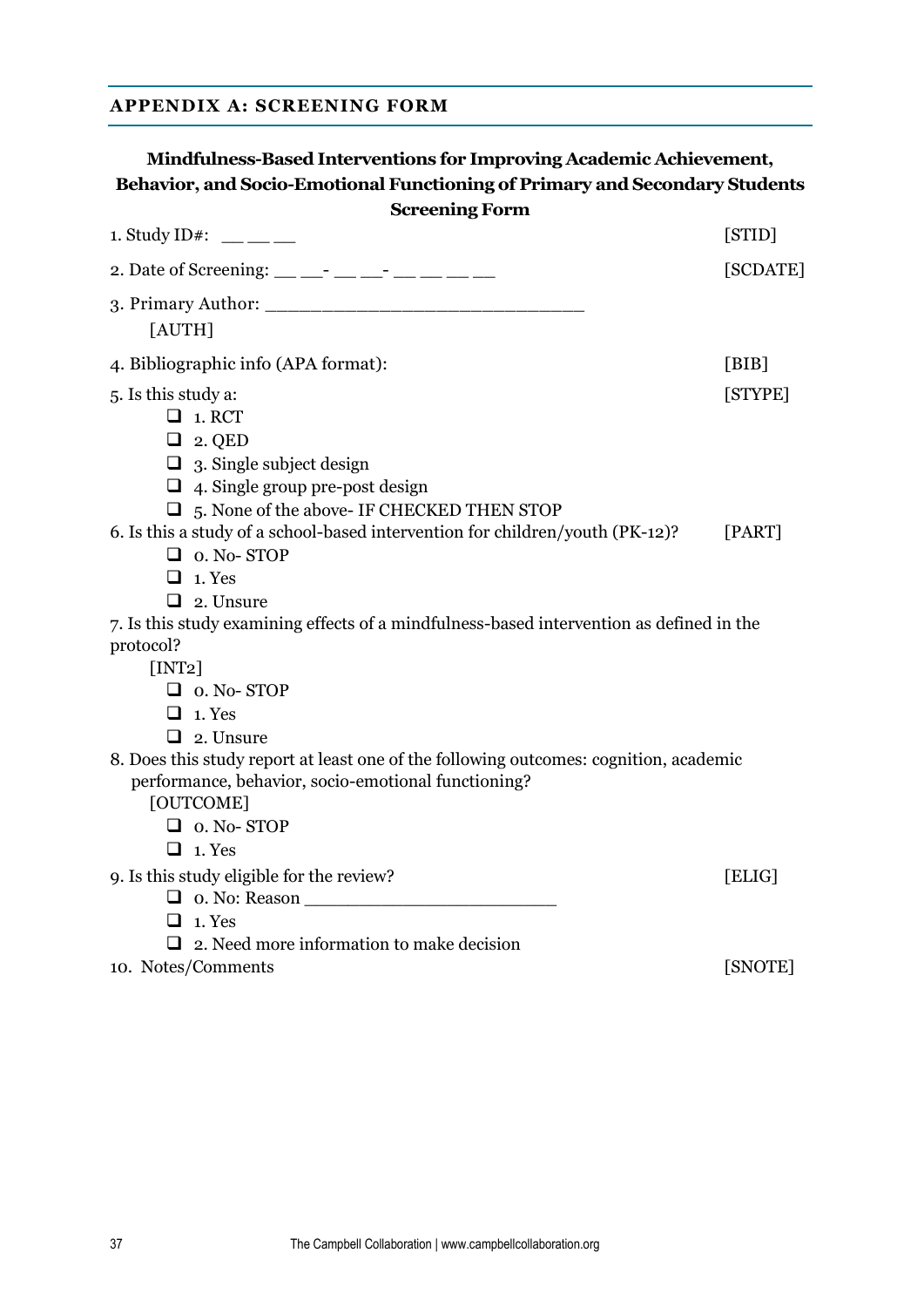## **APPENDIX B: CODING FORM**

|                                    | <b>Mindfulness-Based Interventions Review</b>   |           |
|------------------------------------|-------------------------------------------------|-----------|
|                                    | <b>Data Coding Form</b>                         |           |
| Study ID#: $\_\_$                  | Coder: Date of coding:                          |           |
|                                    | <b>Section A - Source Descriptors</b>           |           |
| A <sub>1</sub> . Report Type       |                                                 | [rtype]   |
| $\Box$ 1. Journal Article          |                                                 |           |
|                                    | $\Box$ 2. Book/book chapter                     |           |
|                                    | $\Box$ 3. Gov't report (local, state, federal)  |           |
|                                    | $\Box$ 4. Conference proceedings                |           |
|                                    | $\Box$ 5. Thesis or Dissertation                |           |
|                                    | $\Box$ 6. Unpub report (non-gov't, tech report) |           |
|                                    |                                                 |           |
| $\Box$ 5. Expert Referral          |                                                 |           |
| A <sub>2</sub> . Country           |                                                 | [country] |
| $\Box$ 1. USA                      |                                                 |           |
| $\Box$ 2. Canada                   |                                                 |           |
| $\Box$ 3. Australia                |                                                 |           |
| $\Box$ 4. Europe                   |                                                 |           |
| $\Box$ 5. Asia                     |                                                 |           |
|                                    |                                                 |           |
| A3. Language if other than English |                                                 | [lang]    |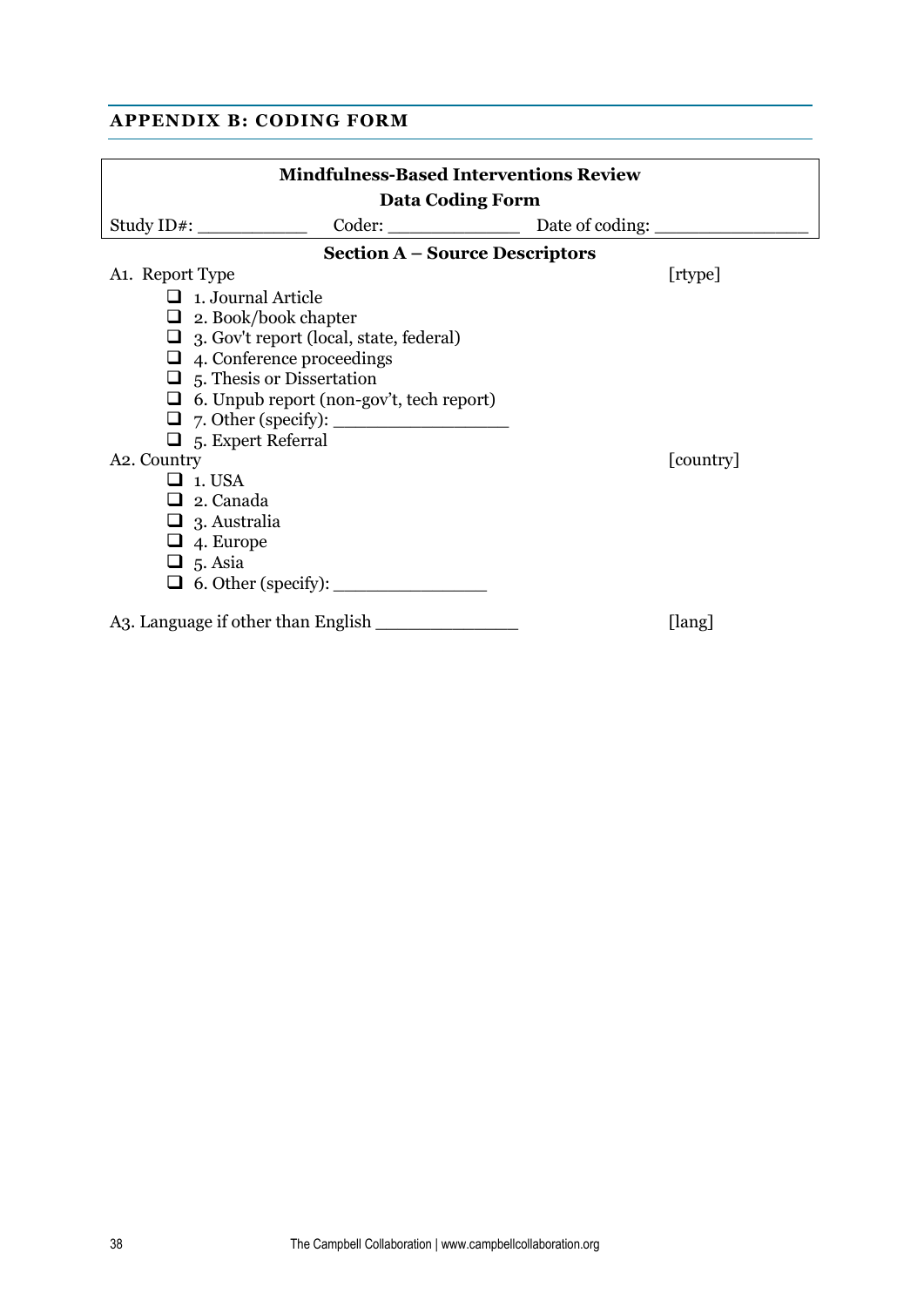## **Section B1—Group Design (RCT, QED, SGPP) Study Methods, Quality and Risk of Bias**

| Study Methods, Quality and Kisk of Blas                                                   |                      |
|-------------------------------------------------------------------------------------------|----------------------|
| B <sub>1.1</sub> . Method of assignment to condition(s)                                   | [grp_assign]         |
| $\Box$ 1. Random, simple                                                                  |                      |
| $\Box$ 2. Random, after matching, stratification, blocking, etc.                          |                      |
| $\Box$ 3. Quasi-random-assigned by some naturally occurring process                       |                      |
| $\Box$ 4. Matched or statistically SGPP study                                             |                      |
| $\Box$ 5. N/A-SGPP study                                                                  |                      |
| $\Box$ 99. Not specified / not enough information to determine                            |                      |
| B1.2. Unit of assignment to conditions                                                    | [txassign]           |
| $\Box$ 1. Individual participant                                                          |                      |
|                                                                                           |                      |
| $\Box$ 3. Other:                                                                          |                      |
| $\Box$ 4. N/A-SGPP study                                                                  |                      |
| Q<br>99. Not enough information to determine                                              |                      |
| B1.3. How was random assignment performed: [random]                                       |                      |
| 1. Computer generated<br>❏                                                                |                      |
| $\Box$ 2. Random numbers table                                                            |                      |
| $\Box$ 3. Coin toss/dice/shuffling                                                        |                      |
| $\Box$ 4. Not reported                                                                    |                      |
| 5. Unclear description<br>$\Box$                                                          |                      |
| 6. N/A-No random assignment<br>❏                                                          |                      |
| B1.4. What method was used to conceal allocation sequence?                                | [alloc]              |
| 1. Sealed number/coded envelope<br>u                                                      |                      |
| $\Box$ 2. Other                                                                           |                      |
| $\Box$ 3. No concealment                                                                  |                      |
| $\Box$ 4. Not reported                                                                    |                      |
| $\Box$<br>5. Unclear description<br>❏                                                     |                      |
| 6. N/A- No random assignment                                                              |                      |
| B <sub>1</sub> .5. Were the outcome assessors blinded?                                    | [blind]              |
| $\Box$ o. No                                                                              |                      |
| $\Box$ 1. Yes                                                                             |                      |
| B <sub>1</sub> .6. Were participants blinded to condition?                                | [blindpart]          |
| $\Box$ o. No                                                                              |                      |
| $\Box$ 1. Yes                                                                             |                      |
| B1.7. Did the study have high attrition (for RCT/QED, exceeds WWC attrition criteria; for |                      |
| SGPP, > 20%)?                                                                             | [grp_attrit]         |
| $\Box$ 1. Yes<br>$\Box$ 2. No                                                             |                      |
|                                                                                           |                      |
| $\Box$ 99. Not enough information to calculate                                            |                      |
|                                                                                           |                      |
|                                                                                           |                      |
| B <sub>1</sub> .8. If matching was used, how were groups matched?                         | [grp_match]          |
| 1. Matched on pretest measure<br>$\Box$                                                   |                      |
| $\Box$ 2. Matched on demographics                                                         |                      |
| $\Box$ 3. Matched on both of the above                                                    |                      |
| $\Box$ 4. Propensity Score Matching                                                       |                      |
|                                                                                           |                      |
| $\Box$ 6. N/A-SGPP study                                                                  |                      |
| 7. Not enough information to determine<br>⊔                                               |                      |
| B1.9. Results of statistical comparisons of pretest differences                           | $[$ grp $\_$ pre $]$ |
| $\Box$ 1. No comparisons made                                                             |                      |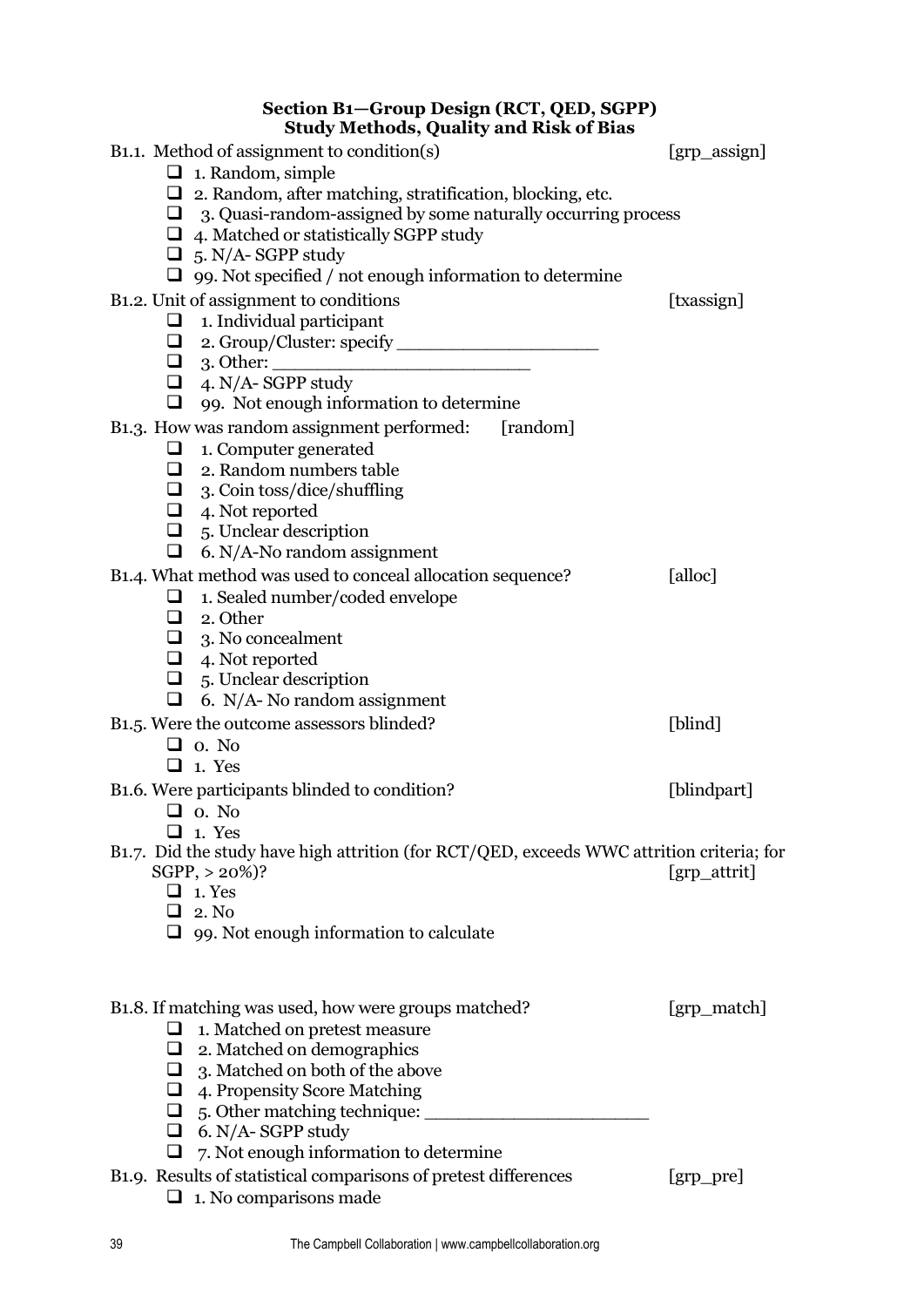- $\Box$  2. No statistically significant differences
- $\Box$  3. Significant differences judged unimportant by coder
- $\Box$  4. Significant differences judged of uncertain importance by coder
- $\Box$  5. Significant differences judged important by coder
- $\Box$  6. N/A-SGPP study

B1.10. If groups were non-equivalent at baseline, were statistical controls used? [grp\_ctrl]

- $\Box$  1. Yes
- **1** 2. No
- $\Box$  3. N/A-SGPP study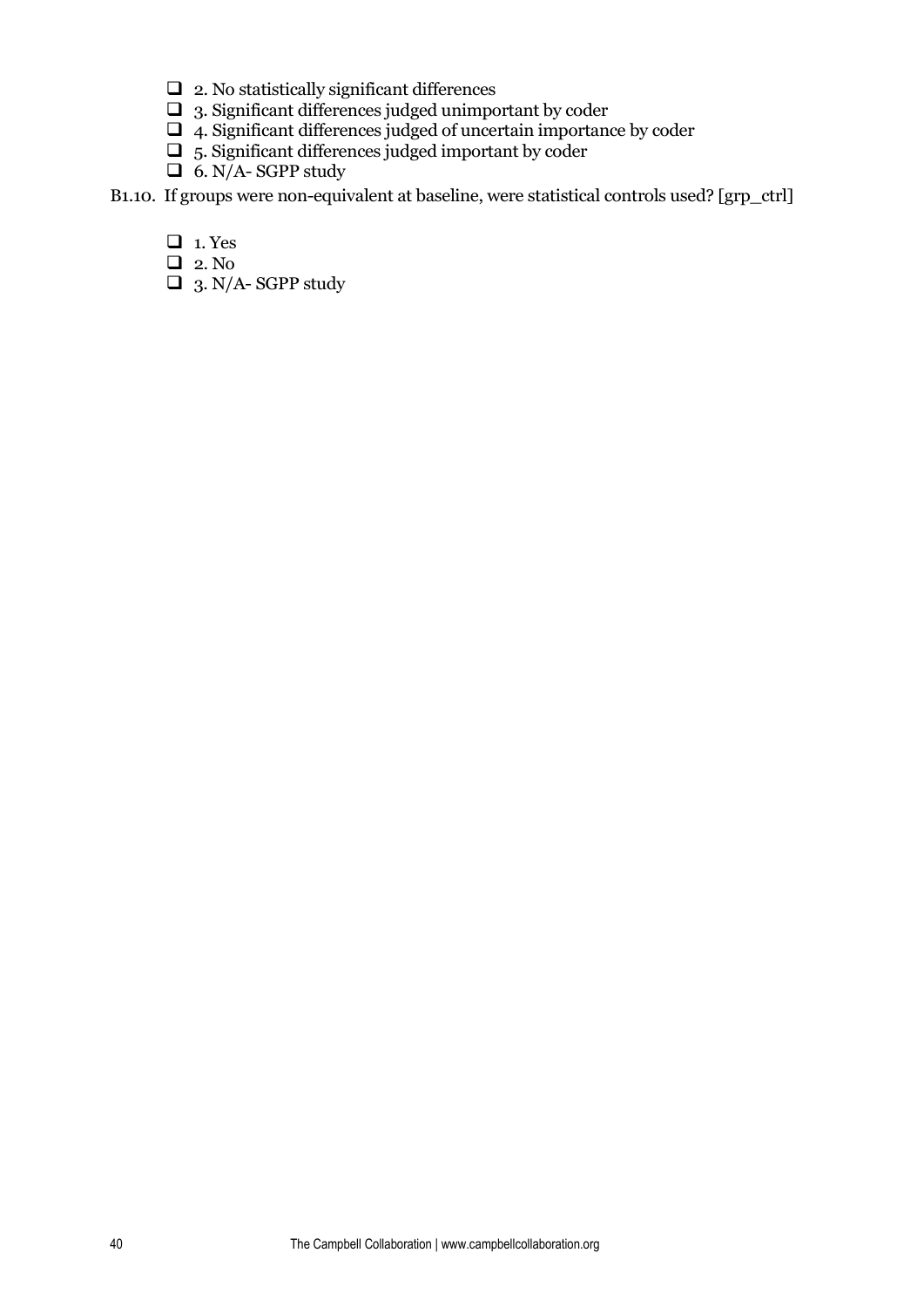## **Section B2—Multiple Group (RCT, QED) Dependent Variables and Effect Size Information**

## **Continuous outcomes**

| Construct<br>ID | <b>Outcome</b> | Measure | <b>Valid</b> | <b>Source</b><br>(participant,<br>clinician,<br><i>parent</i> ) | <b>Timing</b><br>(end of<br>treatment.<br>3 month,<br>etc.) | Тx<br>analytic<br>sample<br>size | <b>Control</b><br>group<br>analytic<br>sample<br>size | Intervention<br>group Baseline<br>Mean (SD) | Intervention<br>group Post<br>Mean (SD) | Control<br>group<br><b>Baseline</b><br>Mean<br>(SD) | Control<br>group<br>Post<br>Mean<br>(SD) | <b>Values</b><br>for t, F,<br>other |
|-----------------|----------------|---------|--------------|-----------------------------------------------------------------|-------------------------------------------------------------|----------------------------------|-------------------------------------------------------|---------------------------------------------|-----------------------------------------|-----------------------------------------------------|------------------------------------------|-------------------------------------|
|                 |                |         |              |                                                                 |                                                             |                                  |                                                       |                                             |                                         |                                                     |                                          |                                     |
|                 |                |         |              |                                                                 |                                                             |                                  |                                                       |                                             |                                         |                                                     |                                          |                                     |
|                 |                |         |              |                                                                 |                                                             |                                  |                                                       |                                             |                                         |                                                     |                                          |                                     |
|                 |                |         |              |                                                                 |                                                             |                                  |                                                       |                                             |                                         |                                                     |                                          |                                     |

Note: Construct ID- 1= Cognitive; 2= Academic performance; 3= Behavior; 4= Socio-emotional

## **Dichotomous outcomes**

| <b>Construct</b><br>ID | <b>Outcome</b> | Measure | <b>Valid</b> | <b>Source</b><br>(participant,<br>clinician,<br>parent) | <b>Timing of</b><br>measurem<br>ent (end of<br>treatment.<br>3 month,<br>etc.) | Tx<br>analytic<br>sample<br>size | <b>Control</b><br>group<br>analytic<br>sample<br>size | Intervention<br>group $\%$<br>successful | Interventi<br>on group %<br>not<br>successful | Control<br>group %<br>successful | Control<br>group %<br>not<br>successful   tests (i.e. | <b>Values</b><br>for<br>statistical<br>chi-<br>square) |
|------------------------|----------------|---------|--------------|---------------------------------------------------------|--------------------------------------------------------------------------------|----------------------------------|-------------------------------------------------------|------------------------------------------|-----------------------------------------------|----------------------------------|-------------------------------------------------------|--------------------------------------------------------|
|                        |                |         |              |                                                         |                                                                                |                                  |                                                       |                                          |                                               |                                  |                                                       |                                                        |
|                        |                |         |              |                                                         |                                                                                |                                  |                                                       |                                          |                                               |                                  |                                                       |                                                        |
|                        |                |         |              |                                                         |                                                                                |                                  |                                                       |                                          |                                               |                                  |                                                       |                                                        |
|                        |                |         |              |                                                         |                                                                                |                                  |                                                       |                                          |                                               |                                  |                                                       |                                                        |

Note: Construct ID- 1= Cognitive; 2= Academic performance; 3= Behavior; 4= Socio-emotional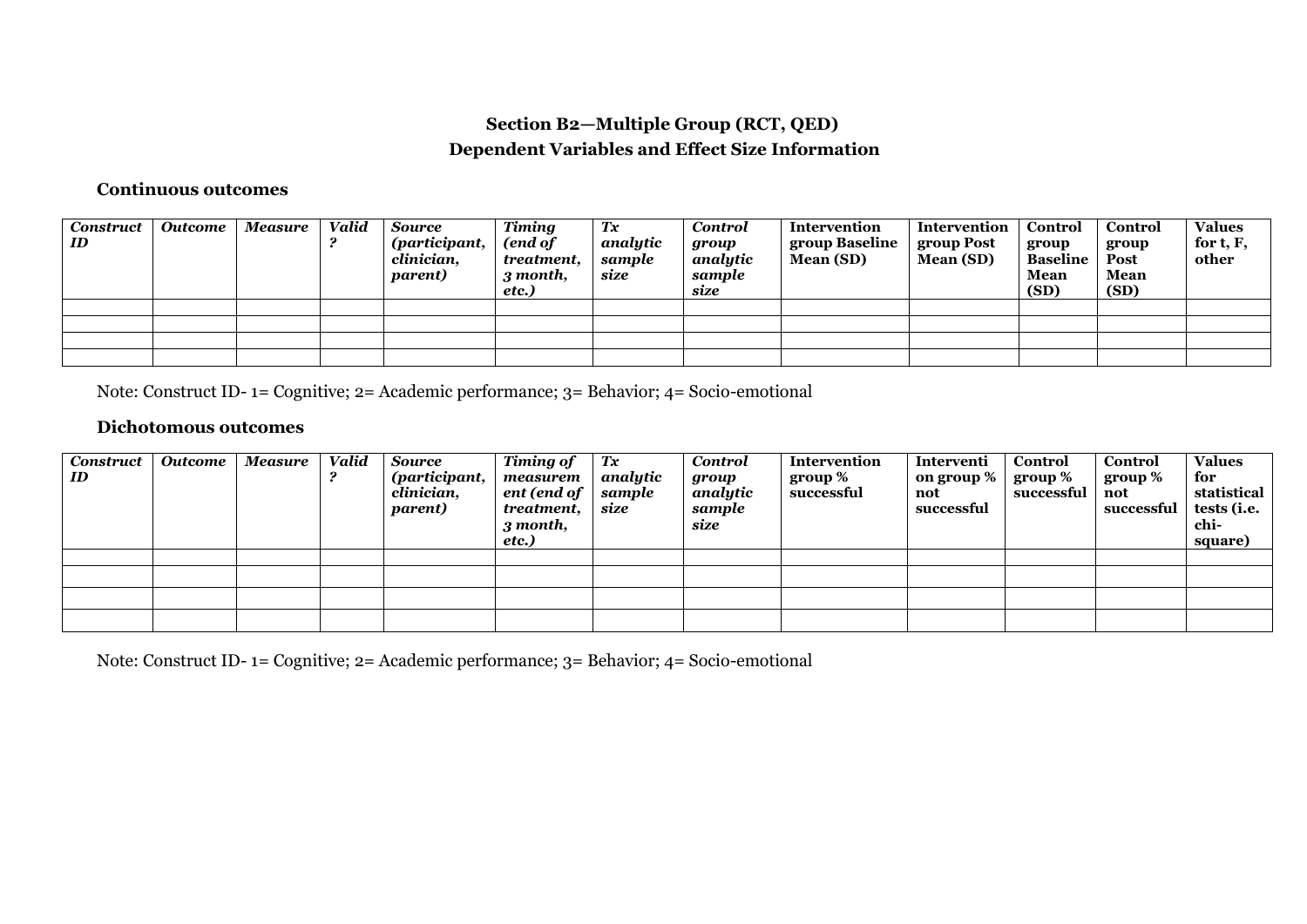## **Section C—Single Subject (SSD) Study Methods and Quality Determination**

|        | Study Methods and Quality Determination                                                |              |
|--------|----------------------------------------------------------------------------------------|--------------|
|        | C <sub>1</sub> . SSD study design                                                      | [ssd_design] |
|        | $\Box$ 1. Alternating treatments                                                       |              |
|        | $\Box$ 2. Multiple baseline                                                            |              |
|        | $\Box$ 3. Withdrawal design                                                            |              |
|        |                                                                                        |              |
| $C2$ . | The outcomes were measured by more than one assessor                                   | [ssd_assess] |
|        | 1. Yes, number of assessors                                                            |              |
|        | $\Box$ 2. No                                                                           |              |
|        | $\Box$ 99. Not specified                                                               |              |
|        | C3. The assessors collected interrater agreement in each phase for 20% of observations |              |
|        | (Kappa).                                                                               | $[ssd_2op]$  |
|        | $\Box$ 1. Yes                                                                          |              |
|        | $\Box$ 2. No                                                                           |              |
|        | $\Box$ 99. Not specified                                                               |              |
|        | C4. Interrater reliability was $=$ $/$ $>$ .80 for each phase.                         | [ssd_rel]    |
|        | $\Box$ 1. Yes                                                                          |              |
|        | $\Box$ 2. No                                                                           |              |
|        | $\Box$ 99. Not specified                                                               |              |
|        | C <sub>5</sub> . The study included more than one phase.                               | [ssd_phase]  |
|        | $\Box$ 1. Yes                                                                          |              |
|        | $\Box$ 2. No                                                                           |              |
|        | $\Box$ 99. Not specified                                                               |              |
|        | C6. Each phase included at least three observations                                    | [ssd_phobs]  |
|        | $\Box$ 1. Yes                                                                          |              |
|        | $\Box$ 2. No                                                                           |              |
|        | $\Box$ 99. Not specified                                                               |              |
|        | C7. The IV was systematically manipulated by the researcher(s)                         | [ssd_ivman]  |
|        | $\Box$ 1. Yes                                                                          |              |
|        | $\Box$ 2. No                                                                           |              |
|        | $\Box$ 99. Not specified                                                               |              |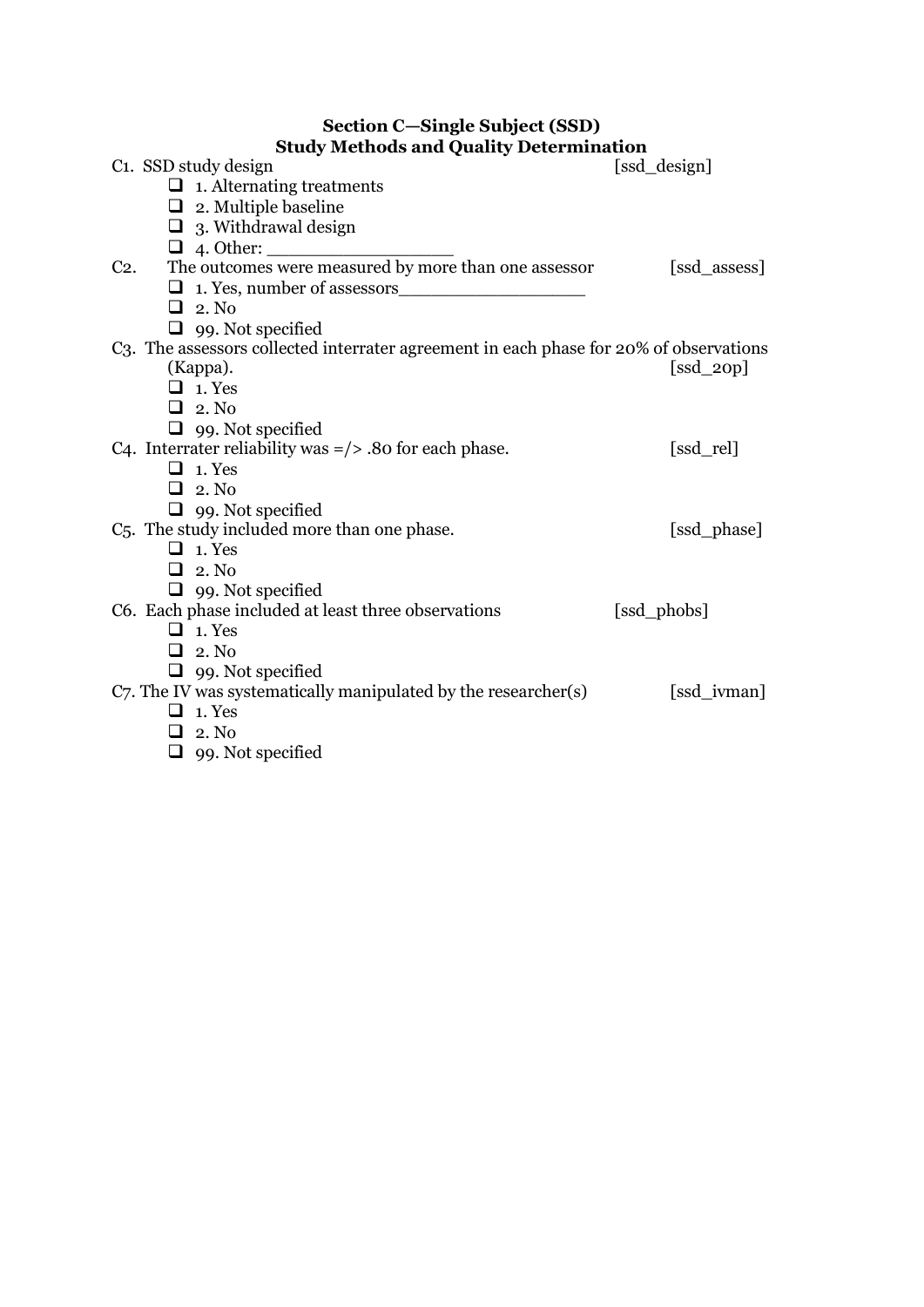## **Section D**

| <b>Participants, Intervention Agents, and Setting Descriptors</b>                             |             |
|-----------------------------------------------------------------------------------------------|-------------|
| D1. Mean Age of participants ____________.                                                    | [age]       |
| D2. Grade level of participants                                                               | [grd]       |
| 1. Elementary School (K-5)<br>⊔                                                               |             |
| $\Box$ 2. Middle school (6-8)                                                                 |             |
| $\Box$ 3. High school (9-12)                                                                  |             |
| $\Box$ 4. Mixture of grade levels                                                             |             |
| ❏<br>99. Not enough information to determine                                                  |             |
| D3. Race/Ethnicity                                                                            | [raceth]    |
| $\Box$ 1. African American $\_\_\%$                                                           |             |
| 2. Asian American___%                                                                         |             |
| □ 3. European American ___%                                                                   |             |
| 4. Hispanic American <sub>2%</sub>                                                            |             |
| $\Box$ 5. Other $\_\%$                                                                        |             |
| $\Box$ 99. Not specified                                                                      |             |
| D <sub>4</sub> . Sex                                                                          | [sex]       |
| $\Box$ Male %<br>D <sub>5</sub> . Free or Reduced Lunch                                       |             |
| $\Box$ 1. Receiving ___%                                                                      | [fr]        |
| $\Box$ 2. Not Specified                                                                       |             |
| D6. Type of students in sample                                                                | [stype1]    |
| $\Box$ 1. Regular / non-clinical/ non-special ed                                              |             |
| $\Box$ 2. Clinical or Special Ed Population: Specify ______                                   |             |
| $\Box$ 99. Not specified                                                                      |             |
| D7. If clinical/special ed sample, please specify:                                            | [stype2]    |
| D8. Type of School                                                                            | [schtyp]    |
| $\Box$ 1. Public                                                                              |             |
| $\Box$ 2. Private                                                                             |             |
| $\Box$ 3. Alternative                                                                         |             |
| $\Box$ 4. Charter                                                                             |             |
| $\Box$ 5. Other (specify): $\_\_\_\_\_\_\_\_\_\_\_\_\_\_\_\_\_\_\_\_\_\_\_\_\_\_\_\_\_\_\_\_$ |             |
| $\Box$ 99. Not specified                                                                      |             |
| D9. Who provided the services?                                                                | [intagt]    |
| $\Box$ 1. Non-School Master's or PhD clinician                                                |             |
| $\Box$ 2. School Clinician (Social Worker, Psychologist, Counselor)                           |             |
| $\Box$ 3. Teacher                                                                             |             |
| $\Box$ 4. Other school personnel                                                              |             |
| $\Box$ 5. Researchers                                                                         |             |
| (list)                                                                                        |             |
| (list)                                                                                        |             |
| $\Box$ 99. Not specified                                                                      |             |
| D10. Did the provider receive special training on the intervention?                           | [tr_intagt] |
| $\Box$ 1. Yes                                                                                 |             |
| $\Box$ 2. No                                                                                  |             |
| $\Box$ 99. Not Specified                                                                      |             |
|                                                                                               |             |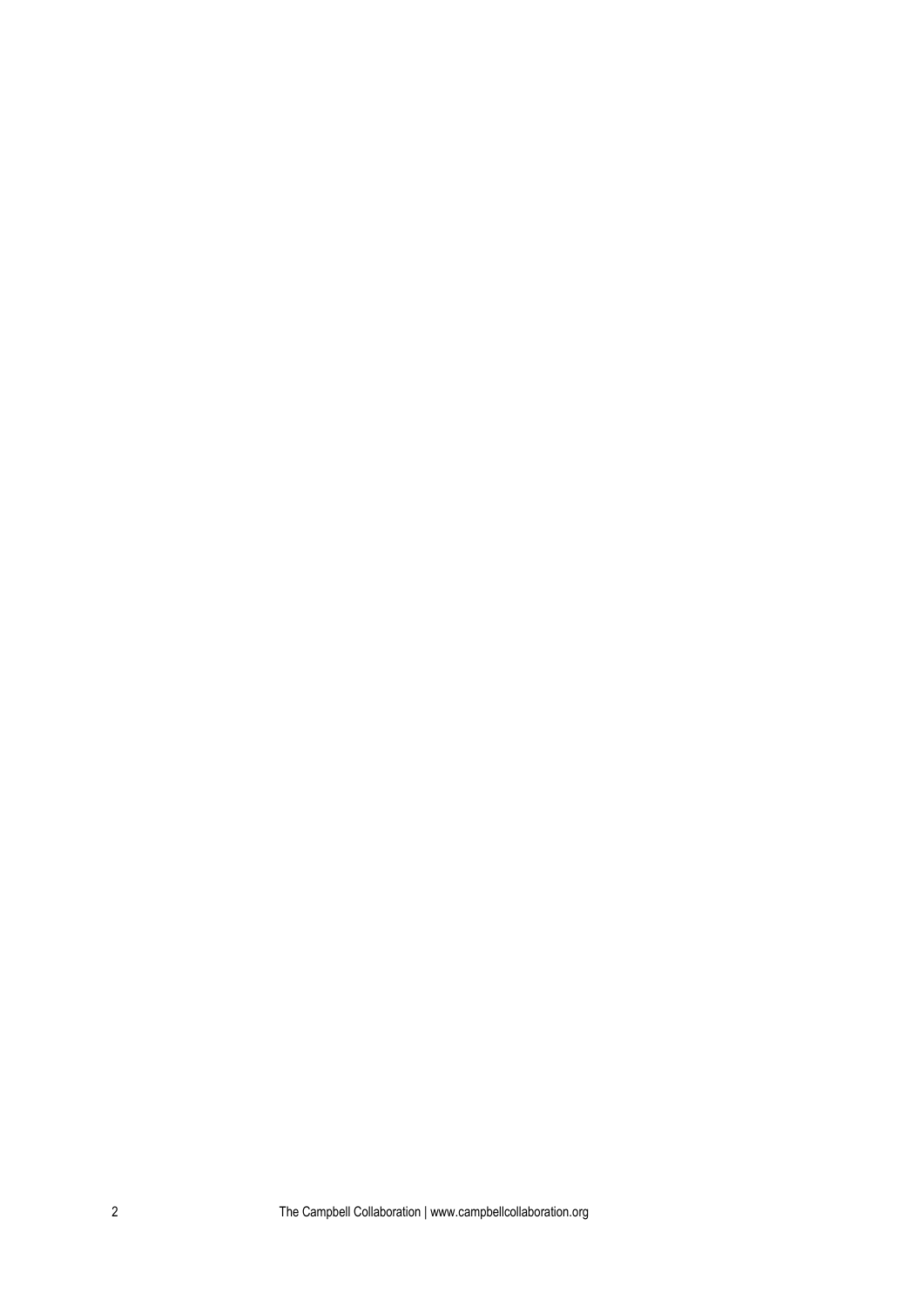## **Section E Intervention Descriptors and Fidelity**

| E <sub>1</sub> . Name of intervention:                                                     | [name]     |
|--------------------------------------------------------------------------------------------|------------|
| E2. Stated goal/purpose of the intervention: (check all that apply)                        | [goal]     |
| $\Box$ 1. Cognitive performance                                                            |            |
| $\Box$ 2. Academic Performance                                                             |            |
| $\Box$ 3. Behavior                                                                         |            |
| $\Box$ 4. Socio-emotional functioning                                                      |            |
| $\Box$ 5. Other                                                                            |            |
| $\Box$ 6. Not specified                                                                    |            |
| E3. What mindfulness strategies characterize the intervention?<br>(SELECT ALL THAT APPLY)  | [strategy] |
|                                                                                            |            |
| $\Box$ 1. Present moment work                                                              |            |
| $\Box$ 2. Meditation                                                                       |            |
| $\Box$ 3. Relaxation skills training                                                       |            |
| $\Box$ 4. Breathing techniques/breath awareness                                            |            |
| $\Box$ 5. Awareness of moment                                                              |            |
| $\Box$ 6. Mindfulness exercises                                                            |            |
| $\Box$ 7. Body scan                                                                        |            |
| $\Box$ 8. Yoga                                                                             |            |
| $\Box$ 12. Other-specify:                                                                  |            |
| E4. Was mindfulness the primary mechanism of interest in this study?                       | [prim]     |
| $\Box$ 0. No                                                                               |            |
| $\Box$ 1. Yes                                                                              |            |
| ◻<br>2. Unsure                                                                             |            |
| E5. What non-mindfulness strategies were part of the intervention?                         | [nonmind]  |
| (SELECT ALL THAT APPLY)                                                                    |            |
| $\Box$ o. None                                                                             |            |
| 1. Behavioral Strategies (Interventions involve the use of various<br>⊔                    |            |
| behavioral techniques, such as rewards, token economies, contingency                       |            |
| contracts, and the like to replace or modify behavior)                                     |            |
| 2. Cognitively-Oriented Programs (Interventions focus on changing<br>⊔                     |            |
| thinking processes or cognitive skill)                                                     |            |
| 3. Counseling, Talk Therapy (These programs utilize traditional                            |            |
| talk/psychotherapy techniques)                                                             |            |
| 4. Other (specify)<br>⊔                                                                    |            |
| Is this a manualized program (did researchers or implementers use a written manual,<br>E6. |            |
| protocol or guide to implement the program/intervention)? [manual]                         |            |
| $\Box$ o. No                                                                               |            |
| 1. Yes                                                                                     |            |
| 2. Unsure                                                                                  |            |
|                                                                                            |            |

- E7. Role of the evaluator/author/research team or staff in the program. [arole]
	- $\Box$  1. Researcher delivered the treatment
	- $\Box$  2. Researcher involved in planning, designing, supervising, or managing the treatment
	- 3. Researcher independent of treatment- research role only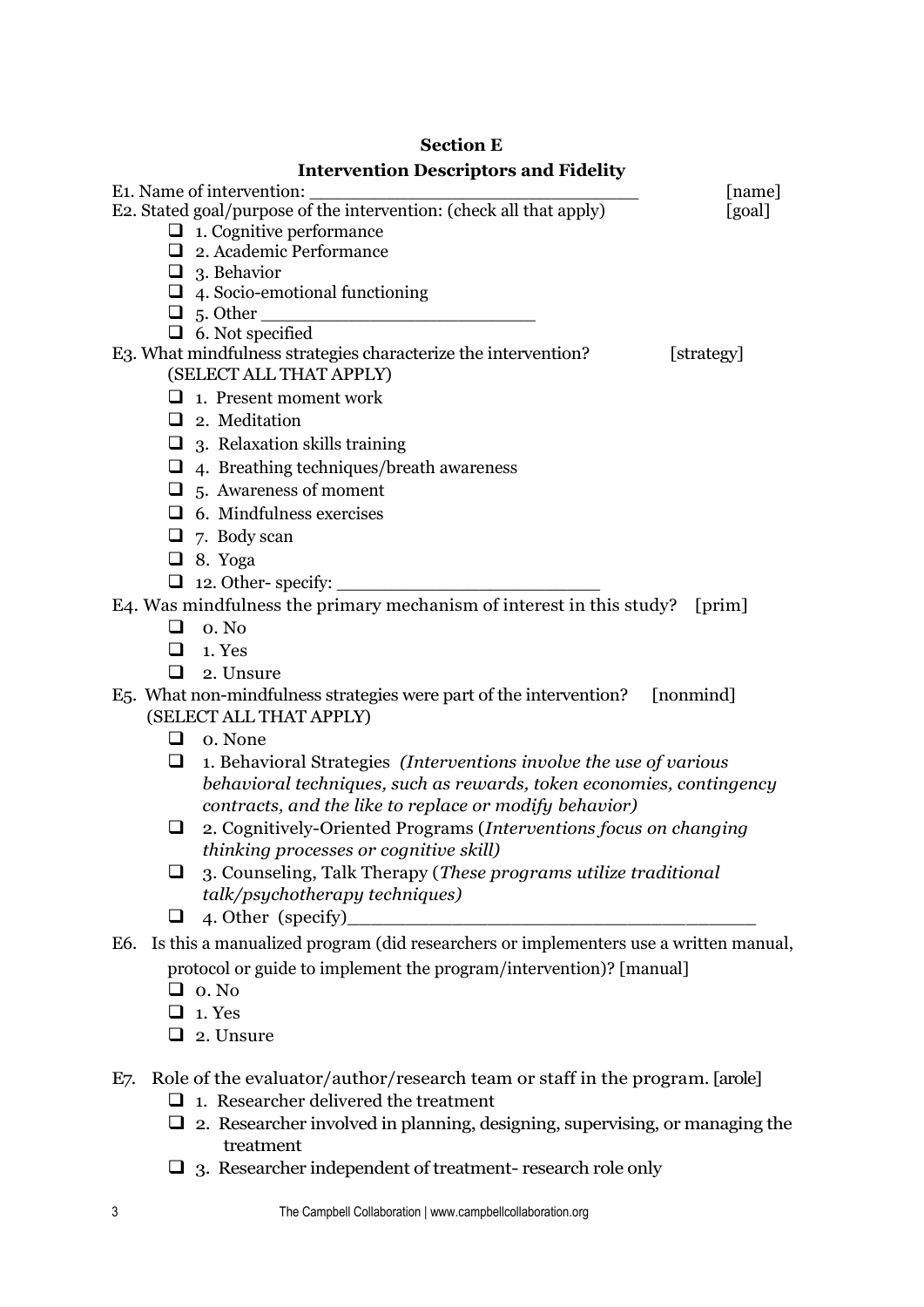4. Cannot tell

| E8. Treatment Format: (SELECT ALL THAT APPLY)<br>$\Box$ 1. Individual (one-on-one)<br>$\Box$ 2. Group<br>$\Box$ 3. Individual & Group<br>$\Box$ 5. Not enough information to determine                                                                         | [format]                                        |
|----------------------------------------------------------------------------------------------------------------------------------------------------------------------------------------------------------------------------------------------------------------|-------------------------------------------------|
| Eq. Were parents involved in the intervention?<br>$\Box$ o. No<br>$\Box$ 2. Unsure                                                                                                                                                                             | [parent]                                        |
| E <sub>10</sub> . Were teachers involved in the intervention?<br>$\Box$ o. No<br>$\Box$ 2. Unsure                                                                                                                                                              | [teacher]                                       |
| E11. Length of treatment $(\# \text{ of weeks})$ :<br>E12. Frequency of sessions (#per week)                                                                                                                                                                   | [length]<br>[freq]                              |
| E13. Total $\#$ of sessions:<br>E <sub>14</sub> . Total minutes of tx sessions<br>E15. Minutes of mindfulness practice in sessions<br>E16. How much at-home practice was expected?                                                                             | [sessions]<br>[hours]<br>$[m-dose]$<br>[hmwork] |
| E17. Did the study measure fidelity?<br>$\Box$ 1. Yes<br>$\Box$ 2. No                                                                                                                                                                                          | [fidel]                                         |
| E18. How was fidelity assessed?<br>$\Box$ 1. Researcher observations<br>$\Box$ 2. Interviews of participants<br>$\Box$ 3. Surveys of participants<br>$\Box$ 4. Participant logs<br>$\Box$ 5. Administrative records<br>$\Box$ 6. Checklists<br>$\Box$ 7. Other | [fidel_asses]                                   |
| $\Box$ 99. Not specified<br>E19. Level of adherence to the tx:<br>$\Box$ 1. Percent or Level<br>$\Box$ 99. Not specified                                                                                                                                       | [fidel_ad]                                      |

## **Section F—Comparison Condition**